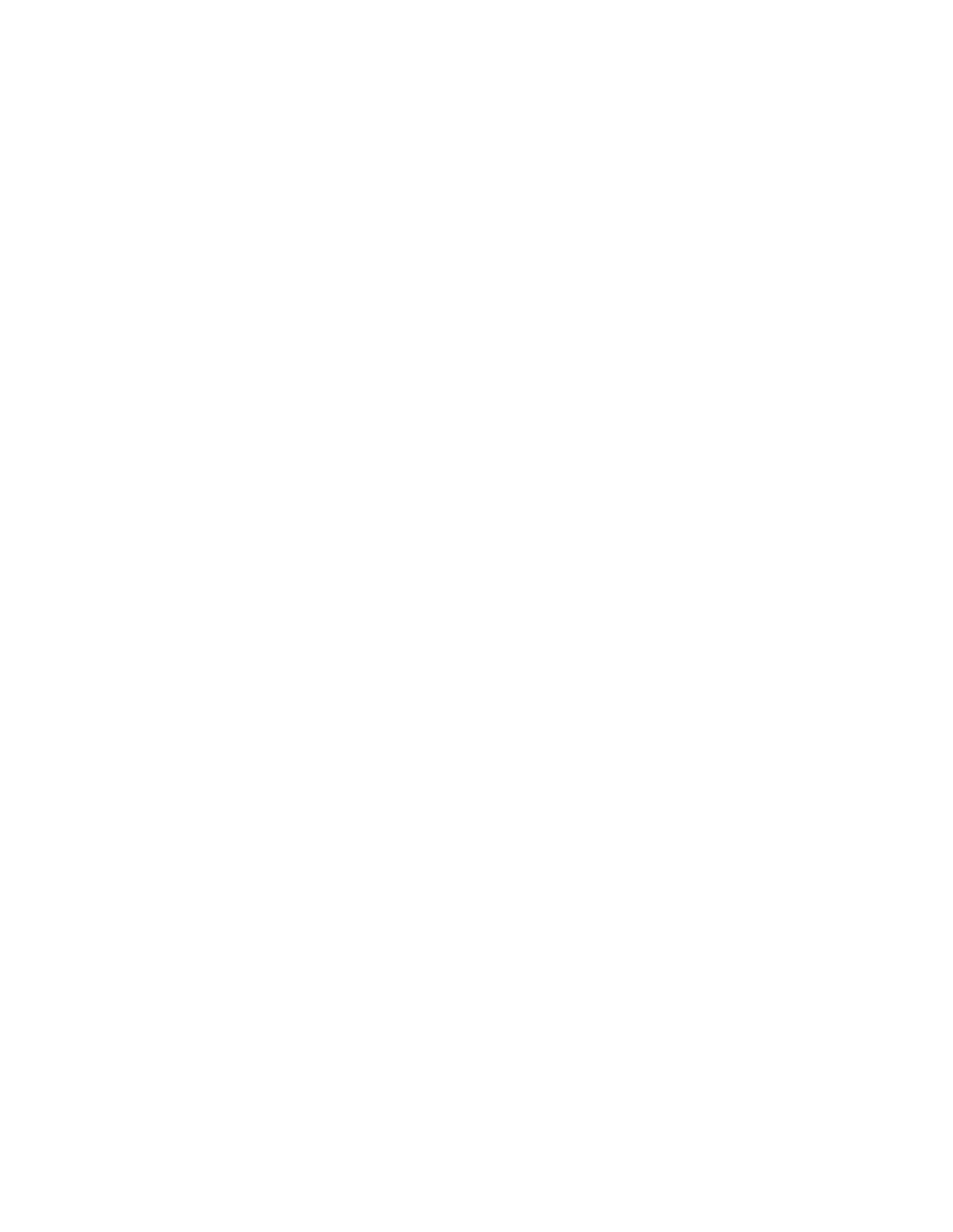# **Table of Contents**

| Facilities |  |
|------------|--|
|            |  |
|            |  |
|            |  |
|            |  |
|            |  |
|            |  |
|            |  |
|            |  |
|            |  |
|            |  |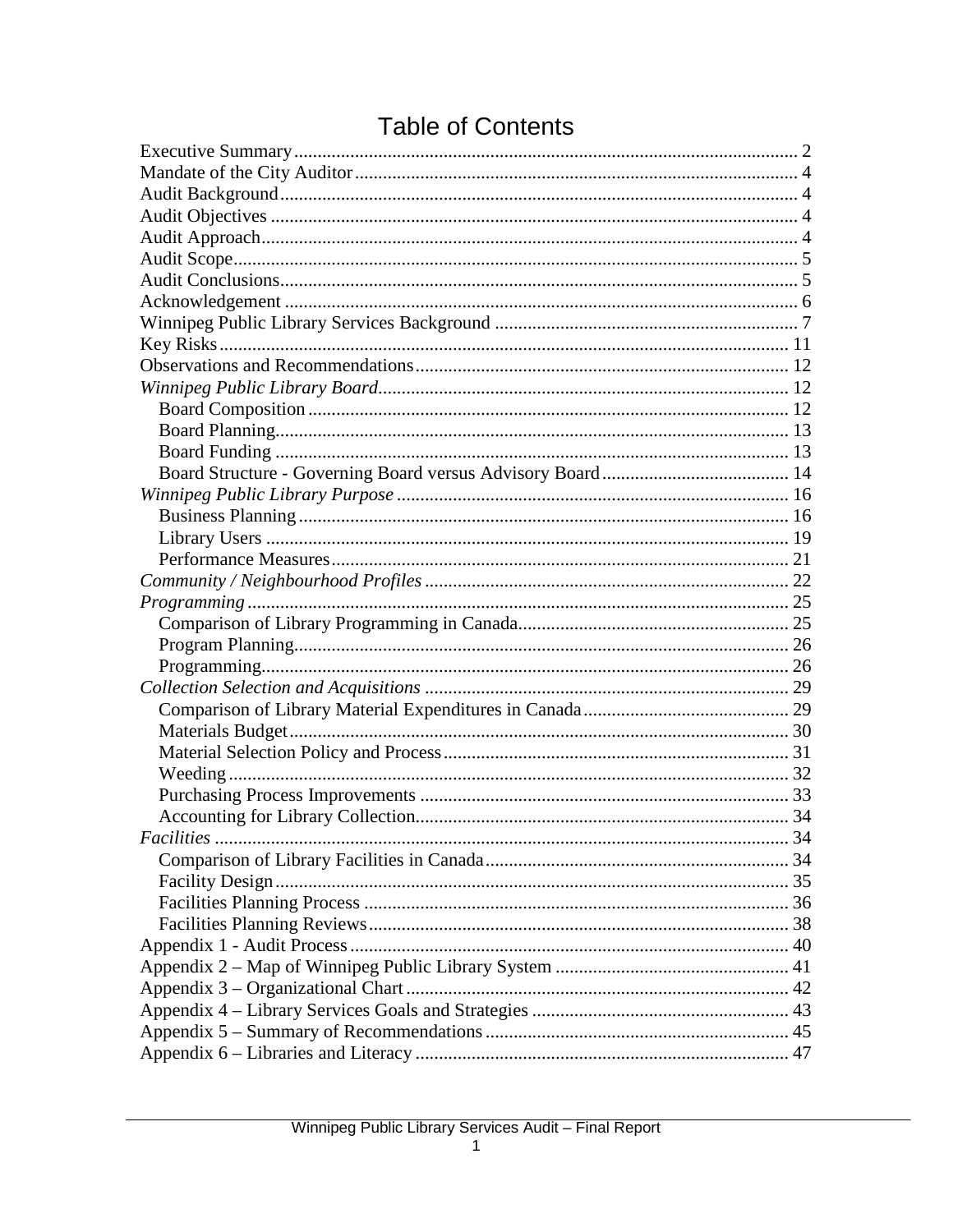# **EXECUTIVE SUMMARY**

<span id="page-3-0"></span>The Library Services Division is a part of the Community Services Department and is responsible for the operations of the Winnipeg library. The library serves the diverse population of Winnipeg with a range of collections and various services through twenty branches located throughout the city, including the main branch, the Millennium Library.

The audit was identified in the City Auditor's Audit Plan for 2009 to 2010 and endorsed by the Audit Committee. The objectives of the audit were to:

- assess whether the key risks associated with Library Services have been identified and managed effectively to achieve the Library Service's goals and objectives;
- assess the efficiency and effectiveness of library processes; and
- assess whether service performance is measured, monitored and reported.

Over the past few years a number of changes and improvements have been made to library facilities and processes. In 2005 the Millennium library was expanded and renovated. Since then three other branches have been renovated along with one branch being replaced and relocated to the Cindy Klassen Recreational Complex.

In 2009, the Library Services Division had total library expenditures of \$25,989,910; compared to other major Canadian cities Winnipeg had the lowest total library expenditures per capita at \$38 per capita. Expenditures on library materials in Winnipeg were \$4.25 per capita in 2009, compared to other major Canadian cities that averaged \$6.39. Although internal process improvements have been made in an attempt to weed the collection of outdated material, the collection turnover rate in Winnipeg still lags behind other Canadian libraries. Further improvements have been made to the operations of the Division surrounding the acquisition of library material by decreasing the number of vendors and streamlining the process as well as centralizing the material selection process.

### **Key Observations and Recommendations**

The review of the Library Services Division focused on the following areas:

- the role of the Winnipeg Public Library Board;
- the purpose of the library and a review and assessment of the current goals and objectives;
- library programming;
- collection development and acquisition of material; and
- planning related to library facilities (renovations and amalgamation of library branches)

We recommend that the Community Services Department review the current structure of the Winnipeg Public Library Board to determine whether a governing board would be more effective to oversee the operations of the library. Currently, the Board is established as an advisory board and does not have formal authority to govern the organization. From our review of other municipal libraries in Canada, we found that the City of Winnipeg is the only library with this structure. All other organizations have governing boards with full authority over the governance of the library operations and the Boards serve as accountable bodies with a role to cultivate the organization's short and long-term success consistent with the organization's mandate and objectives and do so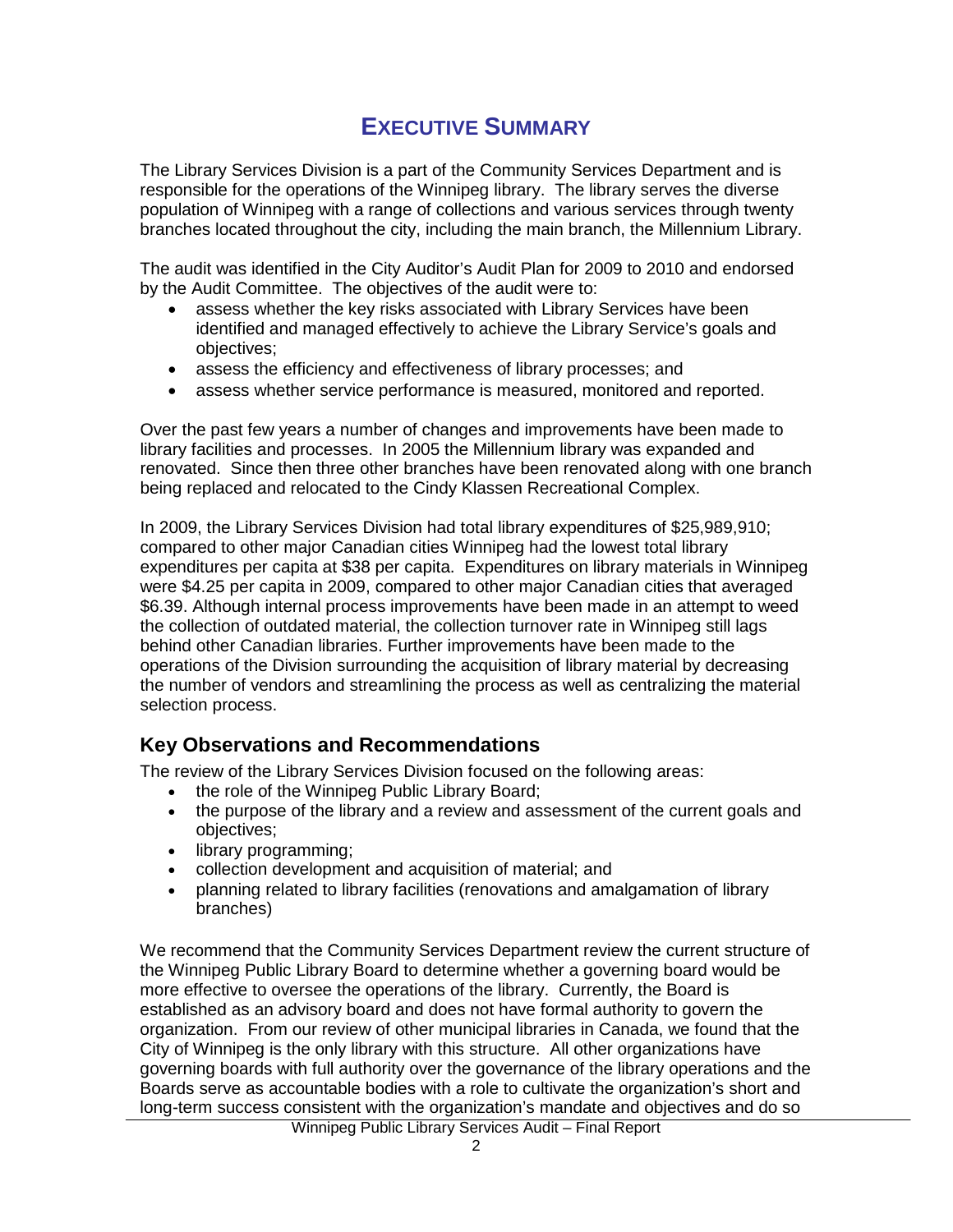in an accountable manner. A governing board oversees the operations of the library and further emphasis is placed on business and strategic planning, and embracing performance orientation by developing a set of performance indicators and targets.

Currently, the Division strives to provide a variety of services to the diverse population of Winnipeg and has developed a goals and strategies document with eight broad goals along with related strategies. The document covers the entire operation of the Division, but has limited usefulness as there are no performance targets or performance measures integrated within the plan to enable the evaluation of success at achieving the broad goals. We have recommended the Division conduct a business planning process to identify and prioritize goals along with timeframes to implement and performance measures to evaluate the success of initiatives. This will provide improved guidance to staff in conducting their duties; ensure services are delivered in an efficient and effective manner and that the Division achieves its goals.

The Adult and Children and Youth Program Committees should develop a set of detailed and prioritized objectives for program development. While the programming committees have implemented a number of programs for children and have increased the number of programs targeting Aboriginals and new immigrants, the absence of specific measurable and prioritized objectives leaves us unable to conclude if the allocation of resources is optimal and if the communities with possibly the greatest need for specific and targeted programs are receiving the services required. By developing attainable objectives linked to the Division's goals and supported with performance targets this would enable the programming committees to target specific groups and clearly link programming and outcomes with the goals of the Division.

To support collection selection and acquisitions, short-term targets for collection development should be developed which reflect the Division's goals and a vision should be created for the development of the collection. Currently, collection development is linked to the broad high-level goals of the Division as well as to initiatives from programming. The absence of a clear vision for the collection with measurable goals and targets to monitor progress, impacts the ability of the material selectors to work towards a common future profile for the collection.

A facilities study was conducted in 2003 which has provided the Division with guidance and criteria for developing library facilities. Facilities planning conducted by the Division takes into account the recommendations made and the information received through the report, however, a formalized process to track the recommendations from reports and ensure that the information is integrated into the planning conducted by the Division has not been developed. A process to integrate recommendations into the Division's facilities planning and to track the implementation of recommendations would ensure that the goals and objectives of facility development are effectively and efficiently implemented.

Overall, the Library Services Division has made efforts to streamline internal processes, enhance the use of technology, take advantage of partnerships in the development of new facilities and strive to provide a broad portfolio of services to the citizens of Winnipeg. However, as Winnipeg continues to grow and the communities the library serves become increasingly diverse, increased planning effort is required to strategically deliver library services that can provide the most value to the citizens of Winnipeg.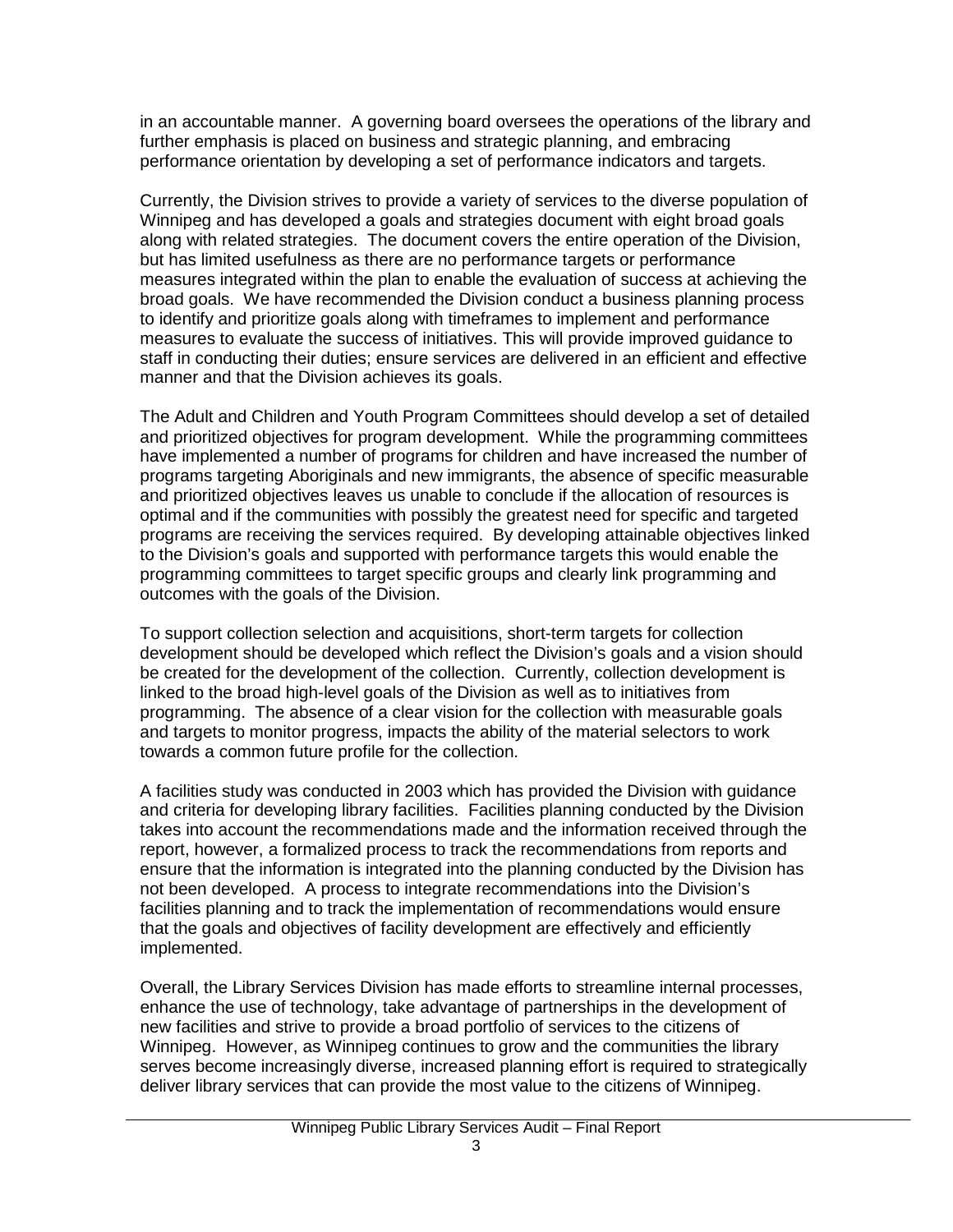# <span id="page-5-0"></span>**MANDATE OF THE CITY AUDITOR**

The City Auditor is a statutory officer appointed by City Council under the *City of Winnipeg Charter Act*. The City Auditor reports to Council through the Audit Committee (Executive Policy Committee) and is independent of the City's Public Service. The City Auditor conducts examinations of the operations of the City and its affiliated bodies to assist Council in its governance role of ensuring the Public Service's accountability for the quality of stewardship over public funds and for the achievement of value for money in City operations. Once an audit report has been communicated to Council, it becomes a public document.

# <span id="page-5-1"></span>**AUDIT BACKGROUND**

The audit was identified in the City Auditor's Audit Plan for 2009 to 2010 and endorsed by the Audit Committee. The mission of the Library Services Division (the Division) is to provide quality, responsive and innovative information services which foster the individual pursuit of knowledge and enhance the cultural, economic and intellectual vitality of the community. The Division provides a range of services for the public through various programs, services and the library collection. The Division is a part of the Community Services Department and has identified eight key goals including providing the public with equitable access to a variety of material and providing high quality programs with an emphasis on literacy and life-long learning.

# <span id="page-5-2"></span>**AUDIT OBJECTIVES**

The objectives of this audit were to:

- assess whether the key risks associated with Library Services have been identified and managed effectively to achieve the Library Service's goals and objectives;
- assess the efficiency and effectiveness of library processes; and,
- assess whether service performance is measured, monitored and reported.

# <span id="page-5-3"></span>**AUDIT APPROACH**

We have conducted the audit in accordance with generally accepted auditing standards. **Appendix 1** provides a flowchart of the audit process.

- We conducted interviews with the Library Services Division staff and management to gain an understanding of the current services, policies, procedures and practices and recent changes to the processes.
- We obtained and reviewed the financial and statistical data related to library operations for 2005 through 2010.
- We reviewed the Library Services Division's procedures and practices for the selection and acquisition of library materials and the development of the library collection, as well as the procedures and practices in place for programming and the development of programs.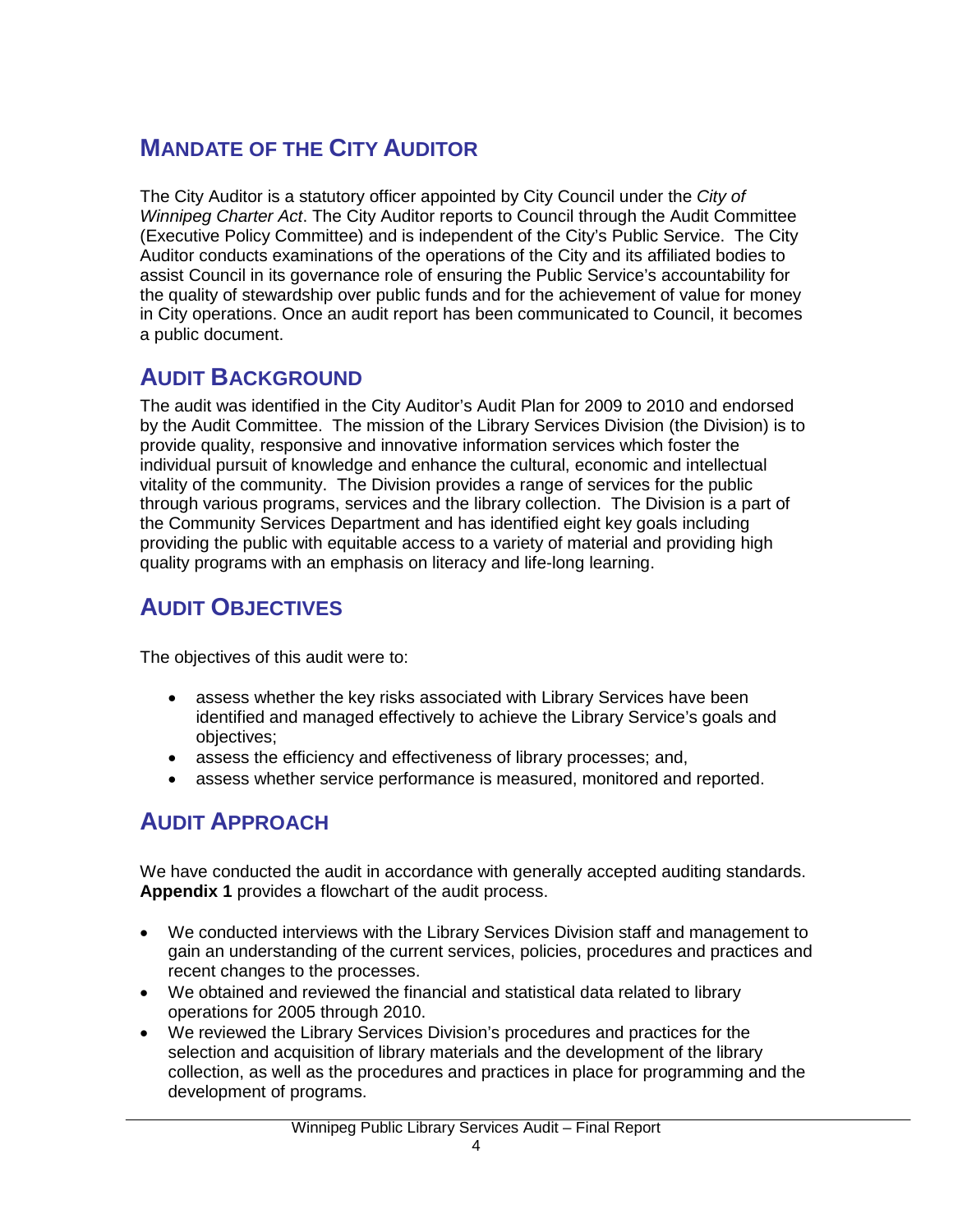- We reviewed the operations and financial information of the Winnipeg Public Library Board.
- We reviewed the planning and procedures for library facilities.
- We reviewed information on Library Services and operations in other Canadian cities (Vancouver, Victoria, Edmonton, Calgary, Regina, Saskatoon, Ottawa, Toronto and Halifax), the United States, the United Kingdom and Australia.

# <span id="page-6-0"></span>**AUDIT SCOPE**

The audit covered the period January 1, 2007 to December 31, 2010. The scope of our audit included the transactions, processes, policies and practices in place in the Library Services Division during this period.

The review of the Library Services Division focused on the following areas:

- the role of the Winnipeg Public Library Board;
- the purpose of the library including a review and assessment of the current goals and objectives;
- library programming;
- collection development and acquisition of material;
- planning related to library facilities (renovations and amalgamation of library branches)

### <span id="page-6-1"></span>**AUDIT CONCLUSIONS**

The audit work performed led us to the following conclusions:

- Currently, the Library Services Division has developed broad goals and strategies aimed at providing collections, programs and services which meet the needs and demands of all citizens. The broad goals are not supported by targets for performance and performance measures which make it difficult to determine whether it is achieving its performance goals. The Division needs to undertake a strategic business planning process and formalize a prioritized set of objectives and performance targets, supported by focused strategies with specific timeframes for achievement. The objectives may differ by community as the requirements of communities serviced by each branch may be unique. This process should be undertaken on a periodic basis as the needs of the citizens' change, requiring the Division to adjust the portfolio of services delivered. The services offered by the library have continued to increase over the years where it now provides a number of services for children, youth and adults, as well as immigrants and people learning English as a second language. The development of a strategic business plan will assist the Division on identifying where it should focus its resources and what services offered by the library may need to be curtailed or further developed.
- Over the past few years the Library Services Division has implemented changes to the library processes as well as branch facility development. Reports have been prepared and presented by consultants to the Winnipeg Public Library Board and management on material selection and acquisition, library facilities and more recently on Aboriginal needs. The information and recommendations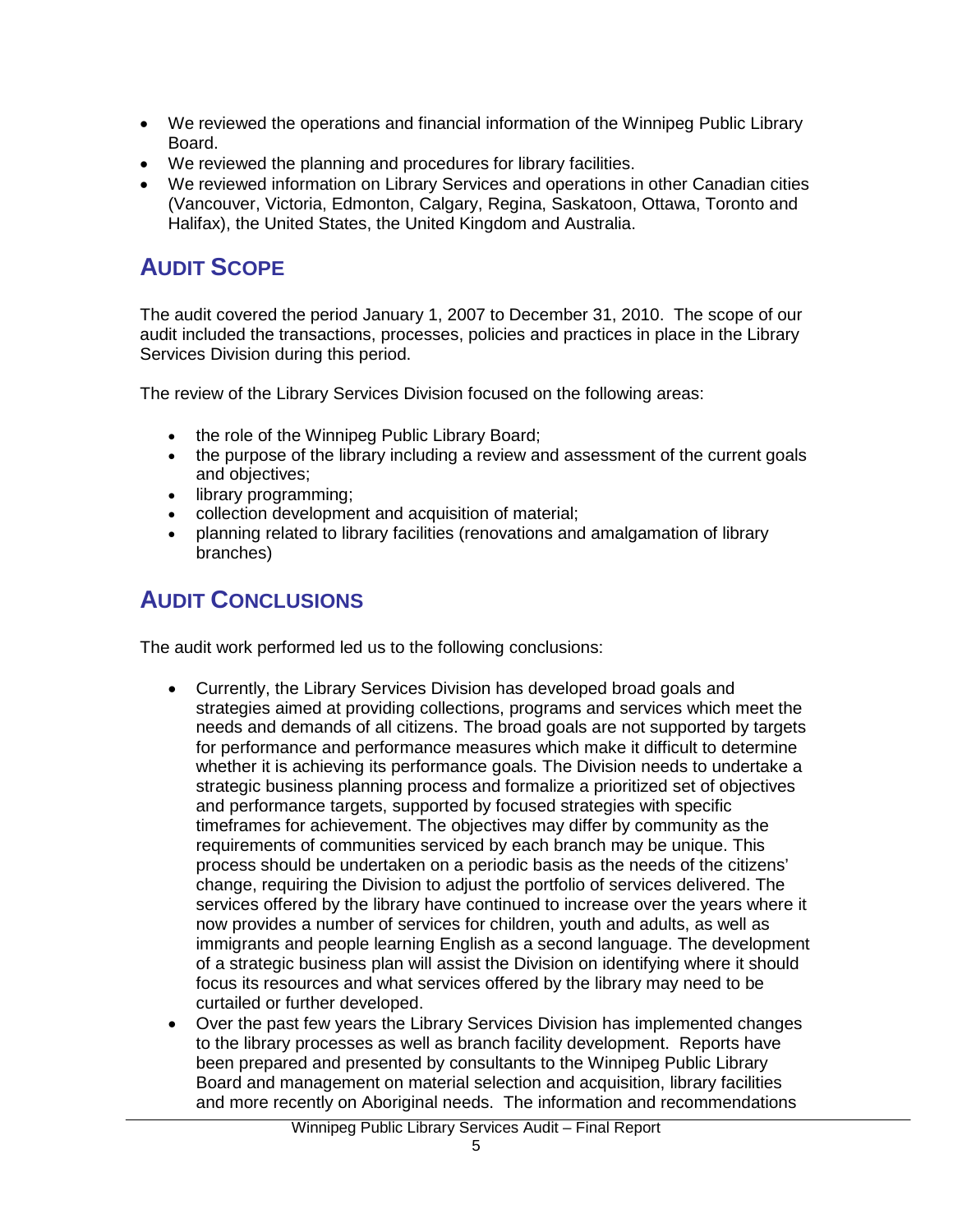from the reports have been reviewed by the division and used to improve the processes within the division. While we did observe areas, such as acquisitions, where efficiency has improved, we are unable to conclude on effectiveness until the Division develops a more detailed set of objectives and the supporting performance measurement system to gather the information to objectively conclude on achievement.

The Library Services Division has a number of statistics such as number of programs offered, annual in-person visits, annual circulation per capita and collection turnover. While these do provide useful information, they need to be expanded to form a fully functioning performance measurement system. Performance measures should provide information on all key areas of the Division, including library users, programs, collection and acquisitions and facilities. The performance measurement system should also include targets for the identified measures to allow management to conclude on whether the Division is meeting the stated goals and objectives.

### <span id="page-7-0"></span>**ACKNOWLEDGEMENT**

The Audit Department wants to extend its appreciation to the management and staff of the Library Services Division.

| <b>Members of the Audit Team</b>                          |  |  |  |  |  |
|-----------------------------------------------------------|--|--|--|--|--|
| Bryan Mansky, MBA, CMA, CIA<br><b>Deputy City Auditor</b> |  |  |  |  |  |
| Larissa Klimchak, CMA<br><b>Auditor</b>                   |  |  |  |  |  |
| Diane Jansen, CA                                          |  |  |  |  |  |

Buai With

October 26, 2011

\_\_\_\_\_\_\_\_\_\_\_\_\_\_\_\_\_\_\_\_\_\_\_\_\_ *\_\_\_\_\_\_\_\_\_\_\_\_\_\_\_\_\_\_\_\_\_\_\_\_\_\_\_\_* Brian Whiteside, CA•CIA Date City Auditor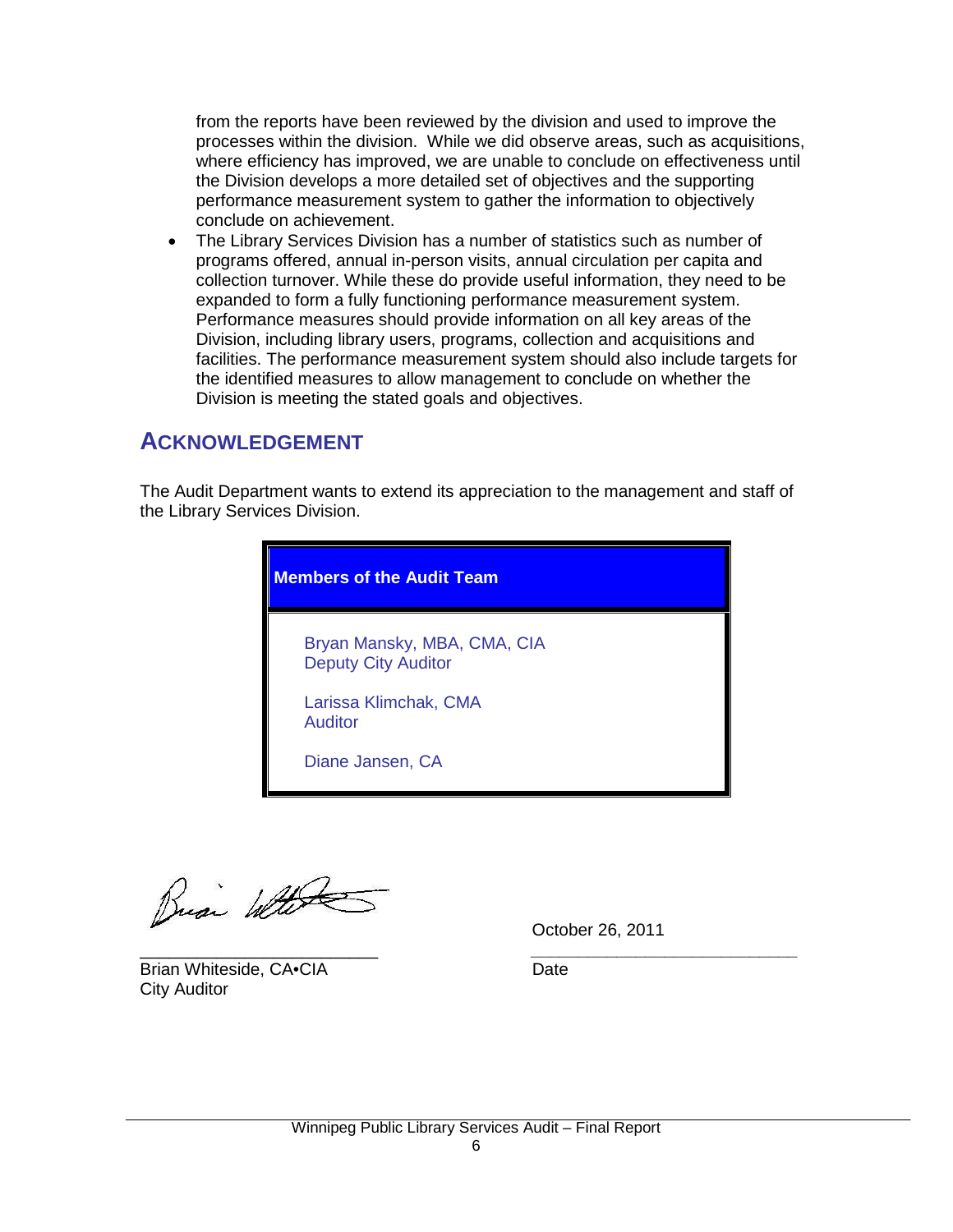### <span id="page-8-0"></span>**WINNIPEG PUBLIC LIBRARY SERVICES BACKGROUND**

The Library Services Division (the Division) operates within the Community Services Department. The Division manages and operates all service delivery aspects of the Winnipeg Public Library (the library). The Division is one of several within the Community Services Department and as such any decisions relating to items such as budgets or facilities must take place in the larger context of the entire department. Circumstances in other divisions may impact the resources available and resulting service levels delivered by the Library Services Division.

The library serves the population of Winnipeg through 20 branches located throughout the City including the main branch, the Millennium Library. A map of the Winnipeg library system is included in **Appendix 2**. The major services provided by the library are:

- **circulation services,**
- information services,
- programming and collections for children, youth and adults,
- outreach services, and
- administrative services Information technology and support services.

The Division's mission statement is to provide quality, responsive and innovative information services which foster the individual pursuit of knowledge and enhance the cultural, economic and intellectual vitality of the community.

The key goals identified in the Division's business plan are:

- To provide timely, relevant and varied collections of library materials that are responsive to the needs of all library users.
- To provide library users with access to new and enhanced services.
- To provide timely assistance to the public in their search for materials and information.
- To provide the public with high quality programs in all branches with an emphasis on literacy, culture and life-long learning.
- Provide the public with library facilities that are safe, convenient and accessible community places.
- Market and promote the collections, programs and services of the library system to ensure maximum public benefit.
- Provide qualified, well-trained staff that reflects the diversity of the community.
- Provide collections, services and programs that are responsive to the needs of Winnipeg's diverse communities.

The Division strives to provide high-quality, broadly accessible programs which respond to the cultural, intellectual, literacy, economic, information and leisure reading needs of the community. Programs are designed for children, youth and adults and cover an array of topics addressing literacy, outreach, entertainment and learning. Some programs are offered in partnership with various groups as they provide expanded access and build credibility in the community such as the Summer Reading Program which is a National Literacy Program funded by the TD Bank. In July and August 2010, 4,491 children participated in the program offered during the summer. The Library also offers outreach programs which takes library programs out into different communities in the City to increase awareness and determine what some of the potential user needs are as well as communicating what the library has to offer.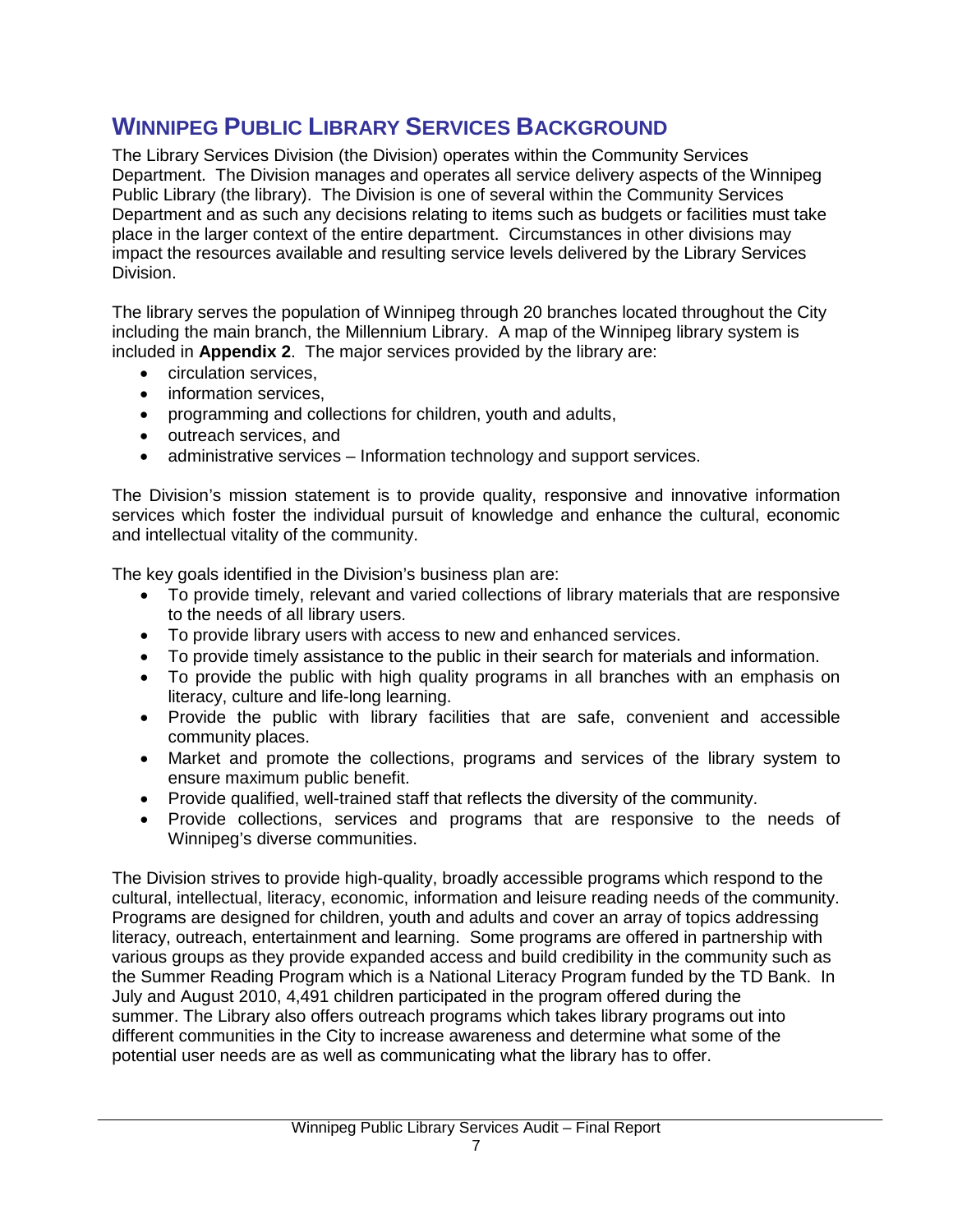In addition, the Division attempts to provide a collection that meets the cultural, educational and recreational needs of the citizens of Winnipeg.

The role of technology in the library system has increased significantly over the past number of years. New technology is impacting the way customers are using the library, as well as the way library services are delivered. The Division has used technology to improve library processes such as acquiring material, using data and various statistics to assist with weeding the collection and to market and promote the library services available.

### **Organizational Structure**

The Division is divided into seven areas: library information and virtual services, Central Library services (Millennium and St. Boniface), Youth Services (services and programs for children and youth), Community Outreach and Marketing, Public Services and collection development, 18 library branches and support services staff, support services administration and information and technology systems. The Division has a full time equivalent (FTE) complement of 169.34 staff and a total of 224 part-time positions. An organizational chart of the Library Services Division is included in **Appendix 3**.

### **Operational Information**

The Division collects and maintains a number of statistics regarding the operations of the library. Statistics such as circulation, turnover of material and items added to the collection are reported on and reviewed on a monthly basis.



Between 2007 and 2009 the library experienced

an increase in circulation of 213,395, a 3.9% increase. In 2010 there was a decrease in circulation of 5.4% mainly due to the temporary closure of three branches due to renovations during this time.



Compared to other Canadian libraries, over the past few years the library has had one of the lowest circulation rates per capita in Canada. In 2009, Winnipeg had a circulation rate of 8.49 per capita compared to 15.35 in Calgary, 15.36 in Edmonton and 11.77 in Ottawa.

Winnipeg Public Library Services Audit – Final Report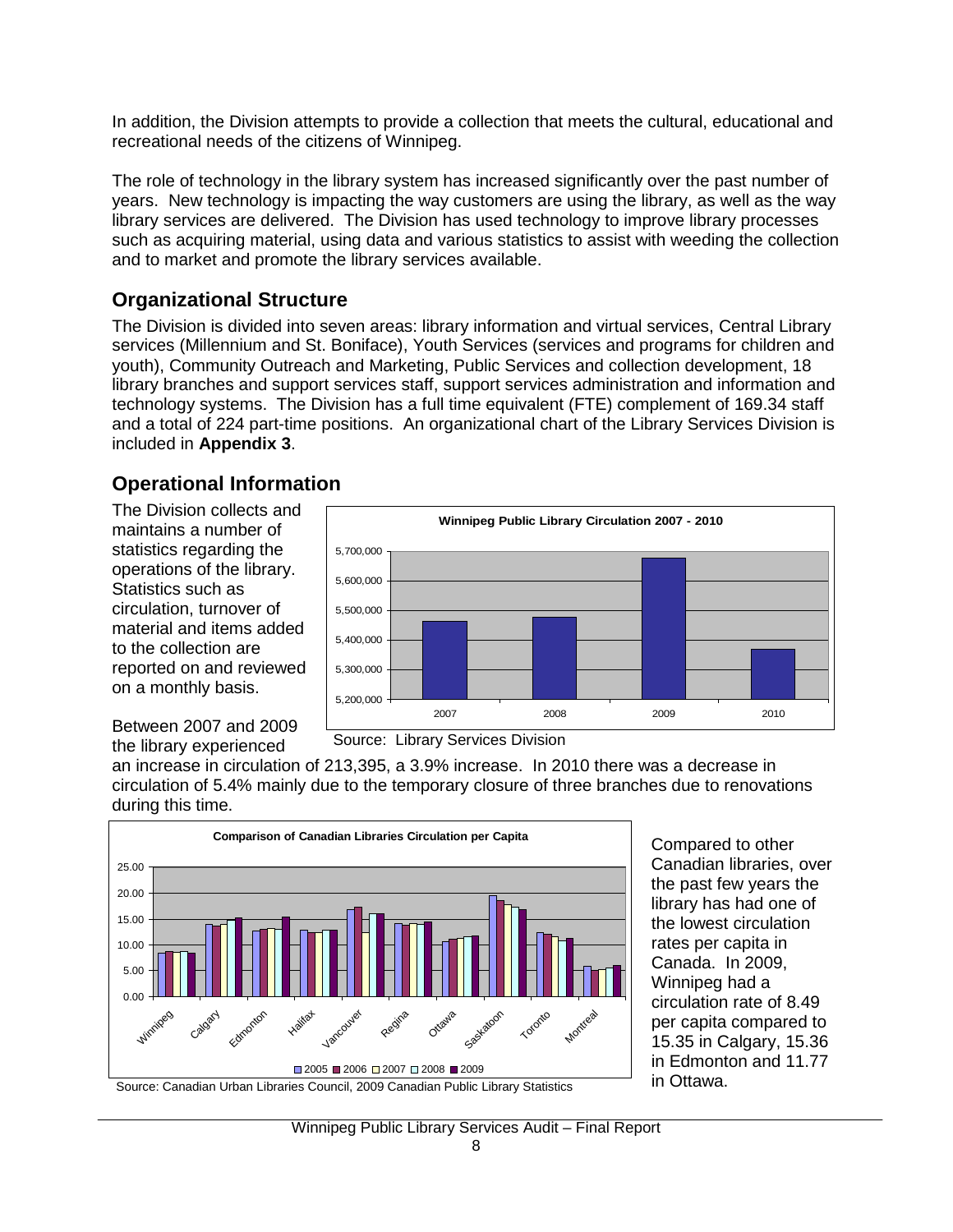The Division's business plan identifies eight key goals with strategies to support each goal (See **Appendix 4);** however, few performance measures have been established to monitor whether the Division is achieving the goals and how effectively and efficiently the Division is providing services. A review of programming and collection acquisition and development performance along with any related analysis of the statistics available is discussed in the observations and recommendations section of this report.

### **Financial Information**

The financial results for the Library Services Division are shown in the following exhibits.

An increase in library revenue is mainly due to small increases in provincial funding, library fines and library trust funds. Revenue from the City of Winnipeg has fluctuated over

| Library Revenue 2006 - 2010     |              |             |                           |              |              |  |
|---------------------------------|--------------|-------------|---------------------------|--------------|--------------|--|
|                                 | 2006         | 2007        | 2008                      | 2009         | 2010         |  |
| <b>City of Winnipeg</b>         | 22,294,532   | 22,712,302  | 22,501,523                | 22,536,444   | 22,895,389   |  |
| <b>Provincial Library Grant</b> | \$1,910,118  | \$1,910,118 | \$2,010,118               | \$2,010,118  | \$2,010,118  |  |
| <b>Library Fines</b>            | \$801,922    | \$821,639   | \$733,181                 | \$723,110    | \$759,050    |  |
| <b>IMiscellaneous</b>           | \$332,809    | \$325,267   | \$719,087                 | \$348,946    | \$369,870    |  |
| <b>Library Trust Funds</b>      | \$71,505     | \$36,320    | \$427,139                 | \$315,539    | \$307,662    |  |
| <b>Sale of Surplus Books</b>    | \$67,763     | \$81,779    | \$68,733                  | \$55,753     | \$48,037     |  |
| <b>Total</b>                    | \$25,478,649 |             | \$25,887,425 \$26,459,781 | \$25,989,910 | \$26,390,126 |  |

Source: Library Services Division

the past five years within a narrow range of approximately \$600,000. Total revenue, not including funds from the City of Winnipeg, has increased by \$310,620 or 9.75% since 2006.

The revenue sources for the Division are similar to those of other jurisdictions, library services are a subsidized public service. We did observe that some libraries charge a user fee for a library card, which in effect can limit access to the service. The City of Winnipeg Charter Act maintains that the city must permit residents of the city to have free use of the circulating and reference books of every public library and branch that it maintains.

In 2009 total library expenditures were \$25,989,910; compared to other major Canadian cities Winnipeg had the lowest total library expenditures per capita at \$38 per capita.

Total expenses have increased overall by approximately \$911,477 or 3.6% since 2006. Expenses have increased largely due to



Source: Canadian Urban Libraries Council, 2009 Canadian Public Library Statistics

increases in Salary and Benefits which increased by \$524,848 (3.7%) since 2006 due to the negotiated wage increases. In 2010 Salary and Benefits accounted for \$14,524,468 or 55% of total expenditures.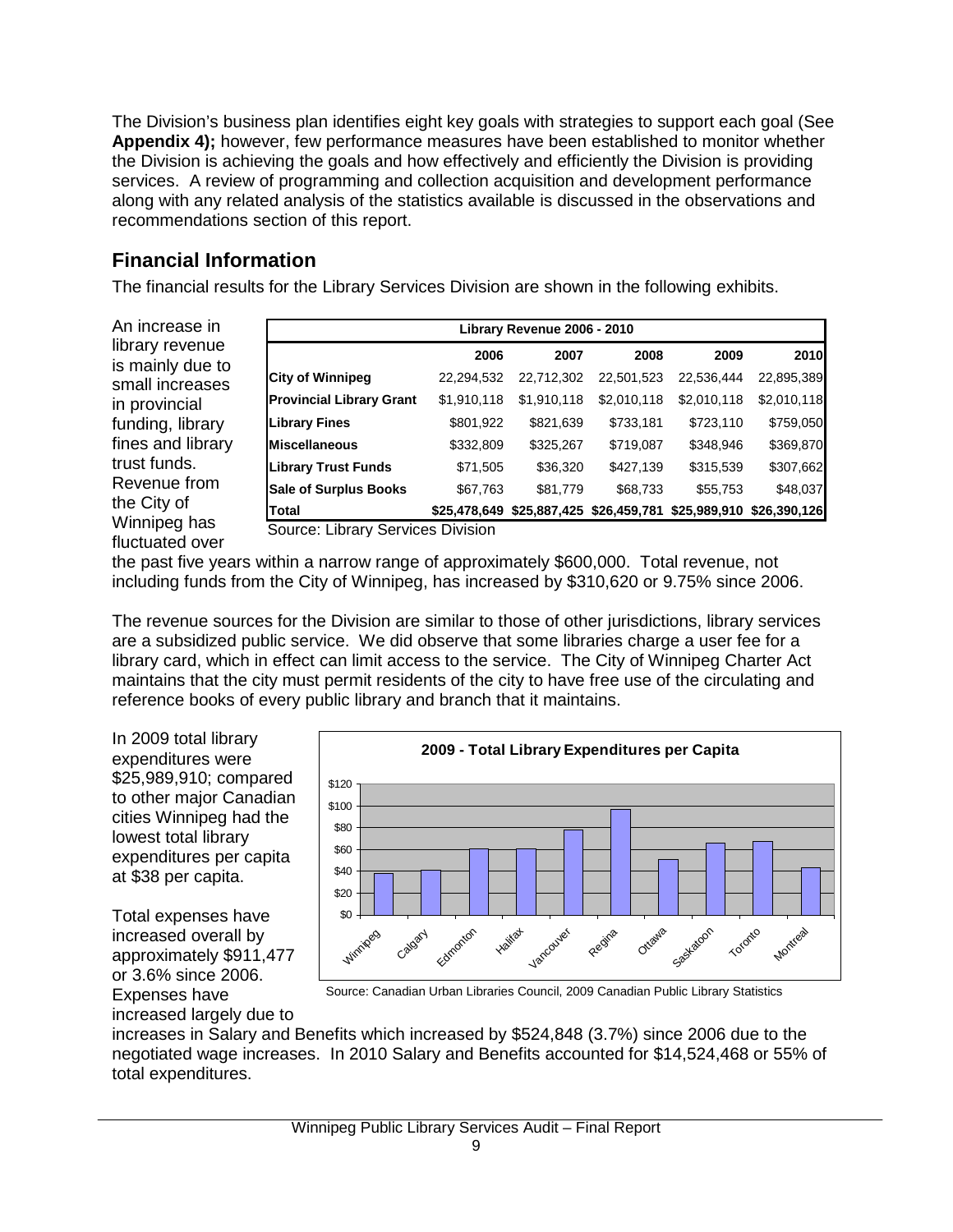While Library Building Maintenance expenses increased by \$1,705,258 (30.1%) since 2006, this was offset by a corresponding decrease in total Debt and Finance Charges (interest and depreciation), as these charges were moved into Building Maintenance in 2007. These costs are allocated by the Planning, Property and Development Department for rent, building and maintenance and debt



Source: PeopleSoft database

and finance charges. In 2010, total library building maintenance expenditures accounted for \$7,371,610 or 28% of total library expenditures.

The amount of total expenditures on library material, which includes print and non-print material as well as electronic resources, has remained consistent at approximately 10% of the total



library expenditures. In 2010, total library expenditures were \$26,390,126 of which 10.37% or \$2,735,892 was spent on library material. In 2006, \$2,410,911 or 9.46% of total library expenditures was spent on library material.

Source: Library Services Division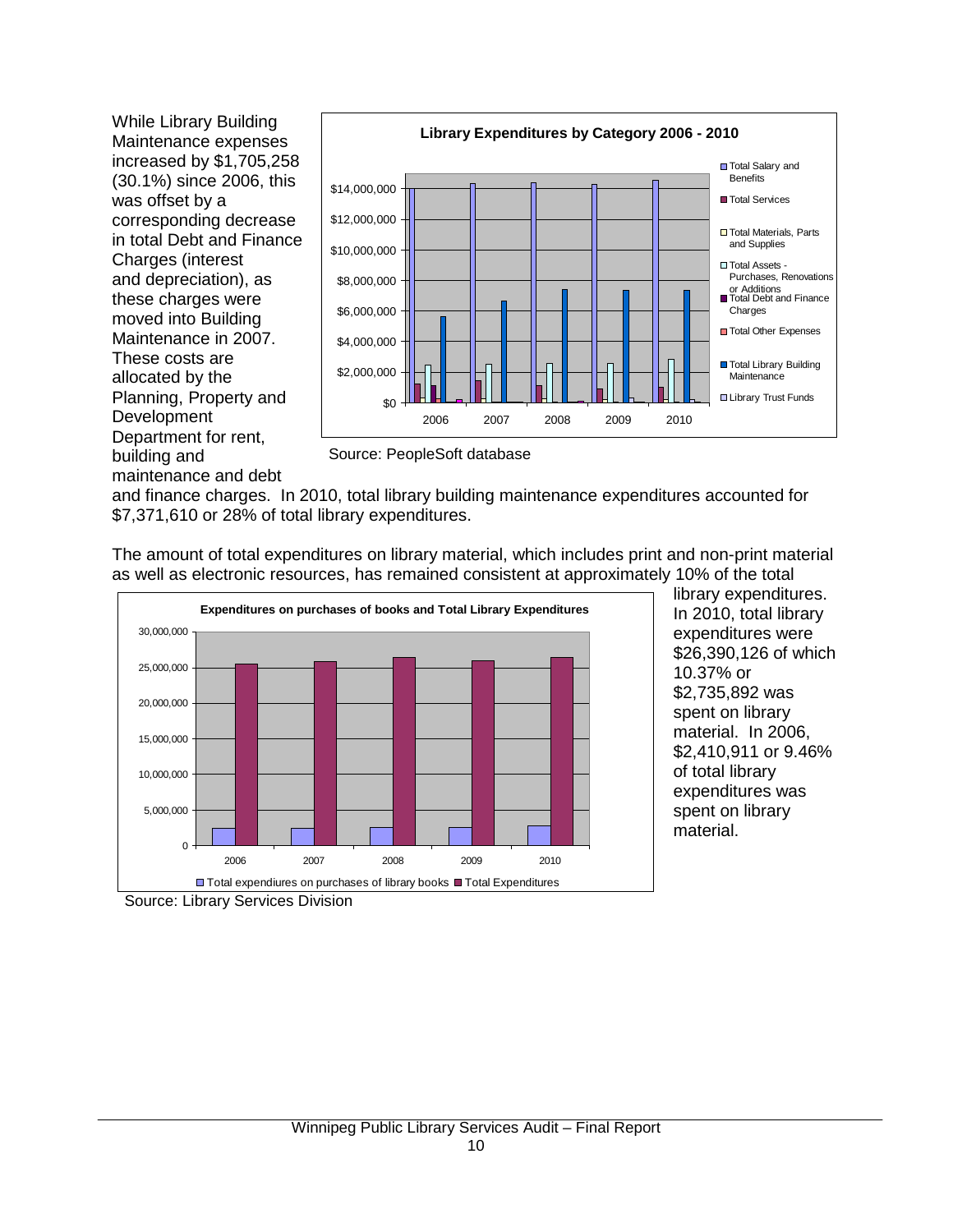# <span id="page-12-0"></span>**KEY RISKS**

The following *potential* key risks associated with the Library Services Division were considered in the conduct of the audit:

- Inability to maintain staff to meet the current and future needs of the library services;
- A lack of financial resources;
- Increasing changes in information technology related to libraries and providing library material and services;
- Inability to maintain a collection with current and up-to-date material;
- Loss of materials in the collection through theft and manmade and natural disasters;
- The deterioration of public library buildings and opportunities to amalgamate facilities or create joint use facilities.
- Inability to respond to changing demographics through the library programs and the collection;
- Inability to maintain partnerships with businesses, schools, community organizations and other groups.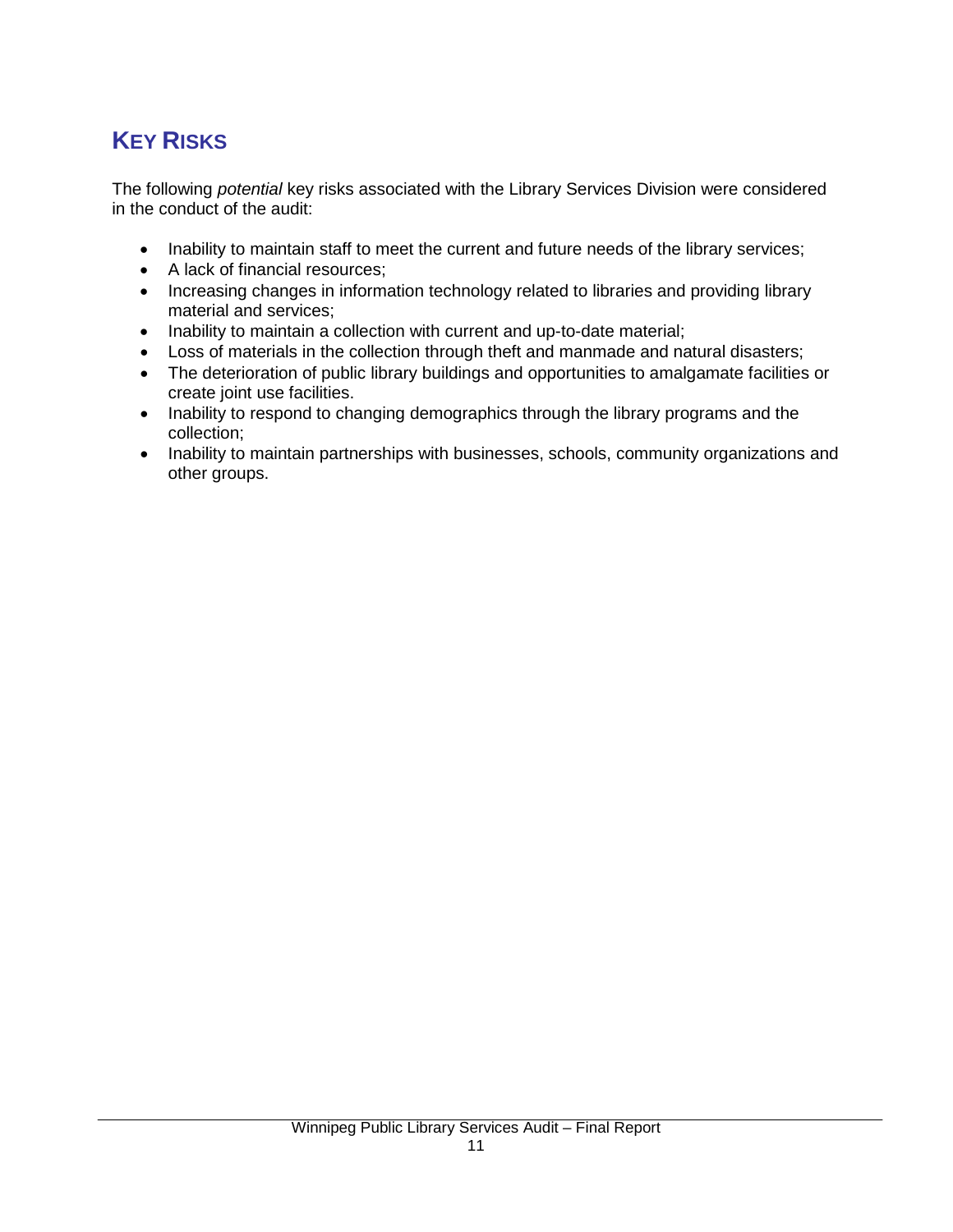# <span id="page-13-0"></span>**OBSERVATIONS AND RECOMMENDATIONS**

The remainder of this report details our observations and recommendations. We believe the issues identified are important and implementing the recommendations will assist management in better managing the Division's operations. A complete summary of our recommendations is attached as **Appendix 5**.

# <span id="page-13-1"></span>*Winnipeg Public Library Board*

### <span id="page-13-2"></span>*Board Composition*

The Winnipeg Public Library Board (the Board) was established by the City of Winnipeg *Library Board By-Law*. The Board was established as purely an advisory board with the following functions:

- The Board in consultation with the Manager of Library Services shall make recommendations and report from time to time and issue an annual report to City Council's Standing Policy Committee on Protection and Community Services on:
	- o Library policy and budget;
	- o Administrative matters to the extent that they have significant policy or service implications on the Library System;
	- o Development of long range plans for the Library System;
	- o Public involvement in the Library System.
- The Board shall establish, organize or participate in coordinating donations and fundraising programs for the benefit of the Library System.
- The Board shall be represented in the City's process to hire the Manager of Library Services.

The Board is composed of sixteen members and consists of two Councillor Members, twelve citizen members, the Manager of Library Services and one representative of the Province of Manitoba, all of which are appointed by Council.

In addition to the Board, Library Advisory Committee's (LAC) have been established for

| each district of                                                                  | Library Advisory Committees: Library Branches within each district                                |                                                                                         |                                                                                       |  |  |  |
|-----------------------------------------------------------------------------------|---------------------------------------------------------------------------------------------------|-----------------------------------------------------------------------------------------|---------------------------------------------------------------------------------------|--|--|--|
| the City with<br>members who<br>are<br>knowledgeable                              | Assiniboia<br>Charleswood<br>St. James-Assiniboia<br>Westwood                                     | East Kildonan - Transcona<br>Henderson<br>Munroe<br>Transcona                           | Lord Selkirk - West Kildonan<br>St. John's<br>Sir William Stephenson<br>West Kildonan |  |  |  |
| of what is going<br>on in their local<br>community<br>which may<br>impact library | <b>City Centre</b><br>Cornish<br><b>Fort Garry</b><br>Osborne<br><b>River Heights</b><br>West End | Riel<br>Louis Riel<br>Pembina Trail<br>St. Boniface<br>St. Vital<br><b>Windsor Park</b> | Other<br>Millennium Library                                                           |  |  |  |

services. Six LAC's are established, one for each district of the City with responsibility for three to five branches. The Millennium Library has its own LAC. The LAC acts as a liaison providing community participation within the library system.

LAC's are used to perform local community surveys on occasion and make regular reports to the Board regarding the activities at their local libraries. Based on a review of the Board minutes, in 2009 four out of the five Advisory committees had some difficulty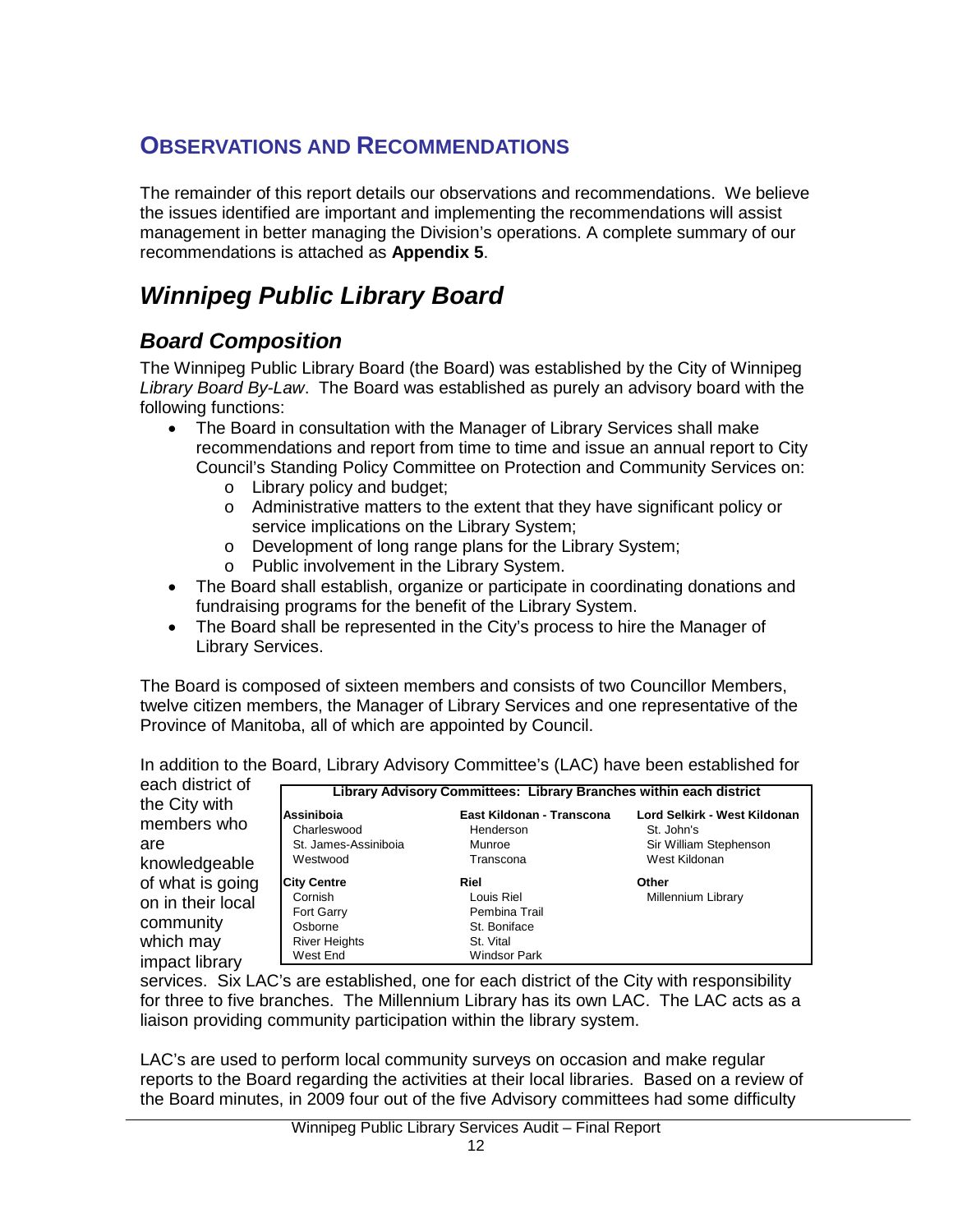recruiting and retaining members. Eleven LAC members were eligible to reapply to the committees and after the incumbents who reapplied were reappointed, six vacancies remained which were filled throughout 2009. This has impacted their effectiveness on acquiring a sense of the needs and requirements of the citizens.

# <span id="page-14-0"></span>*Board Planning*

The Library Board has not been formally involved in developing short or long range plans for the library but has a responsibility to comment on the long term planning for the library. The Board meets with the Manager of Library Services and shares ideas, and makes comments and recommendations based on their knowledge and experience regarding the long terms plans for the library.

The Board is responsible for leading its own long term planning and has developed a strategic plan for the Board for 2008 to 2010. The following four strategic directions were identified:

- 1. To foster strong and effective Board and Library Advisory Committees
- 2. To be a strong advocate for Winnipeg Public Library System by supporting the collection of relevant research data to enhance Winnipeg Public Library system and its services, to advocate persuasively on urgent and critical issues and by promoting the role, value, and achievements of Winnipeg Public Library system
- 3. To support Winnipeg Public Library's role in contributing to the social and economic well-being of our city
- 4. To establish, organize or participate in coordinating donations and fundraising programs for the benefit of the Library System

# <span id="page-14-1"></span>*Board Funding*

The Board regularly approaches Council to advocate for additional funds to be added to the Library's material budget and was successful in obtaining the following increases in funding:

- \$100,000 increase for 2004 and 2005, increases of approximately 4%
- \$50,000 increase for 2006 and 2007, increases of approximately 2%
- \$75,000 increase for 2009 and 2010, increases of approximately 3%

Although the Board has successfully obtained increases to funding for library materials, the Board does not play a role in the development of the Library's budget and do not review where expenditures are made. Budget highlights and changes are reviewed by the Board with the Manager of Library Services once the budget has become public. The Board has asked questions on how much and where funds are spent as well as made suggestions to Library management regarding the allocation of funds in the budget. Suggestions are made by the Board based on their knowledge of service changes, program suggestions and other aspects of library service are considered as part of the budget.

The Board has also approached Council for increases in funding for the operations of the Board itself. Funding has increased from \$60,486 in 2001 to \$88,128 in 2010. A significant portion of the Board's budget funds the following three areas:

• Administrative assistant salary - \$25,000 plus (this amount is not detailed in the Boards financial statements)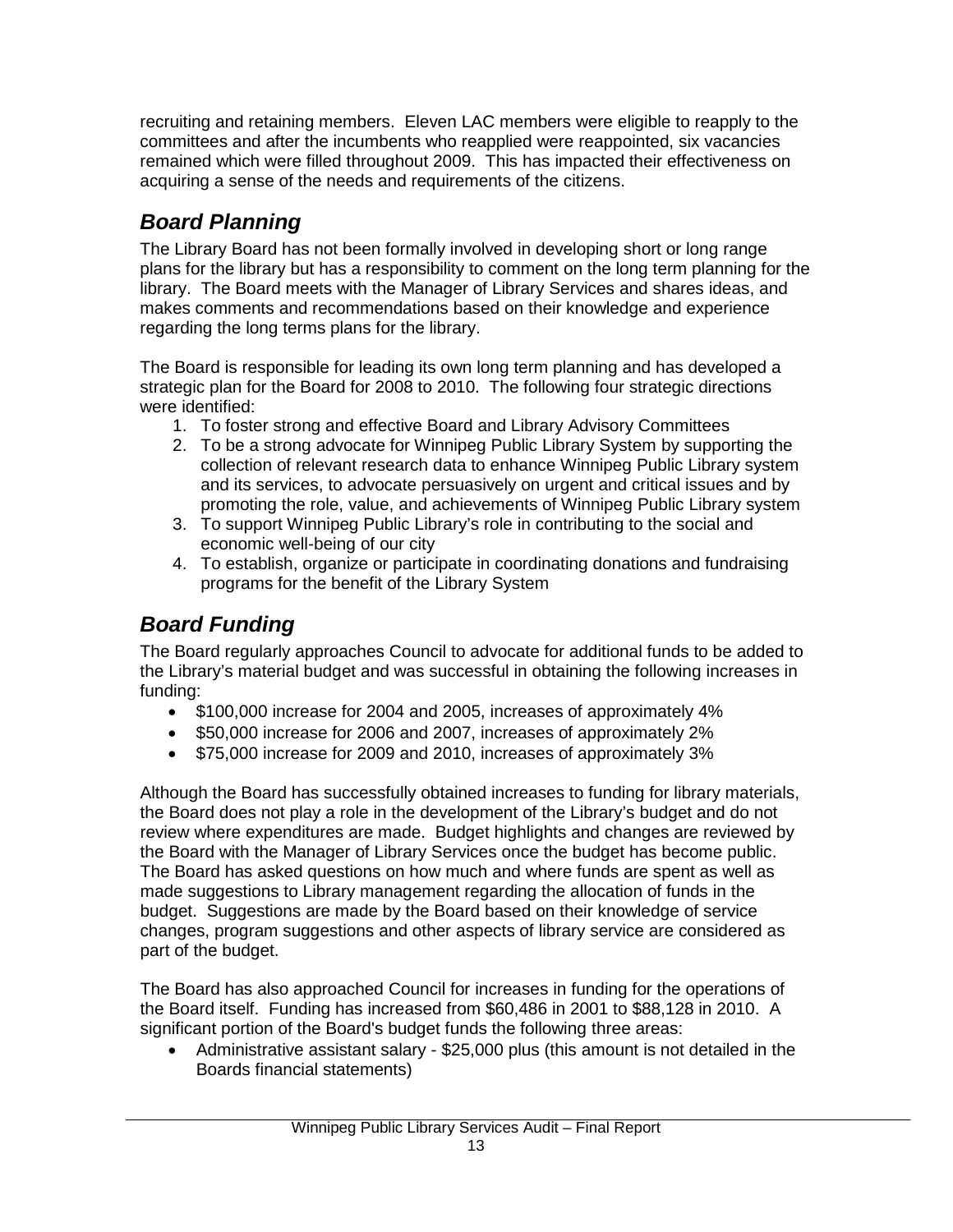- Support for administrative expenses of the Library Foundation (ranged from \$5,000 to \$15,000 between 2006 and 2009)
- Outreach Programs the Board provides four awards for outreach projects to library staff and outside organizations. Outreach awards totaled approximately \$8,000 in 2009.
- Funding for research studies in 2009, \$15,000 was provided to conduct an *Aboriginal Needs Assessment Study* and in 2007 funds were provided for the *Materials Selection Process Study*. The Board also contributes funding for the Library's Writer in Residence program.

The Library Foundation, which is a non-profit fundraising arm of the Board, has also raised significant funds for the renovation of the Millennium Library and is currently raising funds for the Millennium Library Park. The Foundation has been a very successful source of funding for the Library Services Division.

Although the Board has been successful in obtaining increases in funding for its activities, we identified that the majority of the funding for outreach programs and studies go through the Board versus directly to the Library. As well, in excess of \$20,000 is spent on an administrative assistant, when it may be possible to obtain these services directly from Division staff.

### <span id="page-15-0"></span>*Board Structure - Governing Board versus Advisory Board*

We reviewed board structures for other libraries within Manitoba and other major Canadian cities. We identified that the Winnipeg Public Library Board is unique in Canada as the Board is structured as an advisory board versus a governing board. All other Canadian Municipal Public libraries are structured with a governing board and are considered independent from the City with the board reporting to City Council. Cities with independent governing Boards receive grants from the city for the operations of the library. The City of Winnipeg libraries are not independent.

We reviewed other public libraries in Manitoba which fall under the *Provincial Public Libraries Act*[1](#page-0-0) *(*the *Act)*. The Act requires that libraries in the province establish boards and they are not restricted to just an advisory role. The Steinbach, Portage and Brandon libraries are set up as governing library boards. Each board reports annually on the results of the library.

We reviewed the structure of the public library boards of Calgary, Edmonton, Vancouver, Regina, Halifax and Toronto. All boards have the authority of management and control over the library and have assumed the role of developing policies related to the framework, governance and operations of the library. All boards report annually to Council on the operations of the library and have developed strategic plans.

The role of a governing board is to govern the organization and serve as an accountable body. As such its role is to cultivate the organization's short and long-term success consistent with the organization's mandate and objectives, and to do so in an accountable manner. The Board oversees the operations of the organization, supervises management through a chief operating officer position, and sets standards for organizational conduct. With the increased responsibilities of a governing Board,

<span id="page-15-1"></span><sup>&</sup>lt;sup>1</sup> http://web2.gov.mb.ca/laws/statutes/ccsm/p220e.php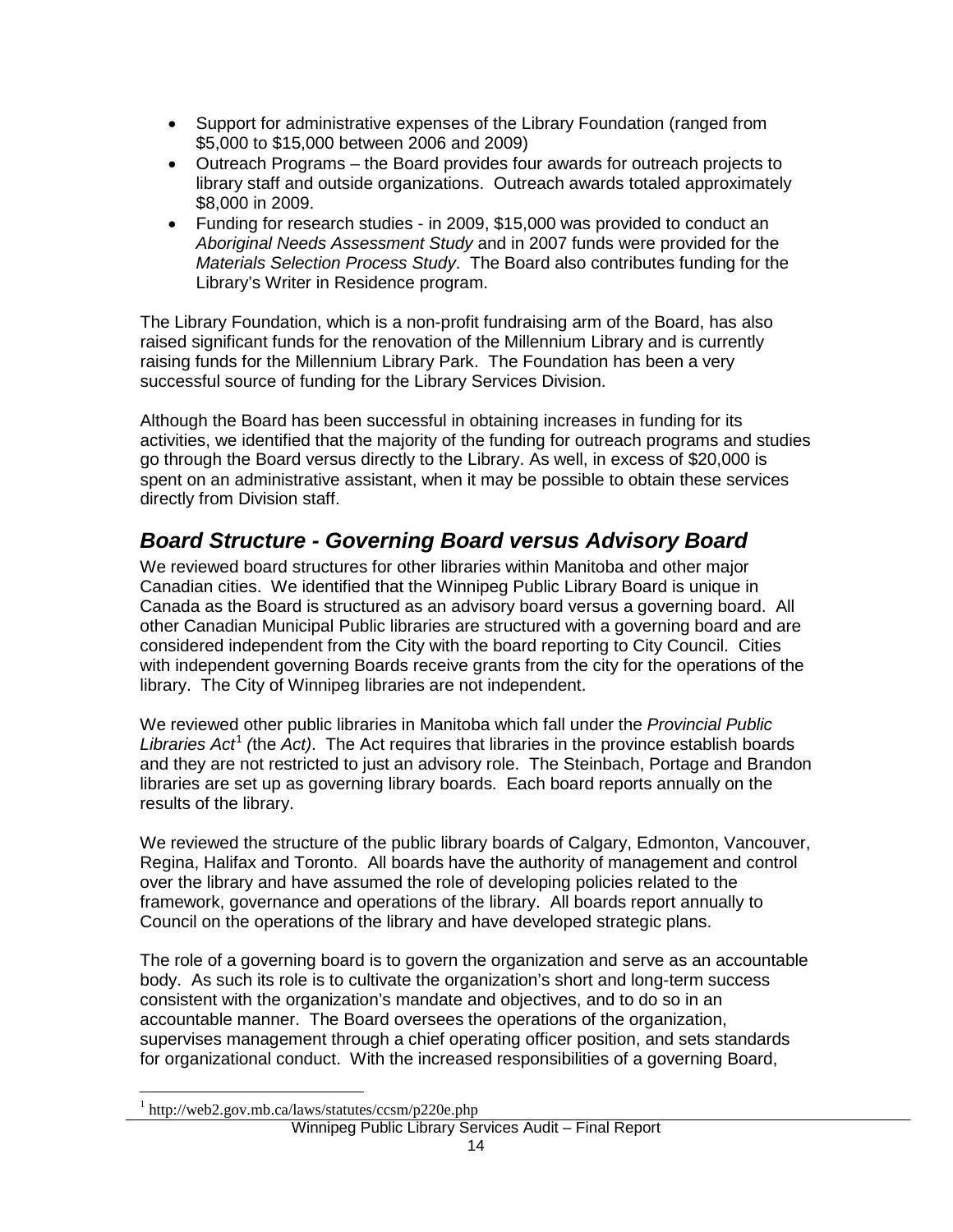further emphasis is placed on governance of the organization. Indicators of good governance include:

- Raised expectations and requirements for Board directors including increases in time commitment, recruitment of highly professional board members with business acumen and specialized skills and a greater emphasis on development.
- Emphasis on business and strategic planning to define the vision, mission and objectives that the entity will aim to achieve in the short and long-term.
- Embracing a performance orientation by developing a set of performance indicators and targets that are balanced, objective, clear, motivating and sensitive to community needs. This focus will create an efficient and effective organization that ensures value is provided to the community where it is most needed.
- Authority, responsibility and accountability is clearly defined so that decisions and actions by the Board, sub-committees and management are aligned with the effective pursuit of the mandate and account for the efficient expenditure of public funds.
- Continual monitoring of internal and external environments that may signal a need to reevaluate the organization's objectives or resource allocation.

Currently the by-law for the City of Winnipeg dictates that the structure of the board is that of an advisory role and as such they do not have any formal authority to govern the organization. Although the Board reports to Council, the board reports mainly on the functioning of the Board itself and not on library operations. As the Board does not have any authority over the libraries, they cannot ensure that the libraries are operating in the most effective and efficient manner possible. The advisory board serves to make recommendations and/or provide information and materials. This structure does not fully leverage the potential benefits to be derived from board personnel.

By changing the structure of the Board from an advisory capacity to a governing role, responsibilities including the library governance, strategic and business planning, performance measurement, financial results and citizen engagement fall into the hands of the Board. Additional responsibilities would include overseeing the libraries human resources and information technology requirements. A governing board is a legal body and the Board of Directors is accountable for the operations of the organization. Board members have a fiduciary duty and risk legal liability if they fail in their duties. Ultimately this would result in increased transparency and should result in an organization that achieves its mandate in the most efficient and effective manner.

The City recently undertook a similar transition with the creation of the Assiniboine Park Conservancy. This not-for-profit organization is responsible for the planning, redevelopment and management of Assiniboine Park's operations and to ensure its ongoing financial viability. The result has been a renewed energy and focus on the park and zoo and considerable investment from both the public and private sector.

### **Recommendation 1**

We recommend that the Community Services Department prepare a report for the consideration of City Council reviewing the current role and structure of the Board to determine whether a Governing Board would be more effective to oversee the operations of the library.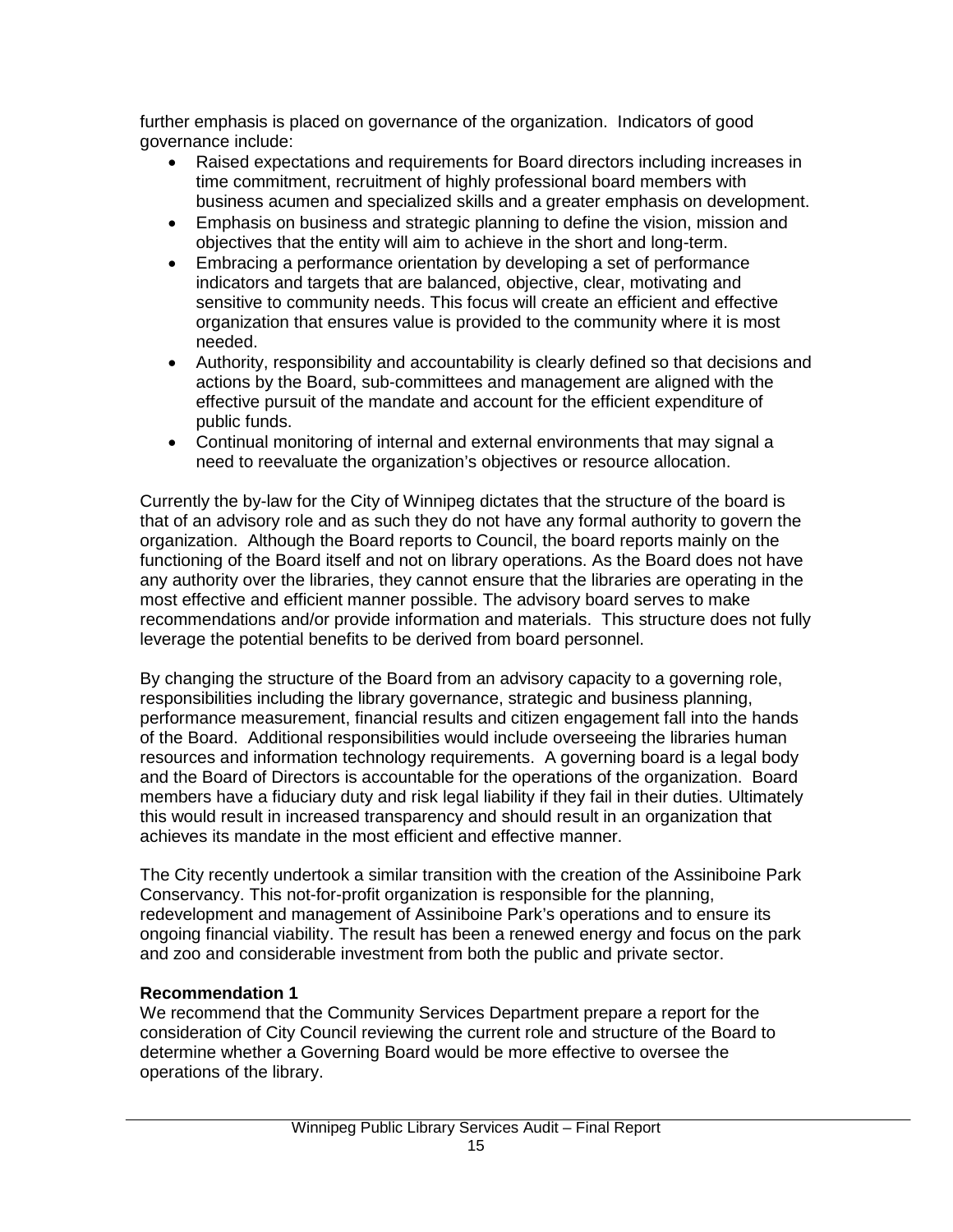### **Management Response**

Management agrees with the recommendation. The Library Board's advisory role is unique when compared with other library systems in Canada. A governance board model should be examined. There is a strong and valued relationship between the Library and the Library Board and it may now be time to enhance that relationship through a different reporting relationship. The Library will review the history of the current Library Board structure, review former reports and studies and consult with the current Library Board and other library systems. A report will be prepared for Council consideration by September 2012.

# <span id="page-17-0"></span>*Winnipeg Public Library Purpose*

### <span id="page-17-1"></span>*Business Planning*

The mission statement for the Library Services Division is to provide quality, responsive and innovative information services which foster the individual pursuit of knowledge and enhance the cultural, economic and intellectual vitality of the community. This is consistent with the mission and vision expressed by the Canadian Library Association in a published position statement that outlines the responsibilities of libraries related to intellectual freedom.

The International Federation of Library Associations and Institutions (IFLA) define the primary purpose of the library is to: *provide resources and services in a variety of media* 

*to meet the needs of individuals and groups for education, information and personal development including* 

*As embodied in Canada's Bill of Rights and the Canadian Charter of Rights and Freedom, all persons in Canada have the fundamental right to have access to all expressions of knowledge, creativity and intellectual activity, and to express their thoughts publicly*. *This right to intellectual freedom under the law, is essential to the health and development of Canadian Society.*"

-The Canadian Library Association Position Statement

*recreation and leisure. They have an important role in the development and maintenance of a democratic society by giving the individual access to a wide and varied range of knowledge, ideas and opinions[2](#page-15-1)* .

We reviewed the public libraries mission, vision and strategic goals and objectives for seven other Canadian cities (Calgary, Edmonton, Halifax, Ottawa, Toronto, Vancouver and Regina). In reviewing the information, we determined that the purpose, mission and vision statements of the Division are consistent with the other cities. The overall purpose and mission is consistent with connecting people, enriching lives and communities, free and equitable access to public library services, building communities, learning inspiration and enjoyment, shaping collections and services to be responsive to community needs and aspirations.

Through the long term planning document - Our Winnipeg, The City of Winnipeg has identified that the access to information and life-long learning is essential to the development and growth of both individuals and whole communities. It is important that

<span id="page-17-2"></span><sup>&</sup>lt;sup>2</sup> The Public Library Service IFLA/UNESCO Guidelines for Development, IFLA Publications 97, K. G. Saur Munchen 2001, page 2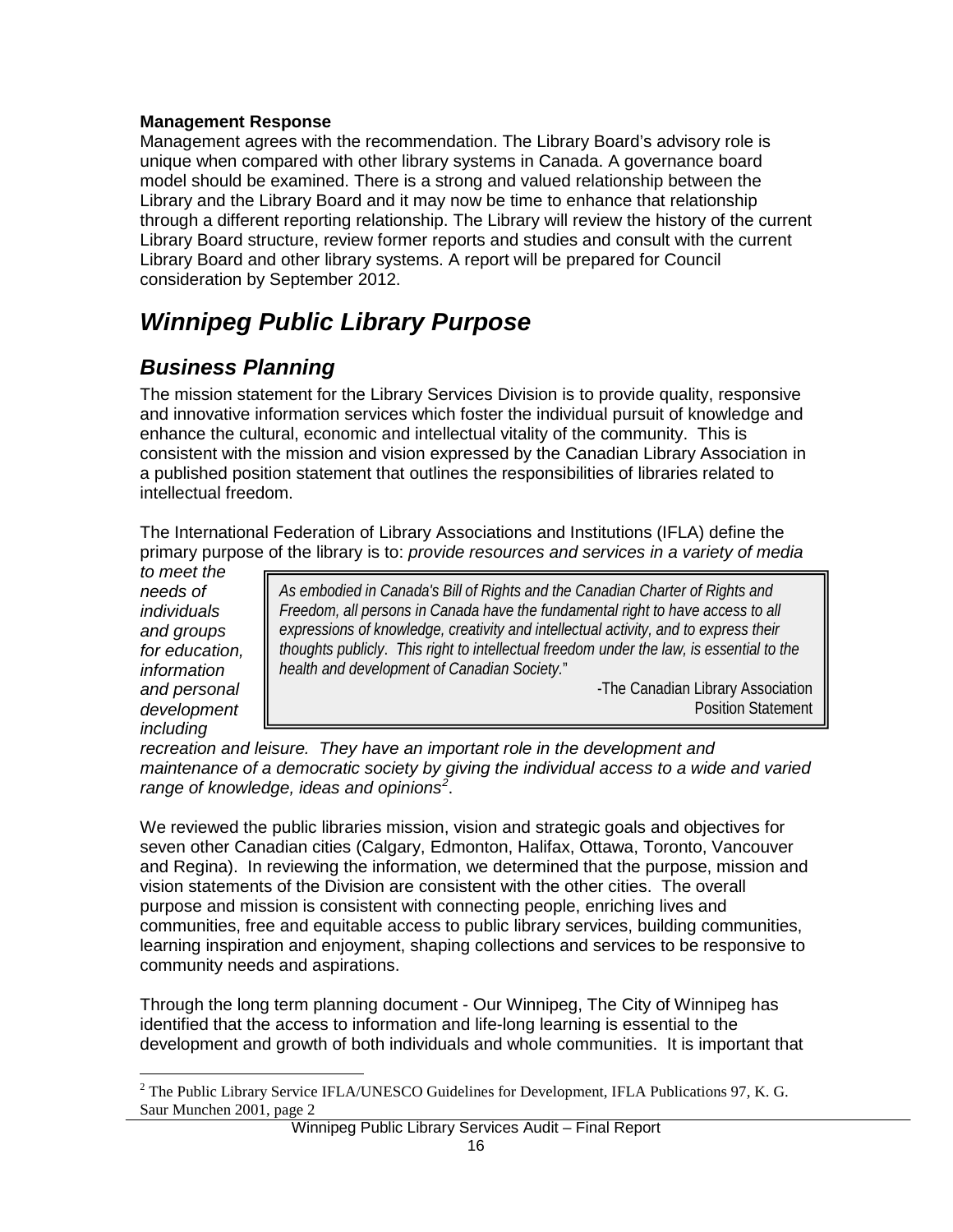individuals have the necessary literacy skills to fully engage in society. As a result, libraries need to continue to be responsive to community needs, demographic trends and technological changes. Furthermore, libraries nurture a culture of life-long learning and literacy. Our Winnipeg identified

*Literacy is the ability to identify, understand, interpret, create, communicate, compute and use printed and written materials associated with varying contexts. Literacy involves a continuum of learning to enable an individual to achieve his or her goals, to develop his or her knowledge and potential, and to participate fully in the wider society.* 

United Nations Educational, Scientific and Cultural Organization (UNESCO)

three directions for library services<sup>[3](#page-17-2)</sup>:

- Provide quality, responsive and innovative library programs and services that emphasize literacy and life-long learning and that enrich all Winnipeggers and their communities.
- Provide library facilities that are safe, convenient and accessible community places.
- Market and promote the collections, programs and services of the library system to ensure maximum public benefit.

The Division has further defined eight goals to support achievement of the mission, which are:

- 1. To provide timely, relevant and varied collections of library materials that are responsive to the needs of all library users.
- 2. To provide library users with access to new and enhanced services.
- 3. To provide timely assistance to the public in their search for materials and information.
- 4. To provide the public with high quality programs in all branches with an emphasis on literacy and life-long learning.
- 5. To provide the public with library facilities that are safe, convenient and accessible community places.
- 6. To market and promote the collections, programs and services of the library system to ensure maximum public benefit.
- 7. To provide qualified, well trained staff that reflects the diversity of the community.
- 8. To provide collections, services and programs that are responsive to the needs of Winnipeg's diverse communities.

The goals along with their related strategies to accomplish were developed in 2007. They encompass all of the services provided including: materials, programming, facilities, staffing, performance and marketing. The broad goals are still relevant, but provide limited guidance to staff who must balance service delivery with resource constraints. The goals appear to envision an ability to provide all services for all Winnipeg citizens. We observed that a number of libraries across Canada have developed strategic plans for the short to medium term which focus and prioritize the goals and strategies to be accomplished. In addition, performance measures or indicators and outcomes are identified with which the goals are to be evaluated.

<span id="page-18-0"></span><sup>&</sup>lt;sup>3</sup> City of Winnipeg, Our Winnipeg– It's our City, It's our Plan, It's our Time, page 62 & 63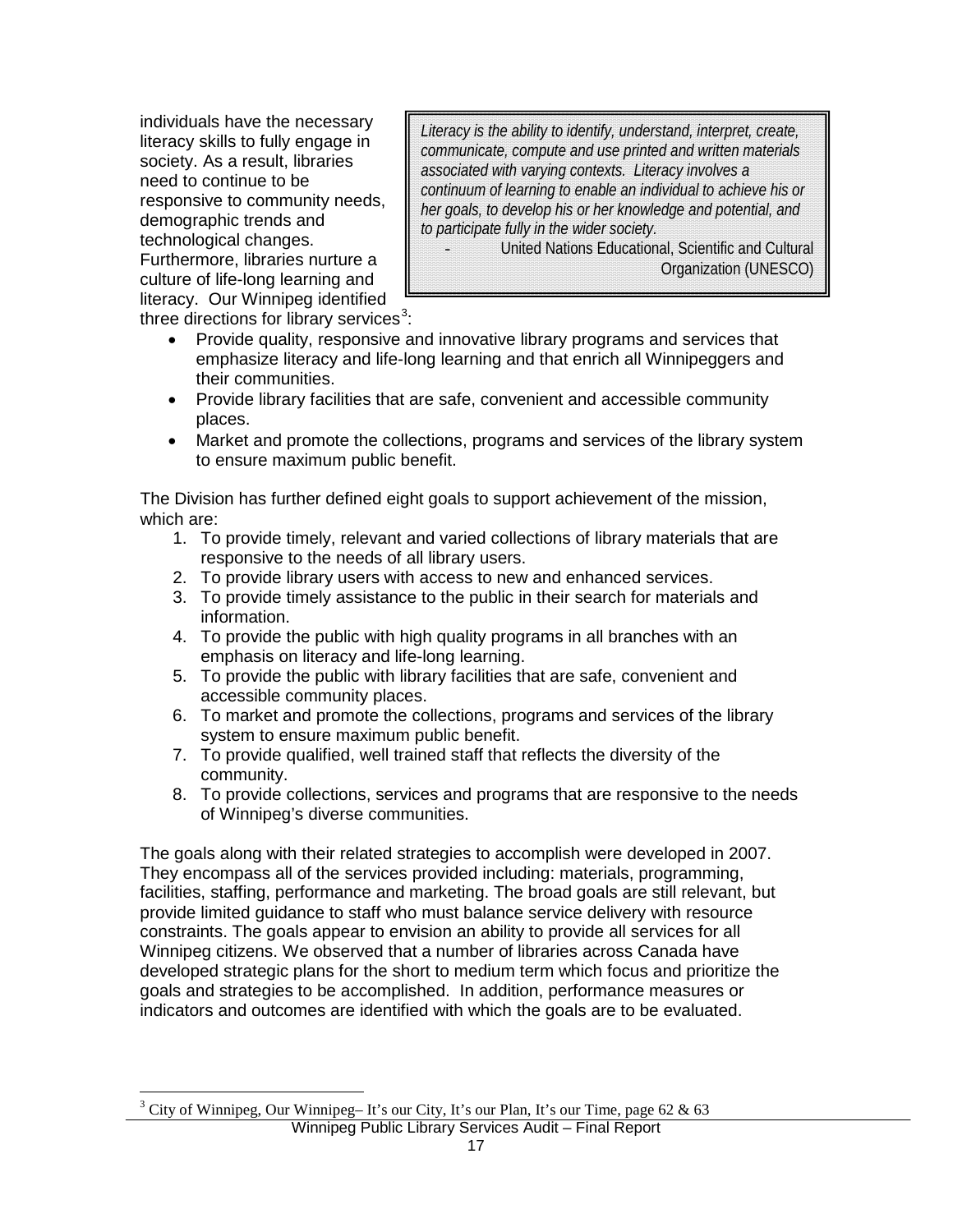Literacy is one priority that was identified in the strategic planning conducted by other Canadian libraries. (See **Appendix 6** for a longer discussion on the role of libraries in supporting literacy.) While the Division has a goal that includes providing high quality programming with an emphasis on literacy, there are no specific strategies, timeframes or measures to enable evaluation of whether this goal has been achieved in an effective and efficient manner. The public libraries in the cities of Calgary, London and Toronto also identified literacy as a main purpose and goal. For example, in the strategic plan for the Toronto public library, a goal of supporting Toronto's children in developing early reading skills was also identified. Specific strategies and action items were identified, including "*strengthen literacy and employment-related programs and services to address the needs of English as a Second Language learners, early school leavers, adult learners and job seekers".* Annually Toronto Library management report to the Board on the strategic plan achievements and annual performance measures with benchmarking information that places the performance of the library in the context of other municipal library systems. The performance measures capture library outputs such as total circulation and the increased usage of the Library's website. In the 2010 report to the Board on the implementation of the strategic plan, it was reported that the Library had increased emphasis on programs supporting entrepreneurs and job seekers and the Library had joined other organizations to support families to become independent from social assistance.

To monitor the achievement of the desired outcomes and results from their strategic plan, the London Public Library has identified performance metrics in their strategic plan, such as citizen engagement levels: public awareness/knowledge about services and return on investment index's (funding per capita, operating cost per capita, use per capita)<sup>[4](#page-18-0)</sup>. As well to track the implementation of each objective in their strategic plan, The Columbus Metropolitan Library in Ohio has developed a table which tracks and monitors the implementation and achievements of each objective<sup>[5](#page-19-0)</sup>. Furthermore, the Richmond public library has found that although the library strives to serve the whole community, they have identified the groups where they will focus and develop higher levels of service. Identifying the unique needs of various groups and focusing resources in those areas will result in the delivery of a higher level of service.

Overall, the Division has a lengthy set of broad goals that cover all aspects of library services; but lack the focus and specificity to enable proper guidance and evaluation. The Division is striving to be all things to all people and as the library struggles to provide an ever growing number of services to a diverse group of communities, the importance of defining and focusing the role of the library becomes increasingly important. The Division should develop a detailed business plan which clearly focuses and prioritizes goals, strategies to accomplish and performance measures to evaluate success. This will serve to target and prioritize resource allocation and provide information for the library to promote their achievements.

Although the libraries reviewed in other Canadian cities are structured with a governing board which has undertaken the general management, regulation, organization and control of the public library along with the requirements to promote and maintain

 <sup>4</sup> 2010-2013 Strategic Plan, London's Library: Enriching Lives and Empowering People, London Public Library, page 15.

<span id="page-19-0"></span><sup>5</sup> 2009 Comprehensive Annual Financial Report for the Fiscal Year ended December 31, 2009, Columbus Metropolitan Library, Columbus, Ohio, page xiii.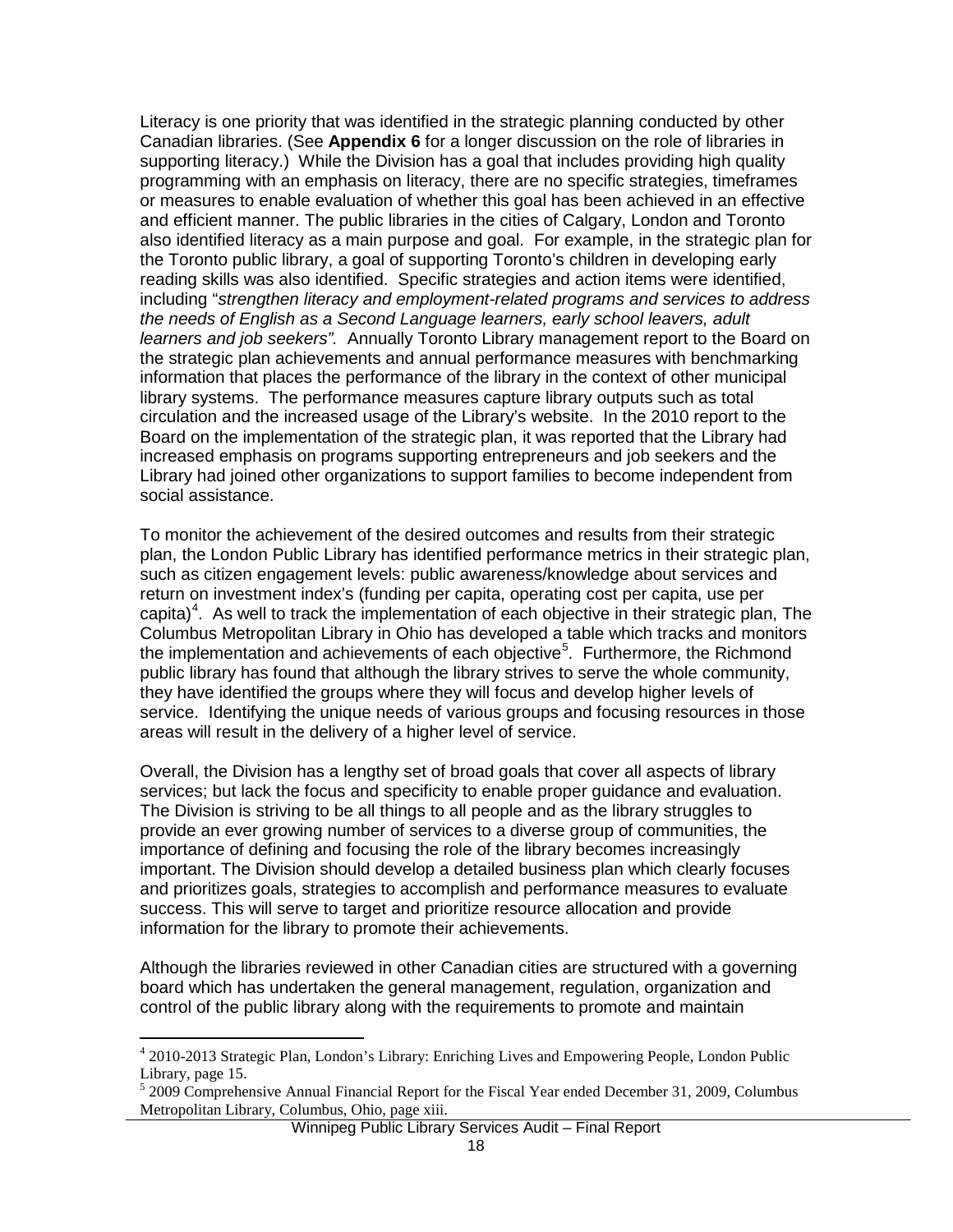comprehensive and efficient library services, the underlying practices related to the management of the library services can apply to the management of the City's libraries through the Division's management.

### **Recommendation 2**

The Library Services Division develop a business plan that identifies a set of goals and related strategies to be accomplished within a defined timeframe and supported by performance measures to enable evaluation of achievement. The goals should be prioritized and the needs in each community along with the overall purpose of the library should be considered when developing the business plan.

### **Management Response**

Management agrees with the recommendation. A new strategic plan needs to be a priority for the Library. The former plan is now dated and does not include the performance measures necessary to ensure that the library is being successful in achieving its goals. A clear set of strategic goals and objectives with defined timeframes and measureable outcomes will better enable the library to meet the changing needs of its users. A Strategic Planning process will be developed that includes library staff, public and library stakeholder groups. The Division will work to having the new plan prepared by June 2012 so that it can be of assistance in developing the 2013 – 2014 budget.

### <span id="page-20-0"></span>*Library Users*

Compared to other Canadian cities, we observed that Winnipeg has one of the highest number of citizens with library cards (registered borrowers); however the library also has one of the lowest number of in-person visits per capita and annual circulation per capita. While Winnipeggers have embraced obtaining a library card, it has not translated into actual library usage.

|           | 2009 Annual Library Activity |                   |               |                   |                    |                    |  |  |
|-----------|------------------------------|-------------------|---------------|-------------------|--------------------|--------------------|--|--|
|           |                              |                   |               | Annual In         |                    |                    |  |  |
|           |                              |                   | Annual Inl    | Personl           |                    | Annuall            |  |  |
|           |                              | <b>Registered</b> | Person        | <b>Visits per</b> | Annuall            | <b>Circulation</b> |  |  |
|           | <b>Population</b>            | <b>Borrowers</b>  | <b>Visits</b> | capital           | <b>Circulation</b> | per capita         |  |  |
| Winnipeg  | 675,100                      | 460,456           | 2,771,358     | 4.11              | 5.728.921          | 8.49               |  |  |
| Regina    | 187,000                      | 87.156            | 1.748.254     | 9.35              | 2.707.306          | 14.48              |  |  |
| Saskatoon | 209,200                      | 164.025           | 1.825.096     | 8.72              | 3.532.738          | 16.89              |  |  |
| Halifax   | 372,858                      | 164.538           | 2.251.504     | 6.04              | 4.746.449          | 12.73              |  |  |
| Ottawa    | 908.390                      | 295.741           | 5.005.050     | 5.51              | 10.692.133         | 11.77              |  |  |
| Vancouver | 615,473                      | 339.414           | 6.439.349     | 10.46             | 9,886,149          | 16.06              |  |  |
| Montreal  | 1.620.693                    | 362.263           | 6.284.226     | 3.88              | 9.834.250          | 6.07               |  |  |
| Edmonton  | 782,439                      | 454.576           | 5,623,814     | 7.19              | 12.014.589         | 15.36              |  |  |
| Calgary   | 1,042,892                    | 465,112           | 5.554.980     | 5.33              | 16.012.748         | 15.35              |  |  |
| Toronto   | 2,755,800                    | 1,246,065         | 17,554,470    | 6.37              | 31.271.072         | 11.35              |  |  |

#### **Other Cities - Similar Populations to Winnipeg**

| Fraser<br>Vallev | 669.969 | 399.584 | 3.410.174 | 5.09 | 6.971.618 | 10.41 |
|------------------|---------|---------|-----------|------|-----------|-------|
| Mississauga      | 730.000 | 211.061 | 4.449.550 | 6.10 | 8.235.708 | .28   |
|                  |         |         |           |      |           |       |

Source: CULC 2009 Canadian Public Library Statistics

The Division has identified all citizens of Winnipeg as the customers of the library and strives to provide services and collections that meet the needs of all Winnipeg communities. Surveys are conducted to gauge citizen satisfaction and in one of the most recent surveys, 98.7% of respondents stated that they had previously visited a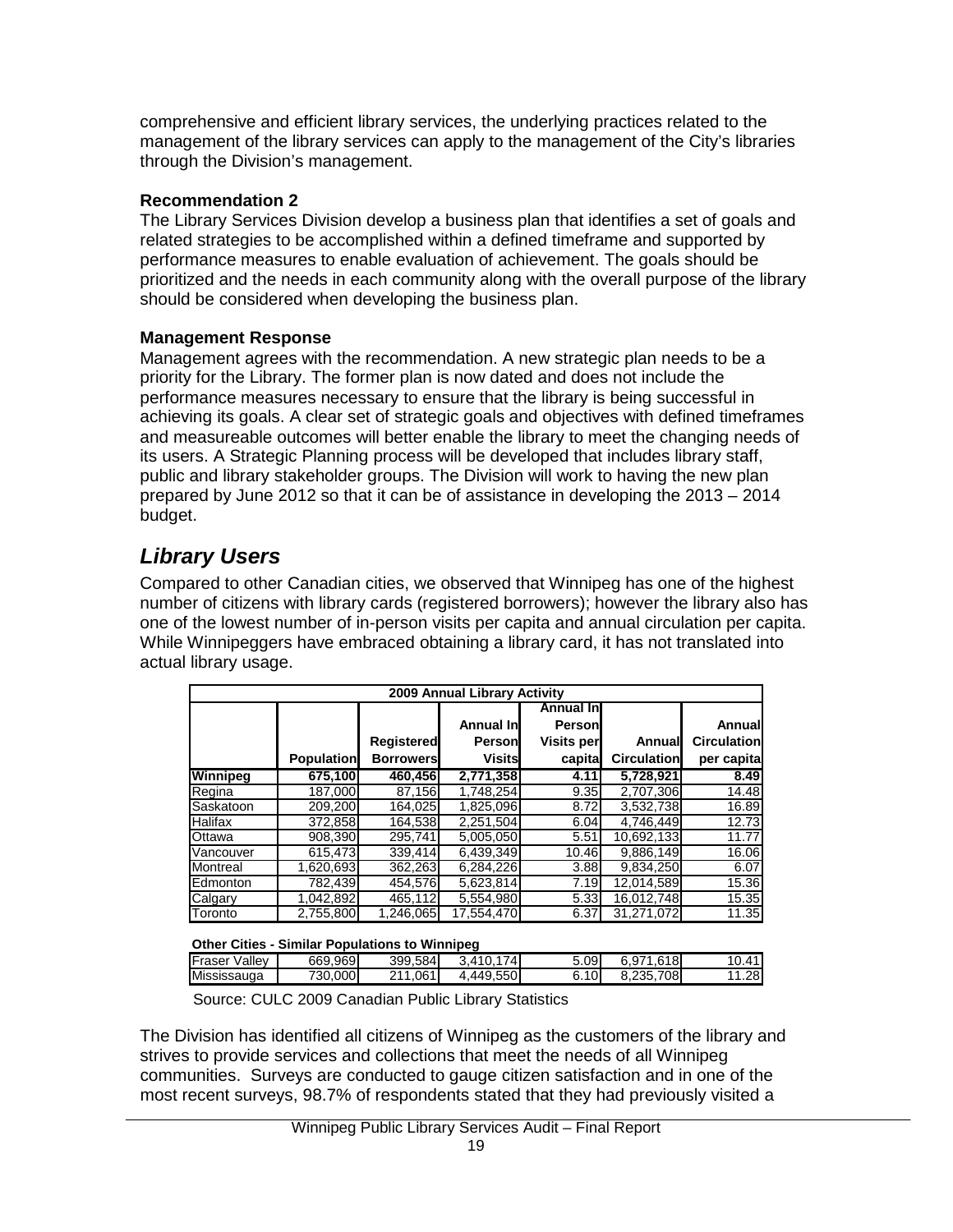branch of the Winnipeg Public Library. This provides very little information from nonusers of the library to determine how the library can better meet their needs.

The main method to receive feedback from citizens who are not using the library is through outreach programs. These programs bring the experience of the library and its resources out into the communities to reach customers who are unable to visit the library and who have traditionally not accessed the library services. Through these programs the program coordinators try to determine the needs of the individuals and ensure that the library is providing the appropriate resources.

Library cards are issued to participants of the various outreach programs as well as the participants of programs for new immigrants. These programs can contribute to the high number of registered borrowers, but the library needs to develop additional processes to understand what is preventing individuals from returning to visit the library and borrow materials. Once the Division understands what is hindering library visitation, then services can be adjusted and they can periodically contact and promote how the services of the library will benefit users.

In 2009, the Library Services Division, the Board and the Community Services Department, identified the Aboriginal population of Winnipeg as a group where the library would like to focus on developing the library services and collections. The Board had a report prepared in 2010 which surveyed the Aboriginal community in Winnipeg to determine the needs of the community as well as determine how the library is meeting those needs through the current library services. In the report, the following items were identified, by the Aboriginals surveyed, as barriers or reasons for not using the library:

- There is a need for the library to better inform the Aboriginal population in the inner-city of what it has to offer and why it has value.
- There should be activities and events that make the libraries destinations for Aboriginal community members, particularly families.
- There could be more opportunities for members of the Aboriginal population to get involved.
- There is a consistently held belief that libraries are generally not seen to be welcoming places for Aboriginal people.

To implement the findings from the report, a task force was created which submitted a report in February 2011 to library management presenting 31 recommendations along with 57 action items falling into the categories of: programming, marketing, collections, technology, facilities, human resources, and policies.

Through this initiative the Division is working to meet the needs of a specific community group. As the action items are implemented, the Division will then need to develop processes to determine the level of success at engaging the Aboriginal community. Similarly the Division will also need to engage other non-users of the libraries to understand what prevents them from using the service.

#### **Recommendation 3**

The Library Services Division management should engage citizens of Winnipeg who are not currently using library services to gain an understanding of their needs and to determine where and how the Division and the library can better serve the community.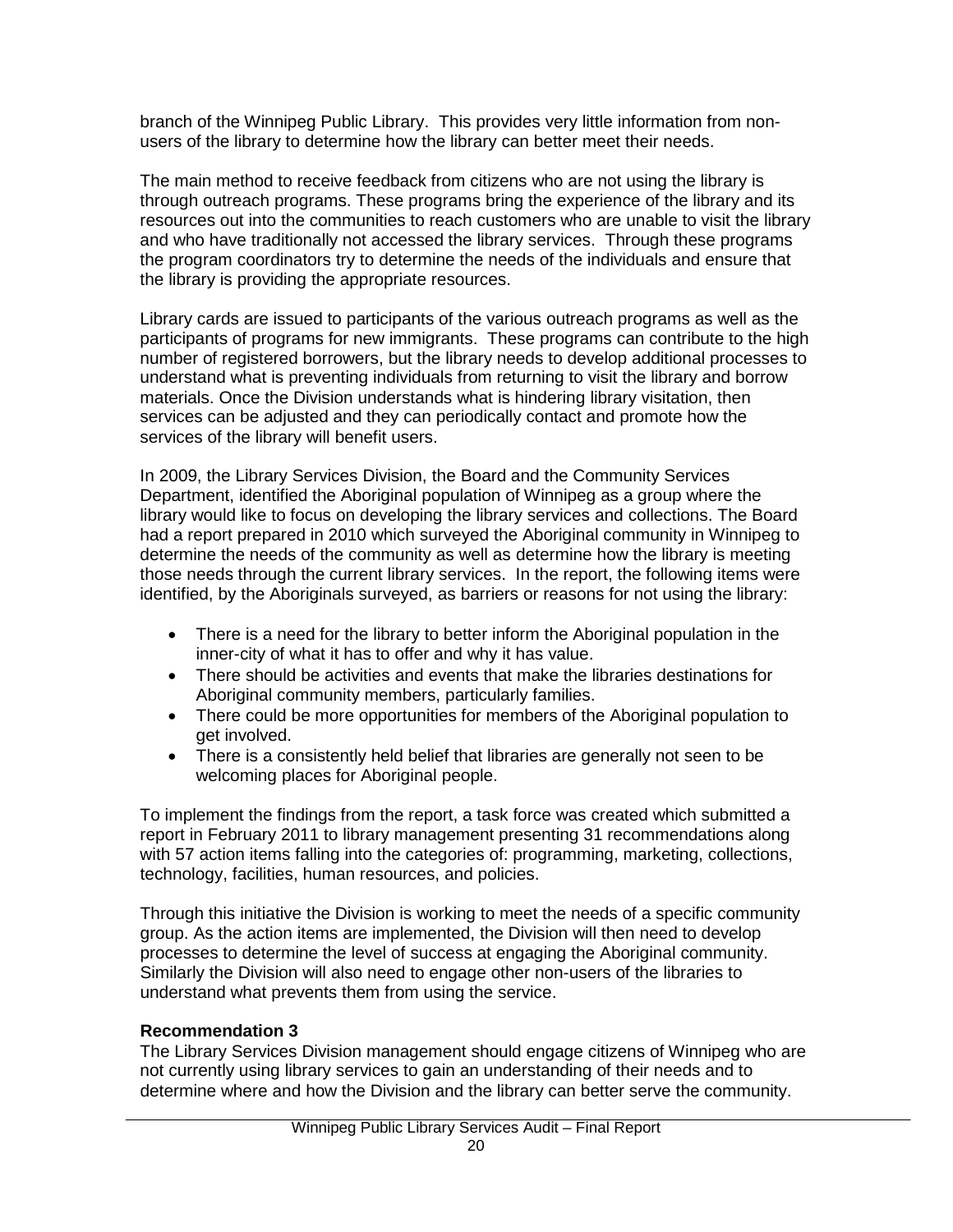#### **Management Response**

Management agrees with the recommendation. While the report notes that outreach services do reach a limited number of non-users, the library will look for new ways to reach those individuals not currently using library services. The recent aboriginal services study done by the library was successful in reaching non-users in the community and finding out what the library could do to make the library a more important service in their lives. The Library Services Division will look at utilizing existing technology to electronically contact non-users to find out why they currently do not use the resources of the library. On-line surveys and telephone surveys, focus groups, and utilizing social media networks are some of the ways that will be used to connect with non-users. In addition, the Library Services Division will look at other marketing and advertising methods to increase library card holders by groups not currently using the library. The Library Services Division will target the month of October, Canadian Library Month, in 2012 as the time to survey, advertise and market library services to non-users of the library. Statistics will then be tracked in October and the following months on the number of new card holders registered as a measure of success in reaching out to nonusers.

### <span id="page-22-0"></span>*Performance Measures*

Performance measures and targets can be used to evaluate whether the Division is meeting the customer needs and achieving the libraries goals through the services, collections and programming offered. Performance measures can be established by external parties such as the Ontario Municipal Benchmarking Initiative (OMBI) and Canadian Urban Libraries Council (CULC) Statistics, where the performance of the library is measured against other Canadian Libraries or they can be developed internally. The Division has a variety of service statistics available, such as collection turnover rates (the number of times items circulate on average during the calendar year), circulation, last activity date, and percentage of material checked out, but these provide limited insight into whether the Division is effectively and efficiently achieving all of their stated goals.

While the Division has established a goals and strategies document, the desired outcomes are not specified and performance measures are not established. For new initiatives, such as targeting the Aboriginal community, the Division has not developed a process to formally evaluate the success of that initiative.

Performance measures and targets should be developed to support all service areas of the Division, including programming, collections and acquisitions, staffing and facilities. Each measure should provide insight into the achievement of the associated strategy and goal. For example, the Edmonton Public Library has identified the following outcomes and measures within their Business Planning document to assess how well it is meeting its goals<sup>[6](#page-19-0)</sup>:

<span id="page-22-1"></span> <sup>6</sup> Edmonton Public Library: Opening a lifetime of Learning, Engagement, Possibility. 2010 Approved Budget.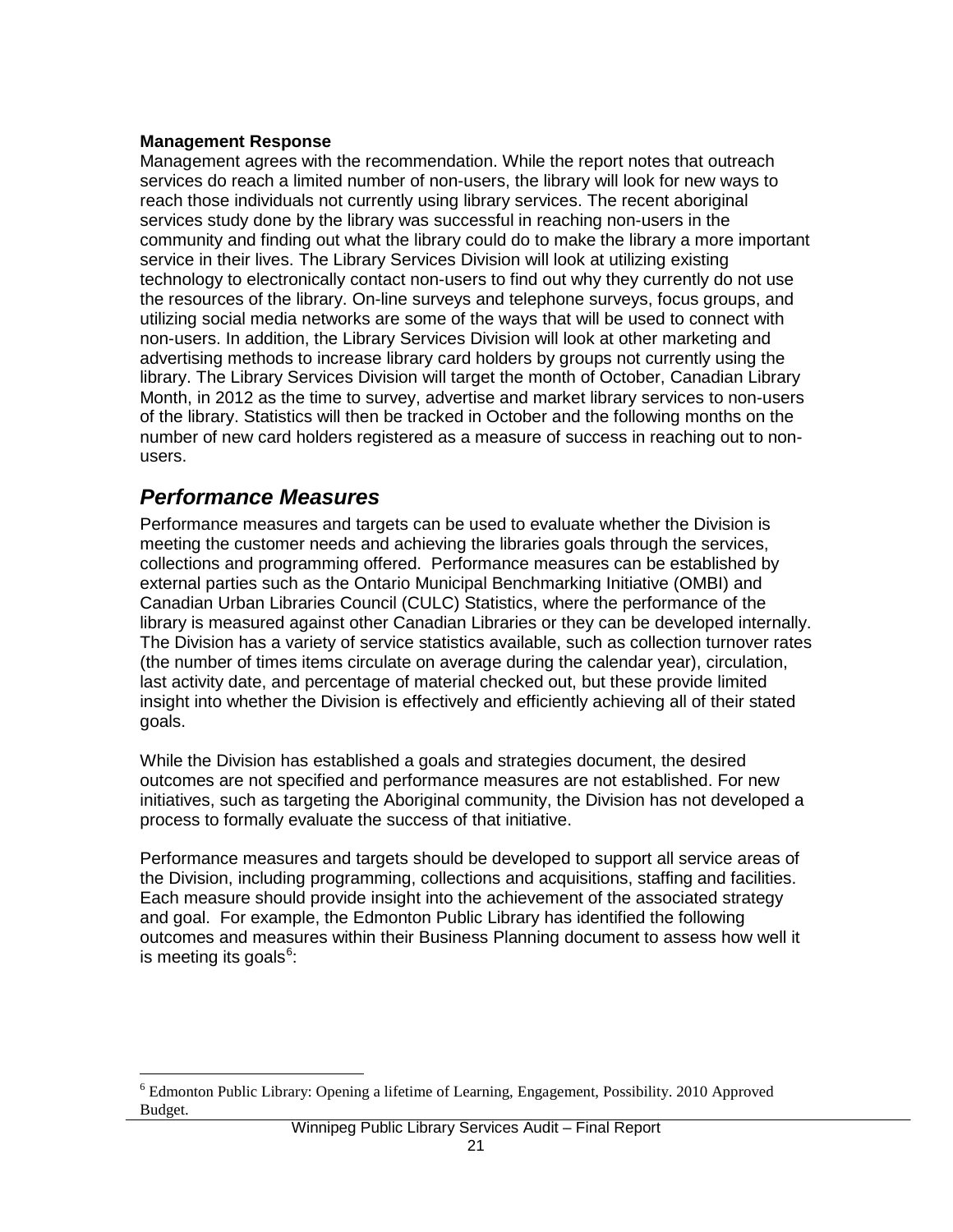| <b>Outcome</b>                                                                                          | <b>Measure</b>                                                                                                                                                                                          |
|---------------------------------------------------------------------------------------------------------|---------------------------------------------------------------------------------------------------------------------------------------------------------------------------------------------------------|
| Visitations and usage of library services<br>grow yearly                                                | Library visits per capita compared to<br>national average<br>Number of library materials borrowed<br>on a per capita basis compared to<br>national average                                              |
| Libraries are rehabilitated, renewed,<br>replaced and new libraries are built in<br>growing communities | Number of facilities funded out of 10<br>year Library Facilities Plan<br>Renewal, rehabilitation and growth of<br>library facilities are constructed within<br><b>Library Facilities Plan timelines</b> |
| Minimize costs and maximize revenue                                                                     | Cost per circulation (items borrowed)<br>Municipal and provincial per capita<br>funding compared to national average                                                                                    |

### **Recommendation 4**

Library Services Division management should develop performance measures and targets that can be used to evaluate success at achieving the desired outcome from the strategies and goals.

### **Management Response**

Management agrees with this recommendation. The Library collects a wide array of statistics utilizing its integrated library system (Horizon) and other in-house statistics including programming, attendance, reference questions, in-house use of materials, computer bookings, on-line electronic resources usage, etc. Many of these statistics are reported on an annual basis at the national level as part of the Canadian Urban Libraries Council and used for comparisons with other large urban public libraries. The Library began to report performance statistics utilizing the Ontario Municipal Benchmark Initiative (OMBI) in 2010 as part of a City initiative. These performance-related measures will play a more important role in the library's service delivery plans in the future. The challenge for the Library Services Division will be to try and establish a reasonable number of performance measures in the various areas outlined in the Audit document and then be able to track, analyze and report on them with the current level of staffing resources available. While the library exists to serve all tax payers in the city, it must focus more of its resources on a higher level of service in certain areas. This is especially true as it refers to collection development and adult and youth services programming. With limited financial resources, the Library must ensure that it focuses those resources where they are needed most. By April 2013, the Library Services Division hopes to have a set of key performance measures in place to measure and evaluate services, collections, and programs and assist with focusing service delivery. Those key performance measures will be based on the priorities/goals defined in the strategic plan.

# <span id="page-23-0"></span>*Community / Neighbourhood Profiles*

The Library Services Division offers services, collections, and programs out of library branches located throughout the city. Developing and maintaining community profiles was a recommendation which came out of the *Material Selection Process study* from 2007 as a process to ensure that the programs, services and collections offered reflect the needs of the diverse communities.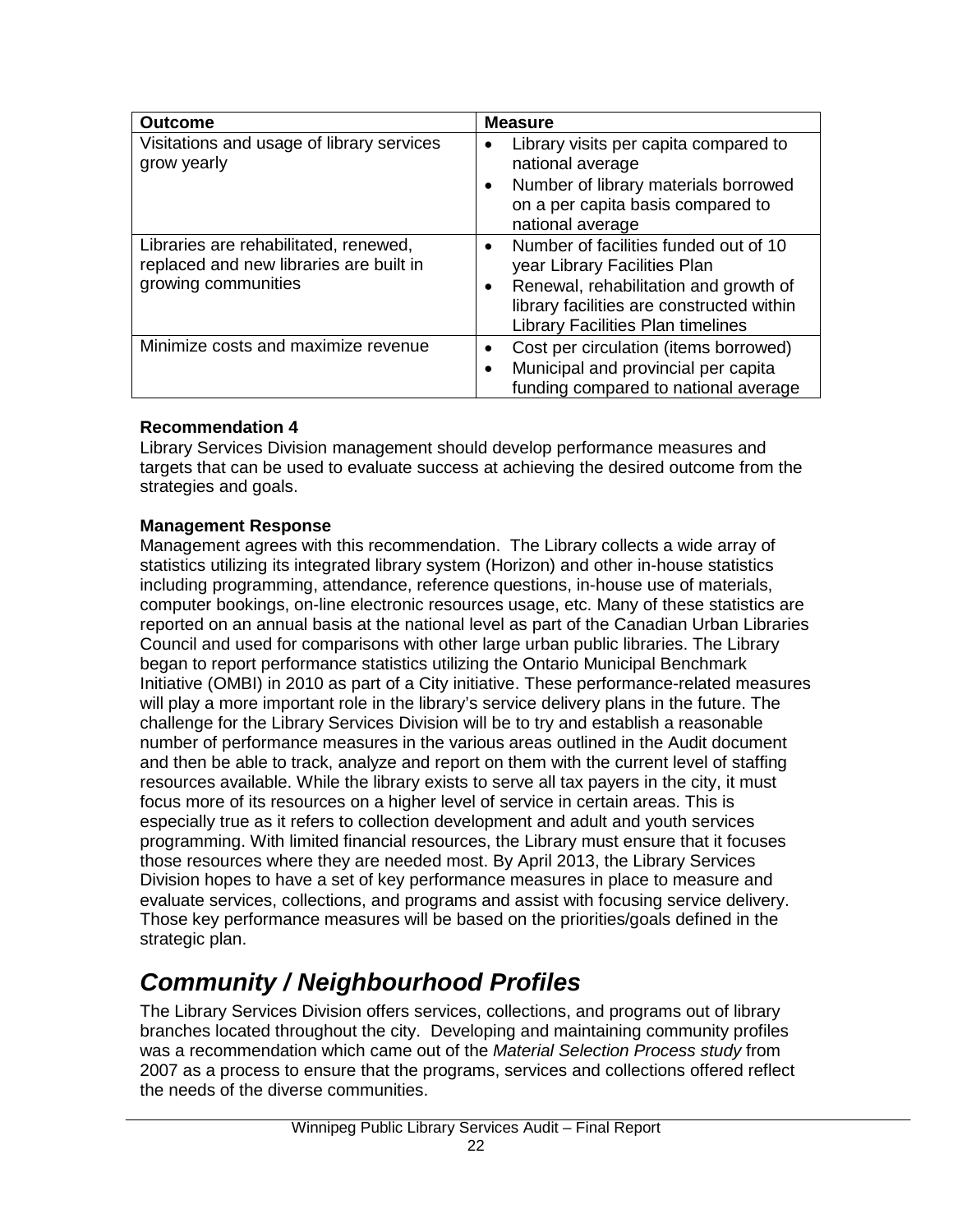Community profiles are used by other cities. For example, the Vancouver public library Collection Development Policy states that: *"The library must also track social and demographic trends in order to build collections responsive to the needs of our users as they change over time. This includes maintaining an awareness of emerging languages and cultures, economic impacts on information needs, and broader changes in work and recreational habits."* Furthermore, the Vancouver Public library developed a *Diversity*  and Inclusion Statement which identifies that library staff will<sup>[7](#page-22-1)</sup>:

- Identify population that may be under-represented or hard to reach
- Seek to understand how diverse community groups define and describe themselves
- Listen directly to communities
- Work with diverse communities to develop inclusive consultation and engagement processes
- Work with diverse communities to determine appropriate ways to design, deliver, and evaluate services.

A branch collection profile template was developed by the Library Services Division with two parts to be completed by each branch. The first section of the profile is designed to collect general information on the community such as amenities in the area, population by age, languages spoken, level of education, etc. The second part of the profile is a collection assessment which analyzes and describes the branch collection and provides an action plan for collection selection and weeding. The information collected in the second part includes, a detailed breakdown of the collection by segment along with the related statistics for the segment, such as collection size, turnover, circulation and items added. In addition, an action plan is to be completed by the branch head identifying the type of material that should be purchased for the branch and what material does not circulate well at the branch.

The Branch Librarians are responsible for continuing to update the information on the neighbourhood including demographic information as well as information on changes in the community. They are also responsible for completing and maintaining the branch collection profiles with information received through a variety of reports with statistics on collection size, turnover and circulation.

The demographic section of the profiles should be reviewed annually by branch staff and updated as changes are required or as new information becomes available. The general information section was to be completed in 2009 by each branch using the information from the 2006 Census. We reviewed all of the profiles and identified that 90 percent of the branches had not completed the general information section in 2009 with the information from the 2006 Census. At the time of our review the library branches were in the process of updating the general information.

The second part of the collection profiles were completed in the majority of instances. The branch collection profiles had been updated with the 2010 statistics on the collection size, turnover circulation and items added. However, we identified that 75 percent of the branches had not completed the detailed collection information on the juvenile collection.

www.http://www.vpl.ca/about/details/diversity\_and\_inclusion\_statement

Winnipeg Public Library Services Audit – Final Report

<span id="page-24-0"></span> <sup>7</sup> Vancouver Public Library, Diversity and Inclusion Statement,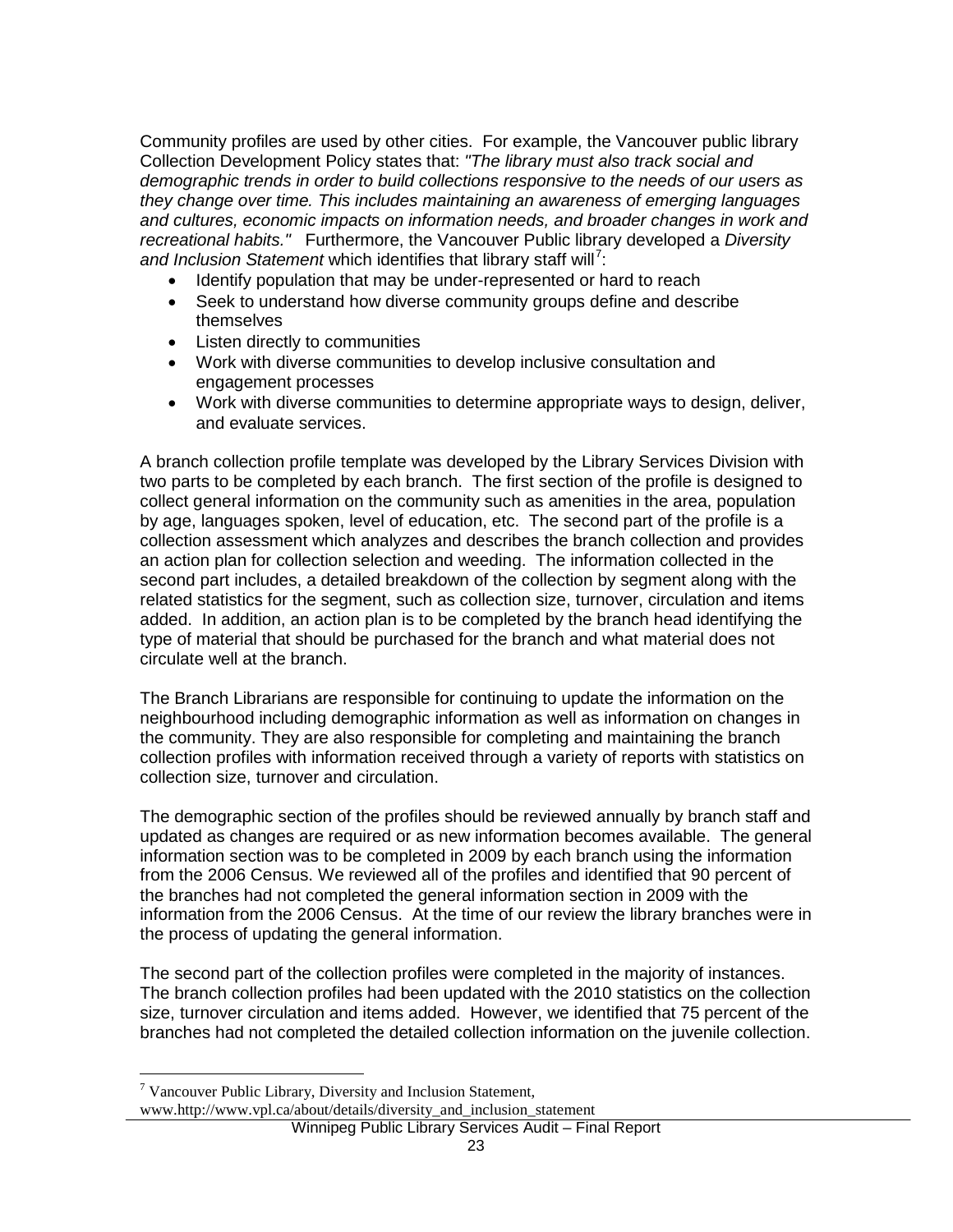The general neighbourhood profile information including demographics is important for programming and the development of the collection as this information provides insight into the unique communities and the citizens who are in them. It could assist in the development of programs, collections and services to best serve the needs of that community. Due, in part, to a lack of complete information, the programming coordinators do not use the community profiles when determining the programming requirements for specific Branches.

The collection assessment section of the community profiles is reviewed on an annual basis by the material selectors with the branch head librarians to discuss and assess the current collection at the branch. The branch material discussion is based primarily on the material currently held by the branch and the material that is being used by the current users of the library. As the neighbourhood general information is not complete, it cannot be used to identify new material to suit a unique community group. New material appears to be ordered primarily based on how the current material in the branch is circulating, library trends and what material in the branch needs to be updated or replaced.

The libraries serve all citizens of Winnipeg; however the needs of each community within the City will vary. The programs and collections offered by the library appear to be meeting the demand of the current users of the library. In 2010, a survey found that 96.1% of respondents were satisfied with the library services. However the Library Services Division does not have a formalized method to determine and assess if they are meeting the needs of the citizens who are not using the library. It is difficult to assess if the collection, programs and facilities in each branch meets the needs of the community when this information is not available.

The profile templates should also include more detailed information on the community such as community service organizations that are operating in the area and needs specifically identified by the community through outreach initiatives. The Community Services Department is currently working on a neighbourhood profile initiative that will collect information on the services and recreational and leisure activities in each neighbourhood as well as information on the demographics. Once this project is complete this information should be used by the Library Services Division to complete and update the community profiles or be added to the profiles.

#### **Recommendation 5**

Library Services Division management should develop a process to ensure that the Community Profile templates are completed in full by all Branches and updated at regular intervals. In addition, the inclusion of additional information available from the neighborhood profile initiative should be incorporated. Together this information should be integrated into planning activities for collections, programming and facilities.

#### **Management Response**

Management agrees with this recommendation. The Library supports the need to review and update its community profile templates and collection assessments on an annual basis in order to ensure that branch collections are being developed to reflect the demographic changes in the community, and the circulation patterns of the library users.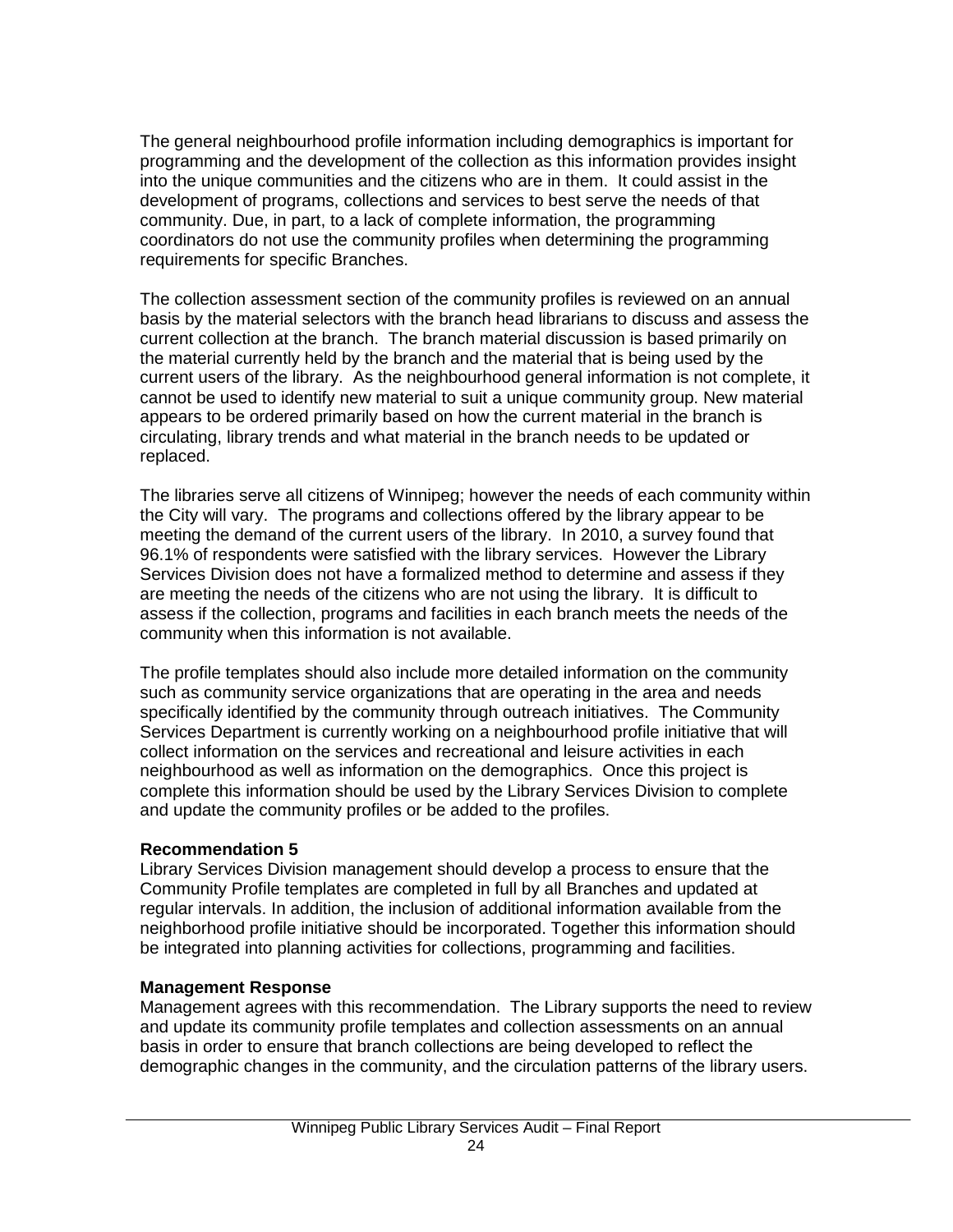It should be noted that at the time of the audit the number of completed profiles was higher than recorded as updated templates had not been posted on the library's intranet site. This has subsequently been done. All profiles will be reviewed and updated by January 2012 using the most up-to-date census figures and other data available to assist with collection development and program planning. New collection assessment tools will also be used to ensure that the library is purchasing the material the public wants most.

# <span id="page-26-0"></span>*Programming*

### <span id="page-26-1"></span>*Comparison of Library Programming in Canada*

Compared to other major jurisdictions, in 2009, the Library Services Division offered the lowest number of programs per capita, had the lowest total annual hours of all branches and offered the least number of programs overall and per location as well as offered the lowest number of programs per registered user.

|                                           | <b>COMPARISON OF PROGRAMMING WITH OTHER MAJOR CANADIAN CITIES (2009)</b><br><b>Number of</b> | Program    | <b>Programs per</b> | <b>Programs per</b> | <b>Programs per</b>    |
|-------------------------------------------|----------------------------------------------------------------------------------------------|------------|---------------------|---------------------|------------------------|
| Branch                                    | <b>Programs</b>                                                                              | Attendance | Capita              | Location            | <b>Registered User</b> |
| Winnipeg                                  | 3.190                                                                                        | 72.176     | 0.0047              | 159.50              | 0.0069                 |
| <b>Halifax</b>                            | 4,614                                                                                        | 108.464    | 0.0124              | 329.57              | 0.0280                 |
| Regina                                    | 4,897                                                                                        | 88.554     | 0.0262              | 544.11              | 0.0562                 |
| Edmonton                                  | 6.857                                                                                        | 169.210    | 0.0088              | 403.35              | 0.0151                 |
| Vancouver                                 | 7,103                                                                                        | 210.769    | 0.0115              | 322.86              | 0.0209                 |
| Ottawa                                    | 9.950                                                                                        | 195.317    | 0.0110              | 301.52              | 0.0336                 |
| Calgary                                   | 10.365                                                                                       | 260.795    | 0.0099              | 609.71              | 0.0223                 |
| Montreal                                  | 18.321                                                                                       | 257.640    | 0.0113              | 416.39              | 0.0506                 |
| Toronto                                   | 27,862                                                                                       | 750,200    | 0.0101              | 281.43              | 0.0224                 |
| <b>Other Cities - Similar Populations</b> |                                                                                              |            |                     |                     |                        |
| <b>Fraser Valley</b>                      | 5.851                                                                                        | 174,253    | 0.0087              | 234.04              | 0.0146                 |
| Mississauga                               | 5,267                                                                                        | 118.057    | 0.0072              | 292.61              | 0.0250                 |

Source: CULC, 2009 Canadian Public Library Statistics

Of all the programs offered by the Division, a significant portion of programs offered are for children and are family based programs designed for both the parents and their children. In 2009, almost 71% of all programs offered by the Division were for families and children.

| <b>Branch</b>        | <b>Total Children's</b><br><b>Programs</b>            | % of Childrens<br>Programs<br>Offered | Children<br>Program<br><b>Attendance</b> | <b>Total Youth</b><br>Programs | % of Youth<br>Programs<br>Offered | <b>Youth Program</b><br>Attendancel |
|----------------------|-------------------------------------------------------|---------------------------------------|------------------------------------------|--------------------------------|-----------------------------------|-------------------------------------|
| Winnipeg             | 2.259                                                 | 70.82%                                | 52.741                                   | 111                            | 3.48%                             | 2,010                               |
| Halifax              | N/A                                                   | N/A                                   | N/A                                      | N/A                            | N/A                               | N/A                                 |
| Regina               | 2.313                                                 | 47.23%                                | 50.487                                   | 161                            | 3.29%                             | 1,296                               |
| Edmonton             | 2,666                                                 | 38.88%                                | 128.188                                  | 385                            | 5.61%                             | 4,068                               |
| Calgary              | 4.739                                                 | 45.72%                                | 139.137                                  | 575                            | 5.55%                             | 9,913                               |
| Vancouver            | 5.714                                                 | 80.44%                                | 166.476                                  | 217                            | 3.06%                             | 3,420                               |
| Ottawa               | 5.847                                                 | 58.76%                                | 162.848                                  | 316                            | 3.18%                             | 4,113                               |
| Toronto              | 6.500                                                 | 23.33%                                | 428.953                                  | 3.164                          | 11.36%                            | 73,969                              |
| Montreal             | N/A                                                   | N/A                                   | N/A                                      | N/A                            | N/A                               | N/A                                 |
|                      | <b>Other Cities - Similar Populations to Winnipeg</b> |                                       |                                          |                                |                                   |                                     |
| <b>Fraser Vallev</b> | 3.585                                                 | 61.27%                                | 138.453                                  | 278                            | 4.75%                             | 4,714                               |
| Mississauga          | 4,026                                                 | 76.44%                                | 93.544                                   | 539                            | 10.23%                            | 5,274                               |

Source: CULC, 2009 Canadian Public Library Statistics

To understand the reason for the results, we look at the program planning process and the programs offered in the next section.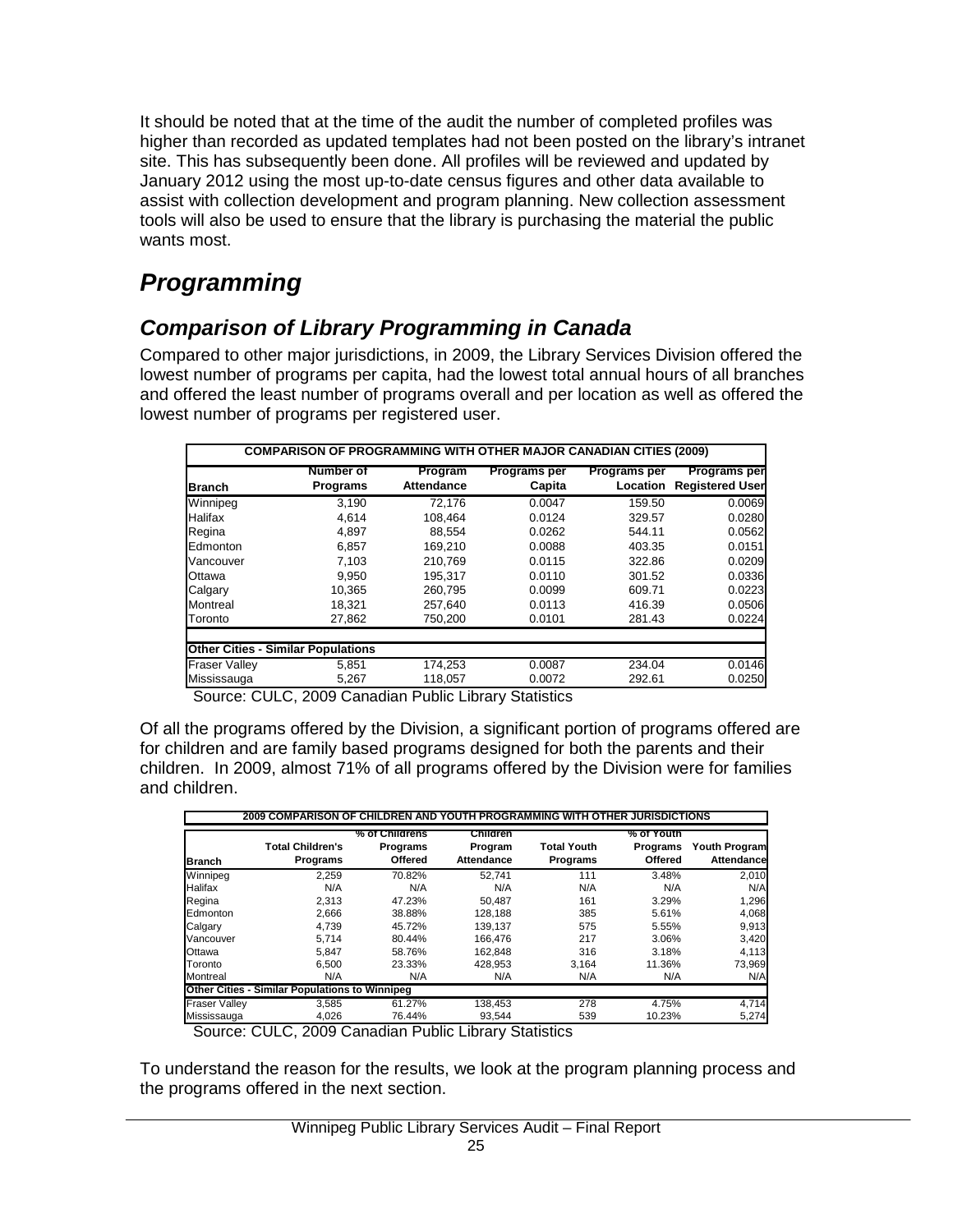### <span id="page-27-0"></span>*Program Planning*

The broad goals and objectives of the Library Services Division guide the development of library programs for adults, youth and children. The following goals have been established to guide the development and scheduling of programs:

- Promote the use of reading and or literacy
- Stimulate the use of the library and its resources
- Attract new library users
- Provide opportunities for social interaction and community building
- Establish or enhance partnerships with external organizations

Programming is coordinated through an adult programming committee and a children and youth committee. Both committees are to develop priorities and annual plans for their respective programming areas. However, the lack of prioritized goals limits the guidance provided to the programming committees when developing the following year's slate of programs.

Branch head librarians are responsible for selecting the specific programs which will be offered in each branch. Decisions are based primarily on the size of the facility, staffing levels, program attendance, and branch hours of operation as well as interest from the community. Branches are required to hold a minimum number of youth services programs per week but have the ability to choose which youth programs they will offer. For example, a branch that is required to hold four pre-school programs may decide to offer one or more of the same program. Branches may also develop their own programs that they can offer, particularly during school holiday periods but they have to be approved by the programming committee before they can be offered.

### <span id="page-27-1"></span>*Programming*

The Adult Programming Committee has developed programs targeting specific groups. With the increase in immigration, programs such as creative writing for newcomers have been developed targeting those who are learning to speak and write English. Programs have also been developed in partnership with other organizations such as the English newcomer conversation groups which uses volunteers from the Immigrant Centre.

Although the Adult Programming Committee programs target specific groups, it does not appear that these programs are marketed or promoted to target these groups. The

Library Newsletter, which is available in all library branches and through the City's website, is one of the primary methods used to market and promote the programs offered by the library. In addition, programs are marketed through emails, posters, media and various social networking tools. However, if an individual



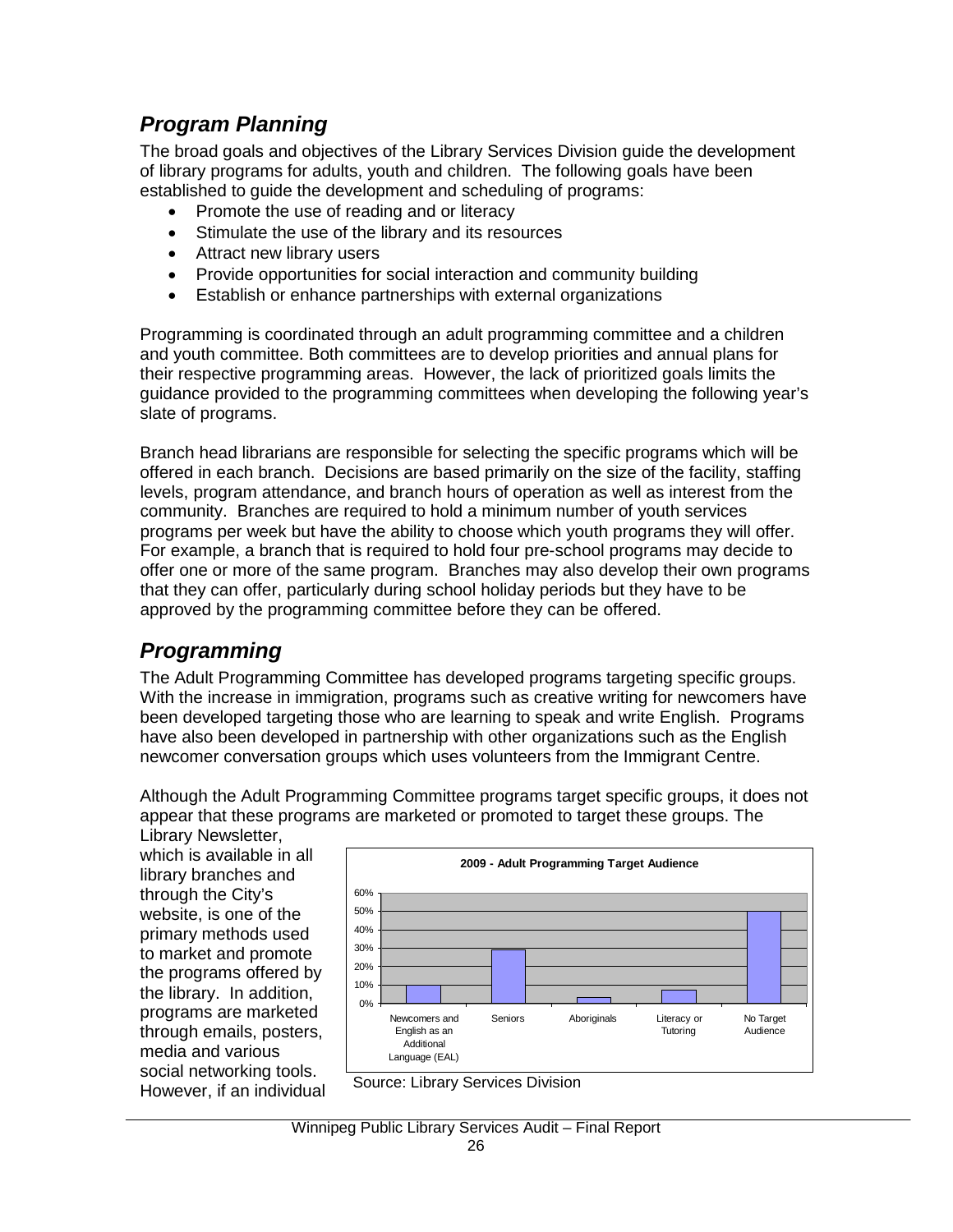does not frequent the library or read their newsletter, they may never become aware of beneficial programs, despite being within the target audience.

A breakdown of adult programming in 2009 identified that the majority of programs offered fall into a general information category, some with no specific target audience. Programs in this category include programs on gardening, lawn care, composting, English conversation groups, and creative writing programs. We also found that tours of the library are counted as programs as well as art displays when the display is in connection with a program being offered. The majority of the adult programs are offered at the Millennium Library as this is the largest branch and is centrally located and is easily accessible. The Adult Programming Committee believes that adult programs do not do well at the Branches. When we reviewed the attendance statistics for programs we observed that programs offered at the Millennium library had the highest attendance at 36.8 people, while branch attendance averaged 13.1 people in 2010.



*\*Windsor Park did not offer any adult programs in 2010* Source: Library Services Division

We observed that many of the branch libraries have reduced hours of operation which limits the time available to host programs. For example, 55% of the library branches are closed Wednesdays, 30% of branches open at 1pm each day and only six branches are open on Sunday. Restricted hours of operation at the branches may limit the number of programs that can be offered out of each branch and may result in fewer programs and lower attendance.

To track the programs the Adult Programming Committee offers during the year, a spreadsheet was developed that listed the various types of programs to offer each month. This was completed in 2009; however, it was not completed in 2010 or 2011 to date. While tracking attendance is worthwhile, it does not provide insight into the value delivered to the community. Without identifying the desired outcomes of the programs offered in different communities, it is difficult to measure or determine how the program contributes to the Division meeting its goals.

As an example, the St. John's branch within the inner-city is one of the smallest Branches in the library system with fewer resources. However, one of the Division's goals is to promote literacy, so basing the assignment of programs on the size of the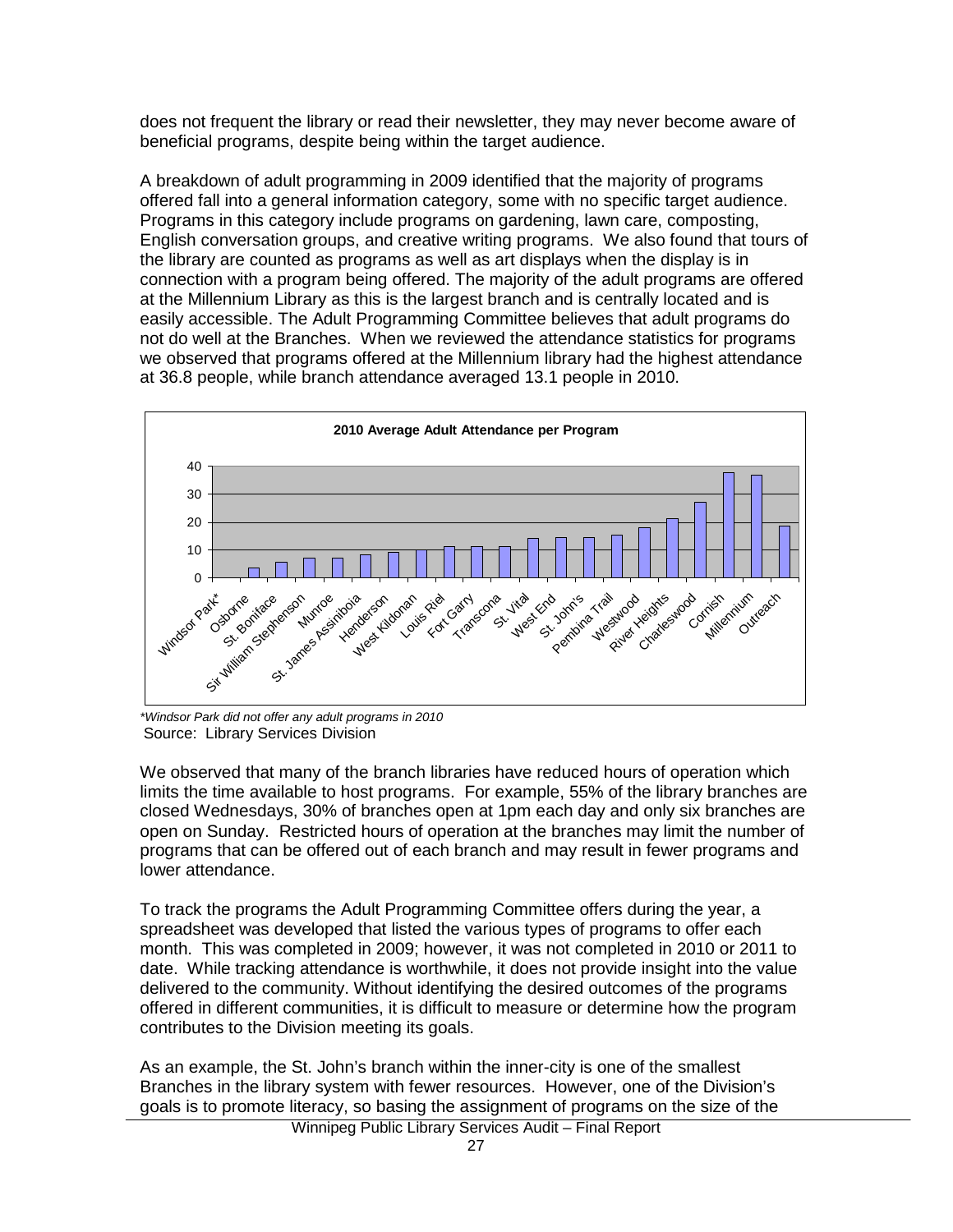branch and attendance of programs may not be the most effective way of achieving this goal. Rather looking at each community and the needs within the community related to childhood literacy may result in a different allocation of the type and number of programs offered in each branch. More resources may need to be placed in the inner-city libraries where approximately 55% of the population is at a prose literacy level of 2 or below versus the libraries in the suburbs where approximately 40% of the population is a prose level of 2 or below<sup>[8](#page-24-0)</sup>.

The City as a whole has placed an increased focus on meeting the needs of the Aboriginal community and the Division has supported that direction with increased programming. In 2002, the Division offered only one Aboriginal program, whereas in 2010 approximately sixteen programs have been identified as targeted to Aboriginals. Similarly, in 2011 the Children and Youth Programming Committee identified young adult programming as one area they would like to develop new programs to attract the teen users to the library. With the increase in popularity of young adult books, there has been an increase in the use of the library by young adults. With this trend, a gap was identified in programming as there were a limited number of programs offered for teens. Determining how and if the programs are meeting the needs of the identified target groups would be the next critical step in determining the effectiveness of the programs offered.

The library also offers a number of programs offsite, primarily to outreach groups, bringing the library services out into the community. We reviewed the programs offered as part of the outreach services and found that in 2010, 10% of the outreach programs offered were presentations to Aboriginals and new immigrants while approximately 75% of the total 308 outreach programs offered offsite were mobile library services to senior citizen homes. While this is a benefit to one user group, it should be supported with proper analysis to confirm that the resources allocated to this initiative are achieving the Division's objectives.

The absence of specific, measurable and prioritized objectives leaves us unable to conclude if the allocation of resources is optimal and means that the communities which have possibly the greatest need for specific and targeted programs may not be receiving the services required. Articulating attainable objectives and supported with performance targets for programming would enable the program committees to target specific groups and clearly link outcomes with the goals of the Division. Branches serve very different communities across the City; as a result each branch library should offer those programs which they believe best meet the needs and demands in their particular community.

#### **Recommendation 6**

The Adult and Children and Youth Program Committees should develop a set of specific, measurable and prioritized objectives supported with a balanced set of performance measures to guide the development of new programs as well as the schedule of programs offered in the various branches. The objectives which each programming committee wishes to achieve should take into account the needs and requirements of

<span id="page-29-0"></span> $8$  Literacy levels are evaluated on a 5-point scale. Reading proficiency at a Prose Level 2 is defined as  $- A$ capacity to deal with only simple, clear material involving uncomplicated tasks. People at this level may develop everyday coping skills, but their poor literacy makes it hard to conquer challenges such as learning new job skills.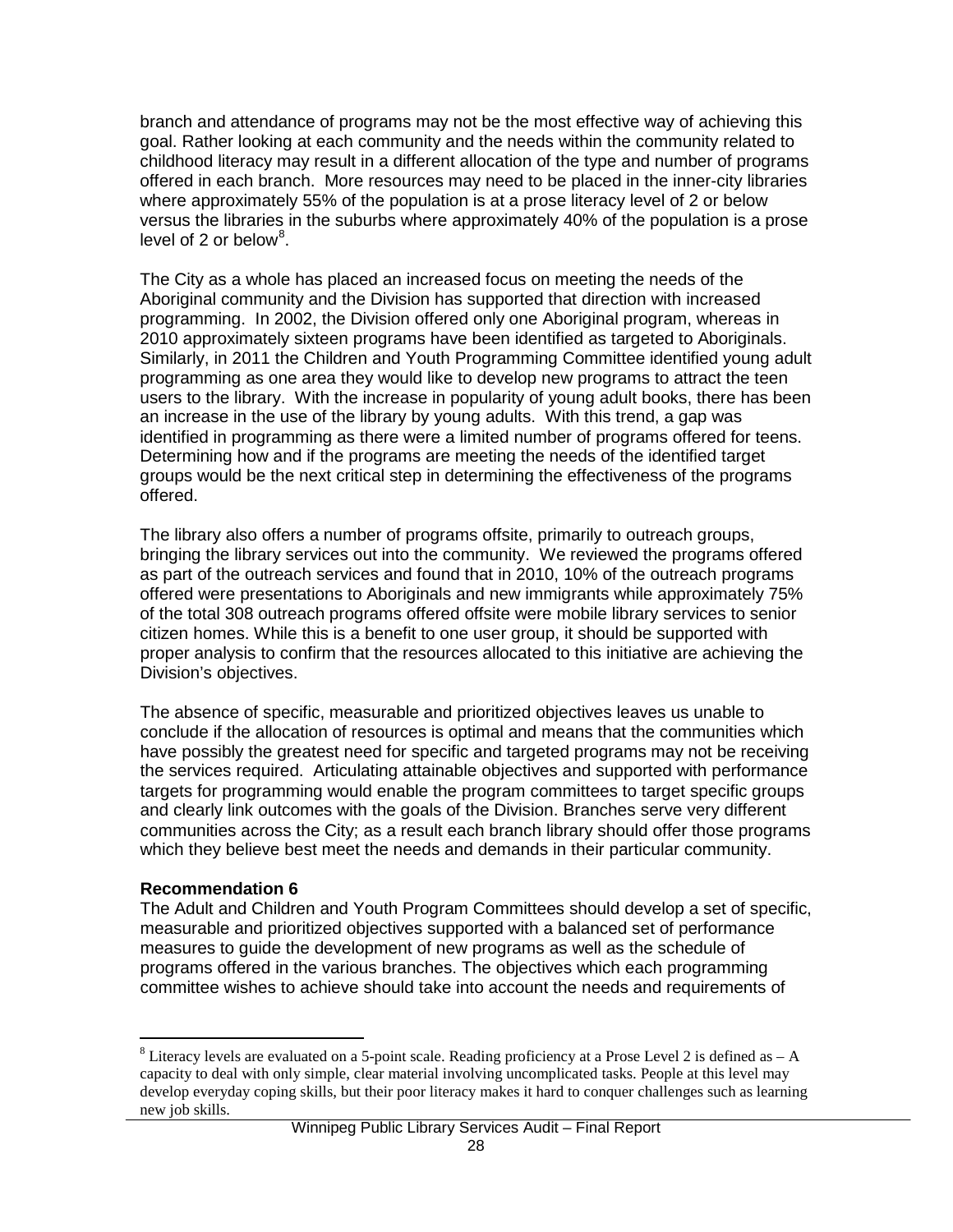the communities served by the various branches. The programming objectives should link to the Division's strategic goals.

### **Management Response**

Management agrees with this recommendation. The Library supports the need to collect, analyze and make changes in its programming based on specifically identified performance measures. Considerable work has been done in the past few months to develop an electronic way of gathering all program statistics (LIBPSS). The LIBPSS system includes a wide variety of statistics, including program attendance, target groups and participant evaluations. Data is captured for accuracy at the branch level and Administrators use this data for program planning and evaluation. This data will be used to measures the success of programs, set realistic targets and ensure programs are successful in meeting the needs of the library users throughout the city. Data is now being input at the branch level across the system. By October 2012 the Library will have a full year's worth of data using the new system and will be able to report on the success of programs and recommend changes based on specifically identified performance measures.

# <span id="page-30-0"></span>*Collection Selection and Acquisitions*

The collection is the core of all library services and serves diverse users of all age groups across a variety of demographics and socio-economic backgrounds including newcomers, students, business people and professionals with a wide range of needs and expectations. The collection consists of a variety of material from fiction to nonfiction covering topics to balance all viewpoints in order to support the users in all aspects of their lives. Library material is offered in a number of formats including DVDs, CDs, MP3's, cassettes, electronic databases, audio books, eBooks, and large print material. The library has grown its collection of material in many languages for newcomers, literacy material and resources for citizens learning English as a second language and access formats for the visually challenged.

### <span id="page-30-1"></span>*Comparison of Library Material Expenditures in Canada*

Compared to other Canadian cities, in 2009 the Library Services Division had one of the lowest total library materials expense, which includes funds from provincial grants, trust funds and book sales. The Division spent \$2,870,535 on library material compared to other Canadian cities such as Ottawa with a materials expense of \$4,705,108 and Edmonton with a

| 2009 Materials Expenditures per Capita  |        |        |        |        |        |  |
|-----------------------------------------|--------|--------|--------|--------|--------|--|
|                                         | 2005   | 2006   | 2007   | 2008   | 2009   |  |
| Winnipeg                                | \$4.07 | \$4.24 | \$4.21 | \$4.16 | \$4.25 |  |
| Calgary                                 | \$6.80 | \$7.47 | \$7.70 | \$7.22 | \$6.75 |  |
| Edmonton                                | \$7.02 | \$7.13 | \$7.40 | \$7.95 | \$7.12 |  |
| Halifax                                 | \$4.60 | \$4.36 | \$4.62 | \$4.73 | \$4.95 |  |
| Vancouver                               | \$7.89 | \$7.73 | \$7.13 | \$8.98 | \$9.31 |  |
| Regina                                  | \$7.23 | \$7.57 | \$7.57 | \$7.72 | \$8.15 |  |
| Ottawa                                  | \$4.83 | \$4.68 | \$4.86 | \$5.01 | \$5.18 |  |
| Saskatoon                               | \$8.54 | \$7.59 | \$7.57 | \$7.50 | \$7.81 |  |
| Toronto                                 | \$6.57 | \$6.67 | \$6.68 | \$6.21 | \$6.24 |  |
| Montreal                                | \$5.10 | \$5.05 | \$4.55 | \$5.16 | \$4.17 |  |
| <b>Other Cities Similar Populations</b> |        |        |        |        |        |  |
| <b>Fraser Valley</b>                    | \$5.33 | \$4.10 | \$4.55 | \$4.95 | \$4.41 |  |
| Mississauga                             | \$3.23 | \$3.42 | \$3.32 | \$3.33 | \$3.28 |  |

Source: Canadian Urban Libraries Council, 2009 Canadian Public Library Statistics

materials expense of \$5,569,227.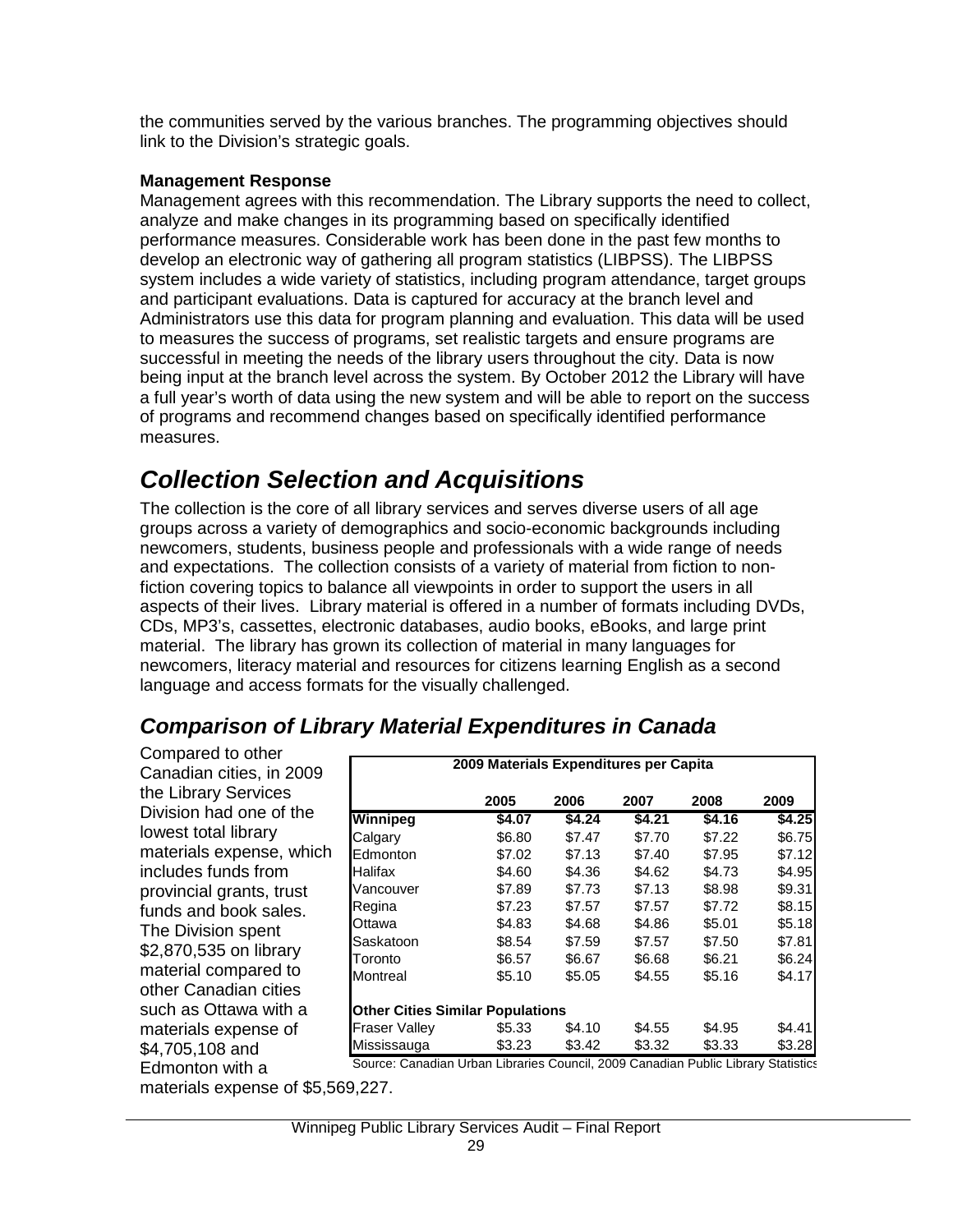As such, compared to other major Canadian cities, the Division had one of the lowest total materials expenditures per capita at \$4.25 per capita in 2009. Since 2005 the amount per capita spent on materials in the entire collection has increased by 4.42%. Across all major Canadian cities, libraries spent, on average, \$6.39 per capita on library materials in 2009.

### <span id="page-31-0"></span>*Materials Budget*

In 2010, a materials budget for books (print and non-print) of \$2,433,102 was split between 20 library branches, including the Millennium Library, and over 20 different

categories of material such as fiction and non-fiction for adult and young adults. An additional \$243,290 was allocated to electronic resources such as databases and eBooks. The budget is primarily assigned as per branch size and circulation. We were informed that many other factors are



Source: Library Services Division

taken into account such as trends, demographics, and a number of statistics such as turnover; however, the budget allocation appears to be relatively consistent.

We reviewed the allocation of the materials budget from 2008, 2009 and 2010 and identified that there have not been significant changes in how the budget is allocated between the categories of materials. There have been slight increases in the proportion of the budget allocated to Young Adult fiction and non-fiction as well as to adult fiction. These changes can be attributed to the libraries move towards just in time material as well as the increase in the popularity of young adult material.

Allocation adjustments have been made on occasion to branch budgets as a result of external funding or facility renovations. The Literacy for Life

| Change in the Allocation of the Materials Budget between<br>Categories of Books (2008, 2009 & 2010) |                                    |                                    |  |  |  |
|-----------------------------------------------------------------------------------------------------|------------------------------------|------------------------------------|--|--|--|
|                                                                                                     | % Change<br>between 2008<br>& 2009 | % Change<br>between 2009<br>& 2010 |  |  |  |
| Categories<br><b>Total Adult</b>                                                                    | $-5.45%$                           | 0.36%                              |  |  |  |
|                                                                                                     |                                    |                                    |  |  |  |
| Fiction<br>Non-fiction                                                                              | N/A                                | 1.96%                              |  |  |  |
|                                                                                                     | N/A                                | $-1.23%$                           |  |  |  |
| Reference (MILL)                                                                                    | $-0.09%$                           | $-0.16%$                           |  |  |  |
| Large Type (MILL, SBON)                                                                             | $-0.12%$                           | 0.02%                              |  |  |  |
| Large Type ARP                                                                                      | $-0.06%$                           | $-0.39%$                           |  |  |  |
| Adult Basic Ed. (MILL)                                                                              | $-1.01%$                           | 0.17%                              |  |  |  |
| Multilingual (MILL)                                                                                 | $-0.25%$                           | $-0.01%$                           |  |  |  |
| Adult Scores (MILL)                                                                                 | N/A                                | 0.00%                              |  |  |  |
| <b>Total Juvenile</b>                                                                               | $-0.88%$                           | 0.96%                              |  |  |  |
| Fiction and Non-fiction                                                                             | N/A                                | $-1.67%$                           |  |  |  |
| Young Adult Fiction & NF (MILL)                                                                     | 0.14%                              | 2.61%                              |  |  |  |
| Multilingual (MILL)                                                                                 | $-0.01%$                           | 0.02%                              |  |  |  |
| Total Adult, Juvenile & YA Paperbacks                                                               | $-0.13%$                           | $-0.08%$                           |  |  |  |
| <b>Total Standing Orders</b>                                                                        | $-0.77%$                           | $-0.69%$                           |  |  |  |
| <b>Total Adult Spoken</b>                                                                           | $-0.29%$                           | $-0.33%$                           |  |  |  |
| <b>Total Adult CD</b>                                                                               | $-0.23%$                           | 0.38%                              |  |  |  |
| <b>Total Juvenile CD</b>                                                                            | $-0.12%$                           | 0.04%                              |  |  |  |
| <b>Total DVD</b>                                                                                    | 0.29%                              | 0.91%                              |  |  |  |
| <b>Total Daisy Books (MILL)</b>                                                                     | 0.02%                              | $-0.13%$                           |  |  |  |
| Total Micromedia (Mill, Sbon)                                                                       | $-0.71%$                           | $-0.01%$                           |  |  |  |
| <b>Total Periodicals</b>                                                                            | $-0.76%$                           | $-1.50%$                           |  |  |  |
| <b>Electronic Resources</b>                                                                         | N/A                                | 0.07%                              |  |  |  |

Source: Library Services Division

Winnipeg Public Library Services Audit – Final Report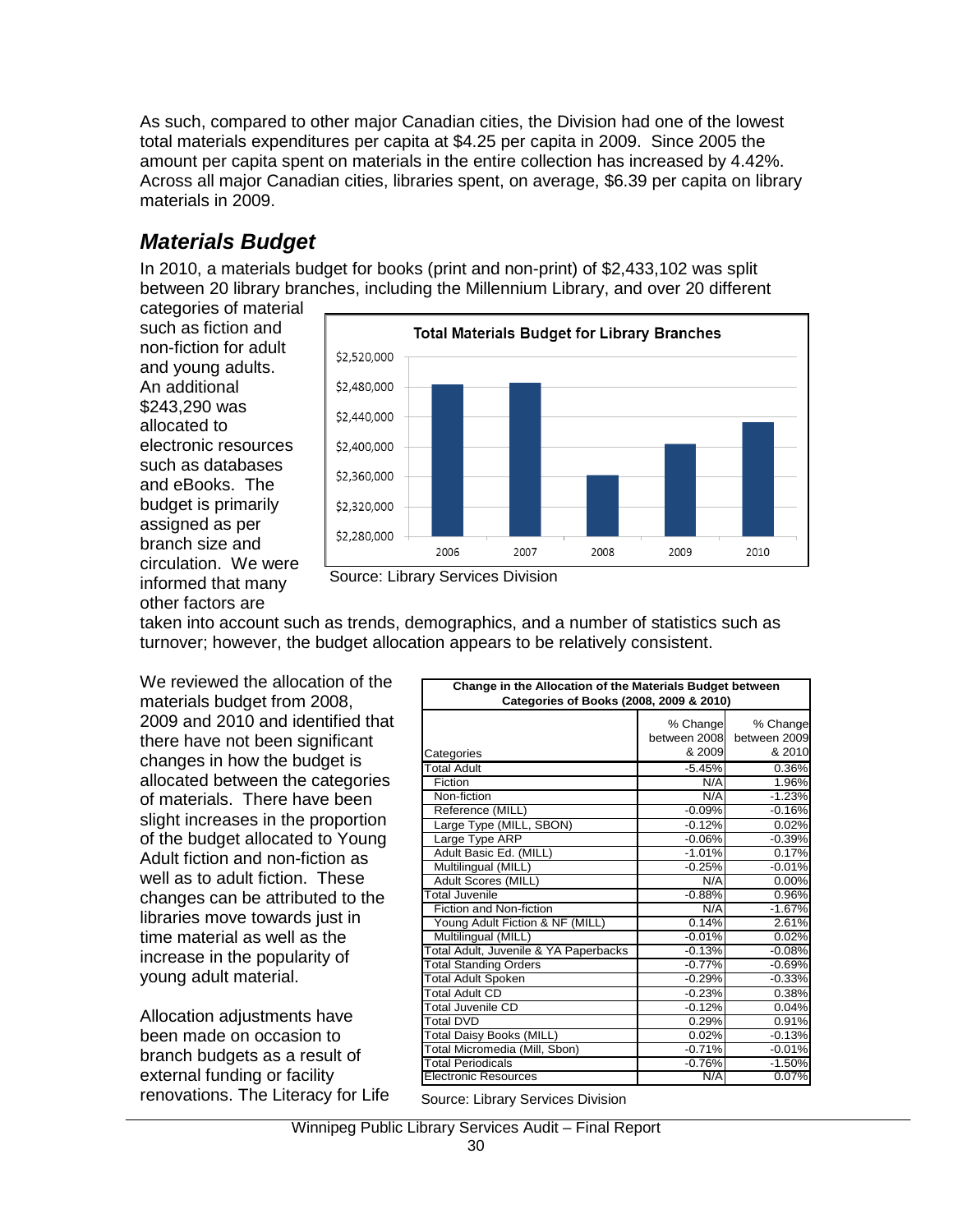Grant, received to improve the learning's' collection, was used to increase the budget of the St. Johns branch. Also in 2009, the West End Library received an increase in the materials budget for the branch of 44% which was an increase of \$15,281 when it moved into the Cindy Klassen Recreation Complex.

### <span id="page-32-0"></span>*Material Selection Policy and Process*

The Division developed a material selection policy to inform the public about how material is selected for the library and to describe the principles that create and shape the collections, define the scope of the libraries existing collections and outline the practices and policies that maintain them. In the policy, the following broad material selection goals have been identified:

- To develop a collection that meets the needs and reflects the diversity of our community
- To continually assess and evaluate the vitality, relevance and content of our collections based on professional judgment, use studies and public input.
- To encourage and act on suggestions from the community
- To explore, evaluate and introduce new ways of providing collections and related services including electronic resources and other emerging technologies and formats
- To cooperate with other institutions and agencies in resource sharing within Manitoba and Canada.

The material selection process is centralized and conducted by four material selectors who select and purchase material in four respective categories. To guide the material selection and develop the collections, the material selectors use the broad goals and objectives of the library, information from annual library branch meetings and the community profiles, initiatives from programming and they look at trends and library statistics such as circulation, turnover and collection age reports. A collection development workbook is used as a guide for what material to purchase specific to each collection. Suggestions for book purchases are also received from citizens through a suggestion for purchase process which was implemented by the Division. Aside from the broad goals, the Division has not articulated a vision for what the collection should look like in the future. Division management stated that the development of the collection is intended to meet the needs of the current users, take into account demographics such as the increases in new immigrants as well as address industry trends such as the increasing use of eBooks and databases. The absence of a clear vision, attainable and measurable goals and supporting metrics to monitor progress, impacts the ability of the material selectors to work towards a common future profile for the collection.

We identified that some Canadian libraries have developed collection development strategies which focus the goals and objectives for the collection and align them with the strategic direction of the library service. For 2008 to 2011 the strategic direction of the Ottawa Public Library is to target youth, newcomers, and entrepreneurs/small business, as such the collections will be improved to support these groups. Key recommendations for budget allocation, suggestions regarding the development of specific collections, justification for increases in the materials budget as well changes to the allocation of the budget are made within the collection development strategy. The total materials budget for the Ottawa Public Library has remained flat over the years; therefore increases to the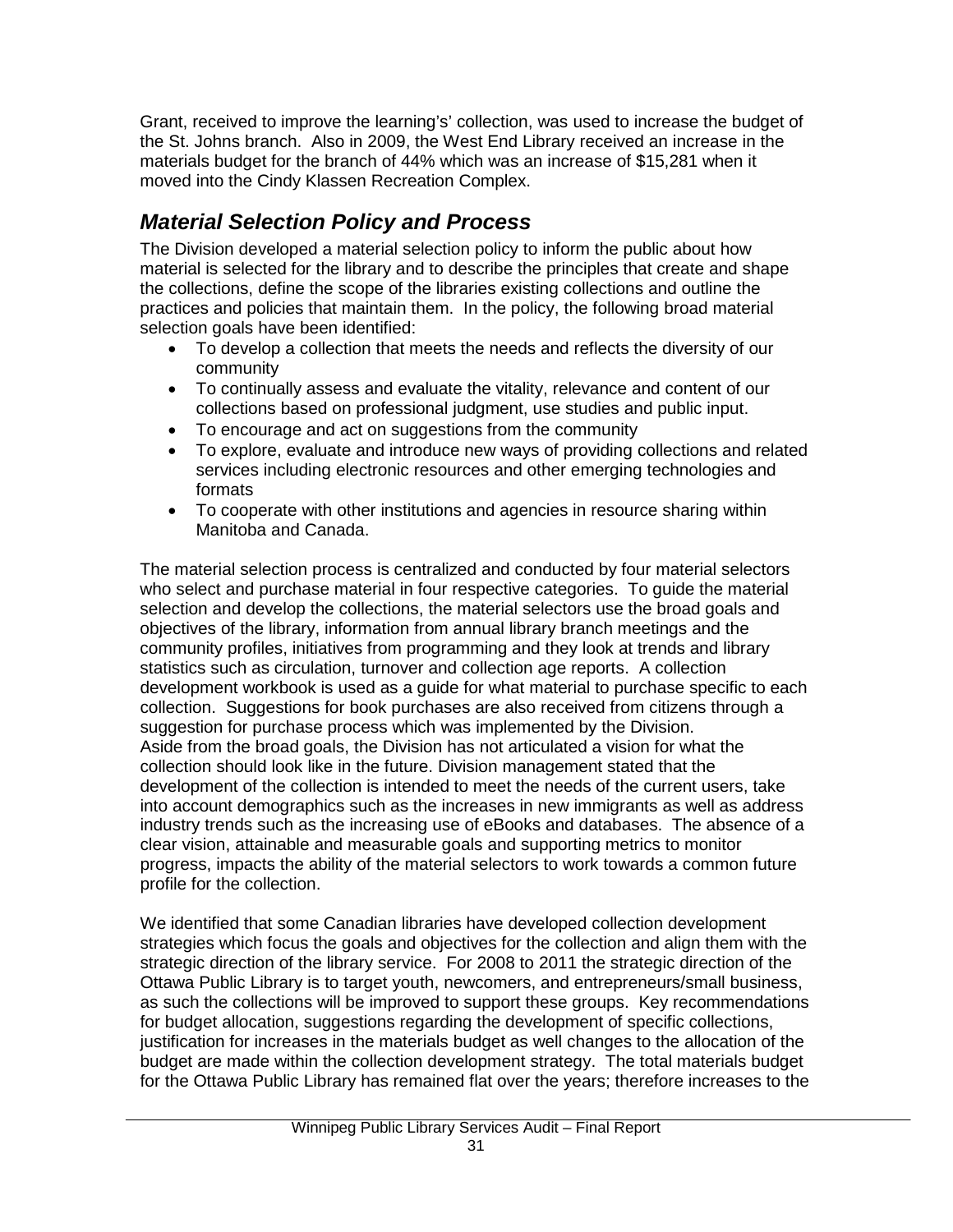budget were made in specific areas identified in the strategic plan by reallocating from the largest budget, the adult English circulating books.

Within the strategic plan of the Toronto Public Library for 2008 to 2011, one of the goals is to: Support Toronto's children in developing early reading skills. This was reflected in their materials budget as the amount spent on children's material increased by 5.3 percent between 2008 and 2009. The Edmonton Public Library for 2006 – 2010 also identified a goal of offering programs for children and adults that reflect the literacy, reading, learning, and self-education support roles of the Library. Between 2006 and 2008 the library increased the percent of the materials budget for children's material by 4.6 percent.

As evidenced by the citizen satisfaction surveys we previously mentioned, the library collection appears to be meeting the demands of the current users, although the low circulation turnover rate is still cause for concern. Looking forward, the library needs to develop a process to evaluate how the collection could meet the needs of non-users and how both current users and non-users needs may change in the future. With this information the Division will then be able to define the characteristics and make up of an optimal collection to meet the needs of the citizens of Winnipeg.

#### **Recommendation 7**

Short-term targets for collection development should be developed which reflect the Division's goals and vision for the collection. The materials budget should be allocated to reflect the priorities and areas of focus identified.

### **Management Response**

Management agrees with the recommendation. The Library's collection development strategies should be reflected in the goals and objectives of the Division. This will be examined in the Strategic planning process to be completed by June 2012. Materials selector's need clear direction on what the library should be collecting and how it is addressing the needs of library users. Clearly defined short-term targets for collection development will be in place for library materials selector's by November 2012.

### <span id="page-33-0"></span>*Weeding*

The Division has placed an emphasis on weeding the collection which assesses and evaluates the vitality, relevance and content. This involves reviewing the collections at

the branches and removing outdated material and material that is worn to ensure that the collection is up to date. This is especially important with material such as medical information, where the information can become outdated quickly. The branch head librarians receive reports to assist with the weeding of the collection. Over the past four years the



Source: Library Services Division

library has decreased the number of non-circulating items from 108,302 items in 2005 to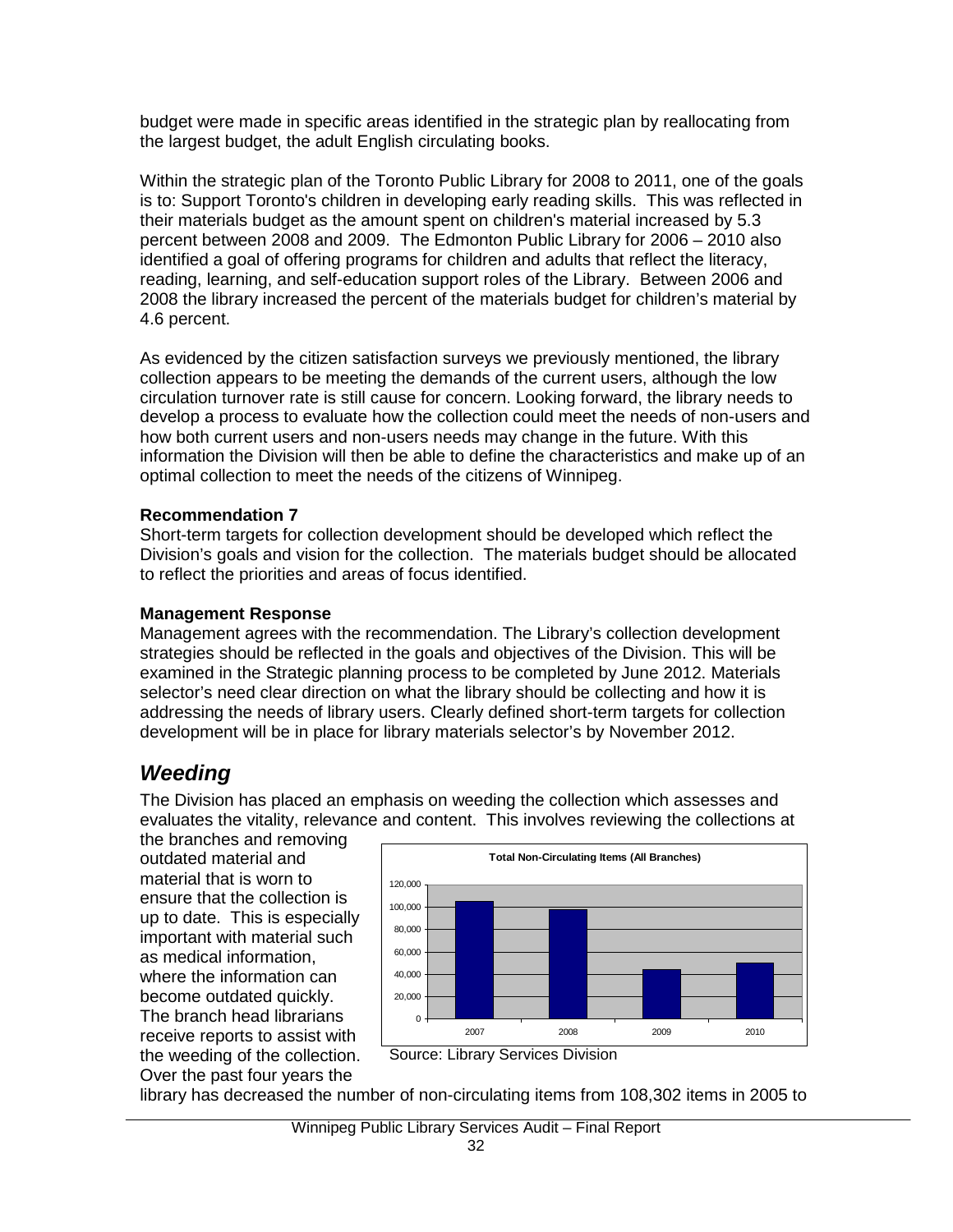50,081 items in 2010. The goal is to weed the collection to a point where the majority of the material circulates. Goals have been set regarding establishing benchmarks regarding the ages of the collection.

Weeding is the responsibility of the branch libraries. A document entitled, *Collection Maintenance Guidelines and Procedures* was developed to assist the branch librarians with identifying and selecting what material to remove from the collection.

Despite the success at weeding, the Division still has a lower turnover rate compared to other jurisdictions indicating the items in the collection are not lent out as often. A lower turnover rate can be the result of insufficient marketing and promotion, hours of operation, overextended locations and collection development strategies. A higher turnover rate can indicate that the collection is more responsive to the needs of the community being served. Turnover rates can be affected by a number of factors such as: holdings, loan periods, community demographics, layout, and accessibility.

| <b>Turnover 2009</b> |      |  |  |  |  |  |
|----------------------|------|--|--|--|--|--|
| Toronto              | 2.42 |  |  |  |  |  |
| Montreal             | 2.51 |  |  |  |  |  |
| Winnipeg             | 3.55 |  |  |  |  |  |
| Regina               | 4.20 |  |  |  |  |  |
| Saskatoon            | 4.27 |  |  |  |  |  |
| Vancouver            | 4.39 |  |  |  |  |  |
| Halifax              | 4.42 |  |  |  |  |  |
| Ottawa               | 4.76 |  |  |  |  |  |
| Edmonton             | 5.94 |  |  |  |  |  |
| Calgary              | 6.65 |  |  |  |  |  |

Source: Canadian Urban Libraries Council

### <span id="page-34-0"></span>*Purchasing Process Improvements*

In the Material Selection Process Study from 2007, a review was conducted of the acquisition processes by the Library Services Division. A number of recommendations were made to streamline and improve the process and since then the Division has implemented and restructured the acquisition process.

In April 2009, the Library Services Division proposed a restructuring of its Support Services unit to take advantage of the outsourcing services offered by library materials vendors which would result in financial savings to the City. With technological advances, library vendors have increased their abilities to where they are able to provide cataloguing and processing services which make it cost-effective for libraries to outsource these functions. This has allowed the Library Services Division to reduce their staffing levels and decrease costs.

Since then the library's processing workflow has been streamlined by adopting more efficient practices. The library decreased the number of vendors it uses to where the library is now using four of the major library vendors in Canada to purchase the majority of the material for the library. These vendors are providing services such as cataloguing, processing and automatic release plans which contribute to the streamlined process. The library continues to use other vendors for specialty material and for material that the major vendors do not carry. A savings of \$164,929 was estimated for 2010 as a result of outsourcing the cataloguing functions and restructuring the support services unit.

As well the library recently moved from a decentralized purchasing system, where the branches were responsible for selecting and purchasing material for their branches, to a centralized material acquisition process. Now four material selectors, centrally located at the Millennium Library, are responsible for selecting the material for the collection as a whole. With the switch to vendors who provide additional services such as cataloguing,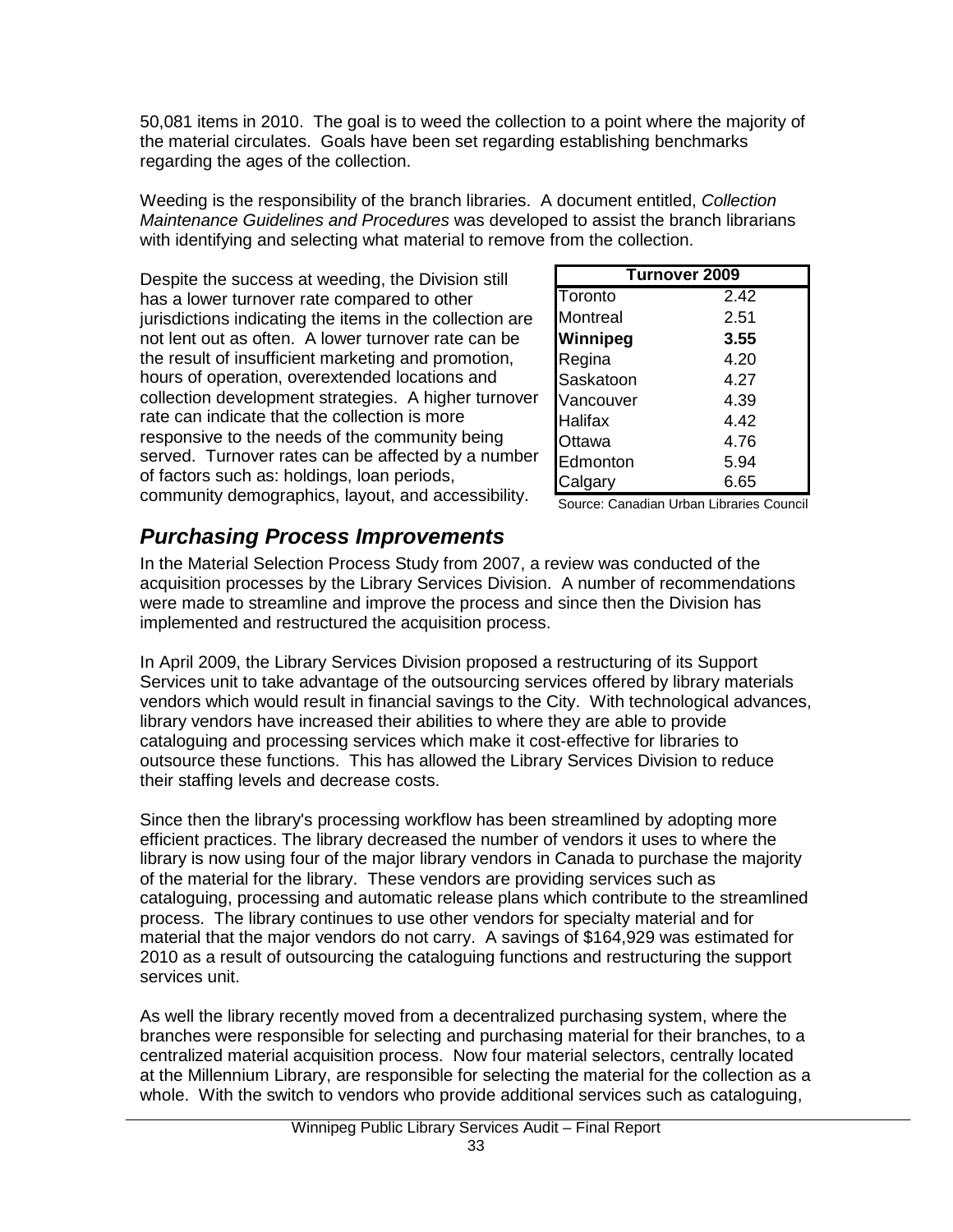this has decreased the amount of time books take to get to the shelf once they are received by the library. In some cases, bestsellers can be on the shelf within 24 hours of being received.

### <span id="page-35-0"></span>*Accounting for Library Collection*

As part of our review of the financial statements we identified that the Library Services Division is expensing the book purchases. In 2010, the value of the books purchased and expensed was \$2,735,892. In our review of other cities across Canada as well as the University of Manitoba Library, we identified that all libraries are capitalizing the library book expenses and depreciating the amount over the useful life of the collection. As such the library collection is recorded as an asset on the balance sheet and depreciated over its useful life versus an expense on the income statement.

The current estimated book value of the books purchased if they were capitalized and amortized over the useful life of the collection, would be approximately \$10,237,056. This is based on an assumption that the useful life of a collection is 8 years<sup>[9](#page-29-0)</sup> and the actual average expense for books purchased has been \$2,559,264 over the past four years (2007 – 2010).

### **Recommendation 8**

The Library Services Division and Corporate Finance should review the accounting treatment for capitalization of library collections to ensure it is consistent with generally accepted accounting principles.

### **Management Response**

Management agrees with the recommendation. The Community Services Department, Finance Division has initiated a meeting with Corporate Finance to review the accounting treatment for capitalization of library collections as per the generally accepted accounting principles. Our review will consider the implications on the Division, the Department and the City as a whole including the impact on the Provincial library grant. Discussions will take place during the last quarter of 2011 with an anticipated decision by Dec 31, 2011.

# <span id="page-35-1"></span>*Facilities*

The focus of our review of the library facilities was on our review of the facility planning documents from other cities and the review of available information on facilities. In addition, we reviewed the facility study reports prepared for the Division which contain an assessment of the library facilities along with a number of recommendations for facility planning.

### <span id="page-35-2"></span>*Comparison of Library Facilities in Canada*

To compare the library facilities with other major Canadian libraries across Canada, we reviewed the Canadian Urban Libraries Council statistics on library facilities.

<span id="page-35-3"></span><sup>&</sup>lt;sup>9</sup> The Regina Public Library uses an estimated useful life of 8 years to assess the tangible capital asset value of its collections. *The Regina Public Library Board Consolidated Financial Statements, December 31, 2009.*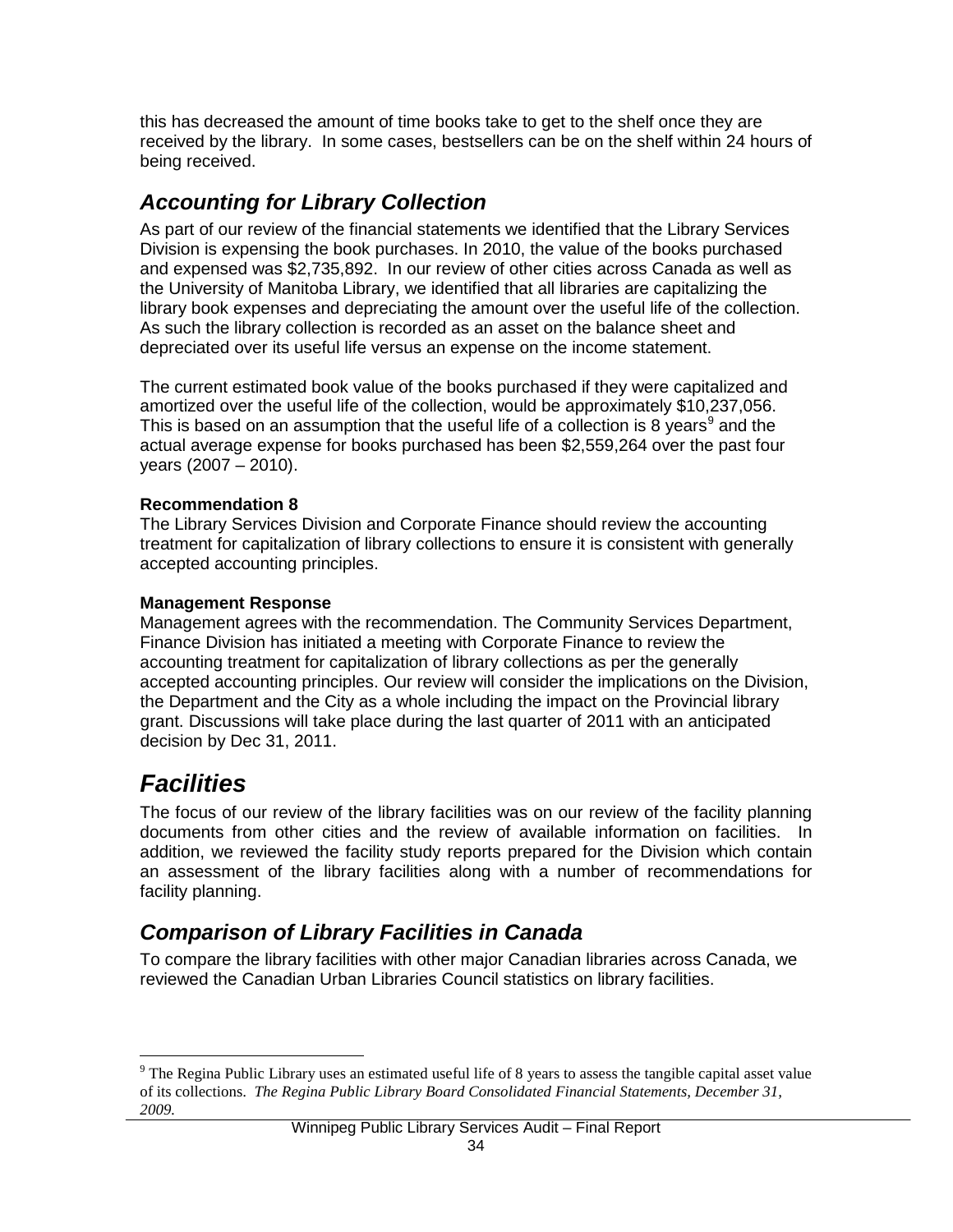|                                         |                   |           |                   | 2009 Comparison of Major Canadian Cities Library Facilities |                      |                   |             |             |
|-----------------------------------------|-------------------|-----------|-------------------|-------------------------------------------------------------|----------------------|-------------------|-------------|-------------|
|                                         |                   |           |                   |                                                             | <b>Average Floor</b> | <b>Population</b> |             | Circulation |
|                                         |                   | Number of | <b>Population</b> | <b>Floor Space</b>                                          | Space per            | per square        |             | per square  |
|                                         | <b>Population</b> | Locations | per Location      | (sq ft)                                                     | Location             | foot              | Circulation | foot        |
| Saskatoon                               | 209.200           | 8         | 26,150            | 148,968                                                     | 18.621               | 1.40              | 3,532,738   | 23.71       |
| Regina                                  | 187.000           | 9         | 20.778            | 156.830                                                     | 17.426               | 1.19              | 2.707.306   | 17.26       |
| Halifax                                 | 372.858           | 14        | 26.633            | 211.253                                                     | 15.090               | 1.76              | 4,746,449   | 22.47       |
| Calgary                                 | 1,042,892         | 17        | 61,347            | 428,361                                                     | 25,198               | 2.43              | 16,012,748  | 37.38       |
| Edmonton                                | 782.439           | 17        | 46.026            | 428.420                                                     | 25.201               | 1.83              | 12.014.589  | 28.04       |
| Winnipeg                                | 675,100           | 20        | 33,755            | 343,774                                                     | 17,189               | 1.96              | 5,728,921   | 16.66       |
| Vancouver                               | 615.473           | 22        | 27.976            | 494.314                                                     | 22.469               | 1.25              | 9.886.149   | 20.00       |
| Ottawa                                  | 908.390           | 33        | 27.527            | 424,582                                                     | 12.866               | 2.14              | 10.692.133  | 25.18       |
| Montreal                                | 1.620.693         | 44        | 36.834            | 685.573                                                     | 15.581               | 2.36              | 9.834.250   | 14.34       |
| Toronto                                 | 2.755.800         | 99        | 27,836            | 1,863,496                                                   | 18,823               | 1.48              | 31,271,072  | 16.78       |
| <b>Other Cities Similar Populations</b> |                   |           |                   |                                                             |                      |                   |             |             |
| Mississauga                             | 730.000           | 18        | 40.556            | 406.666                                                     | 22.593               | 1.80              | 8,235,708   | 20.25       |
| <b>Fraser Valley</b>                    | 669,969           | 25        | 26,799            | 236,570                                                     | 9,463                | 2.83              | 6,971,618   | 29.47       |
| Average                                 |                   | 27.17     | 33.518            | 485.734                                                     | 18.377               | 1.87              | 10.136.140  | 22.63       |

Source: Canadian Urban Libraries Council, 2009 Canadian Public Library Statistics

Overall compared to other jurisdictions, Winnipeg appears to have an appropriate number of facilities. However, the total floor space of the Winnipeg library and the average floor space per location are below the national average and the population per square foot is above average when compared to other major Canadian cities. Circulation per square foot is also lower in Winnipeg when compared to other libraries nationally.

In 2009 the Division spent \$2,315,424 or 8.9% of total expenses on library buildings maintenance and in 2010 \$2,331,700 or 8.8% of total expenses were spent on library buildings maintenance. The information on building maintenance and repairs was not consistently available for all the libraries in other major Canadian cities however we were able to identify that in 2009 Edmonton spent \$3,864,093 or 9% of total expenses on maintenance of properties.

### <span id="page-36-0"></span>*Facility Design*

In 2003, a *Library Facilities Study Report* was commissioned by the Winnipeg Public Library board. The *Library Facilities Study* focused on the library facilities and included a review of public library trends, the state of the facilities and the service delivery model. The report included a series of directions that were put forward for consideration for the Board. The major observations related to the facilities were:

- The branch library facilities are inadequate and prevent the library system from meeting current library facility requirements and expectations.
- The Division needs a detailed and comprehensive plan that will provide a model for branch library development.

In June 2004, the City received the *Public Use Facilities Study* that recommended "*where possible new library facilities are to be built in conjunction with a Community Campus to take full advantage of synergistic programming opportunities. Where libraries cannot be incorporated into a Community Campus, consolidation opportunities, i.e. a combination of branches, should be investigated prior to constructing a new standalone facility*".

Since receiving these reports, the Division has begun and completed renovations and upgrades to five library branches. In November 2005, a renovation and expansion of the Millennium library was completed. The renovation and expansion incorporated new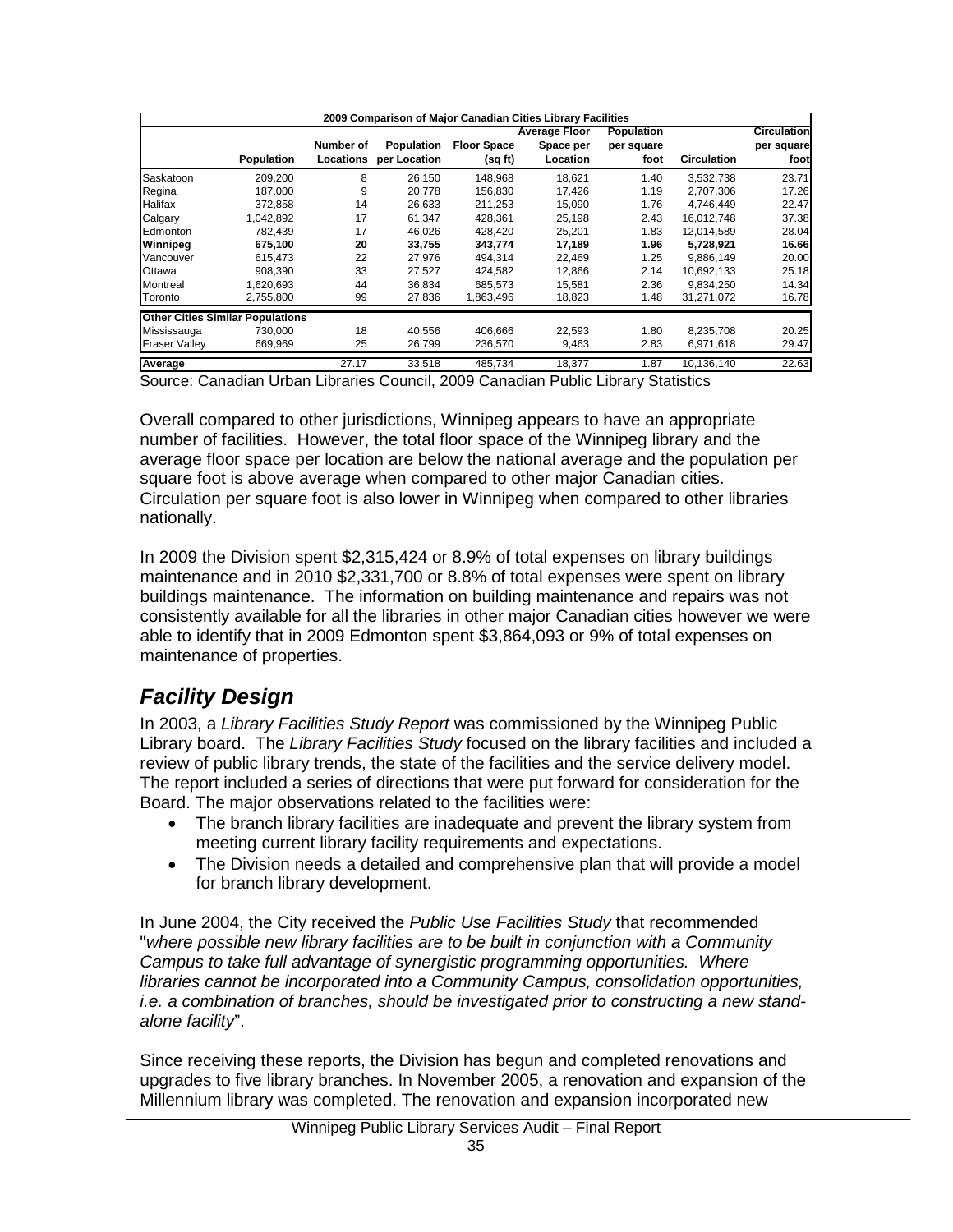trends, upgrades in technology, innovation and improvements while maintaining features of the traditional library system.

The Cindy Klassen Recreational Complex opened in 2009. At the time, the West End library was not on the top of the list to receive a renovation or replacement, however the opportunity was presented and the library chose to move forward with the replacement and relocation in partnership with the Cindy Klassen recreation complex. Since the new library opened, circulation has increased over 100%, indicating the success of the new library and the multi-complex facility. Three additional branches have also been renovated in 2010 (Henderson, Louis Riel, and Osborne).

Through our research we found a planning tool used by the libraries in New South Wales, Australia. The document, *A Guide for Public Library Buildings in New South*  Wales<sup>[10](#page-35-3)</sup> was developed to assist libraries with the development of their public library buildings. The report lists the following features that future library buildings must have to ensure that they are well designed and consistent with the trends identified in the changing needs of the library.

- Providing a cultural hub and focal point in the community
- Buildings which can accommodate a range of activities
- Enable access to the latest technology in a user-friendly manner
- Attract a wide range of user by providing areas for relaxation, research, leisure and learning
- Develop library plans from a co-operative approach between all stakeholders to ensure that the changing needs of the community are met

Furthermore, the report identifies, that promoting Aboriginal collections and ensuring the public library is attractive, welcoming and relevant to all members of the community is important to ensure that everyone in the community feels welcome and uses the library. Seeking input from the community and the Aboriginal community regarding library designs and incorporating arts and culture activities into public libraries also plays an important role in encouraging aboriginal use of the library facilities.

The criteria used by other major public libraries to evaluate facility renovations and replacement is consistent with the criteria used by the Division. The Division incorporates the trends in library facilities into the development of library facilities, either through renovations or replacements. As part of the audit we visited four library branches and identified that a number of these characteristics were in place and were working well such as a teen area, expanded study space, larger meeting rooms to increase capacity, increased number of computer workstations and the collection has been reorganized to make it easier for customers to find what they are looking for.

### <span id="page-37-0"></span>*Facilities Planning Process*

Long term and short term planning is conducted by Division management to determine which libraries require an update/renovation or are required to be replaced with a new building. The Division relies on capital funding for library facility improvements, renovations and replacements. Division management has drafted a preliminary library facilities plan for 2011 through 2018 which identifies the library branches proposed to be replaced or renovated over the next eight years. Based on this long term preliminary

<span id="page-37-1"></span>Winnipeg Public Library Services Audit – Final Report <sup>10</sup> People Place A Guide for Public Library Buildings in New South Wales, State Library of New South Wales, 2005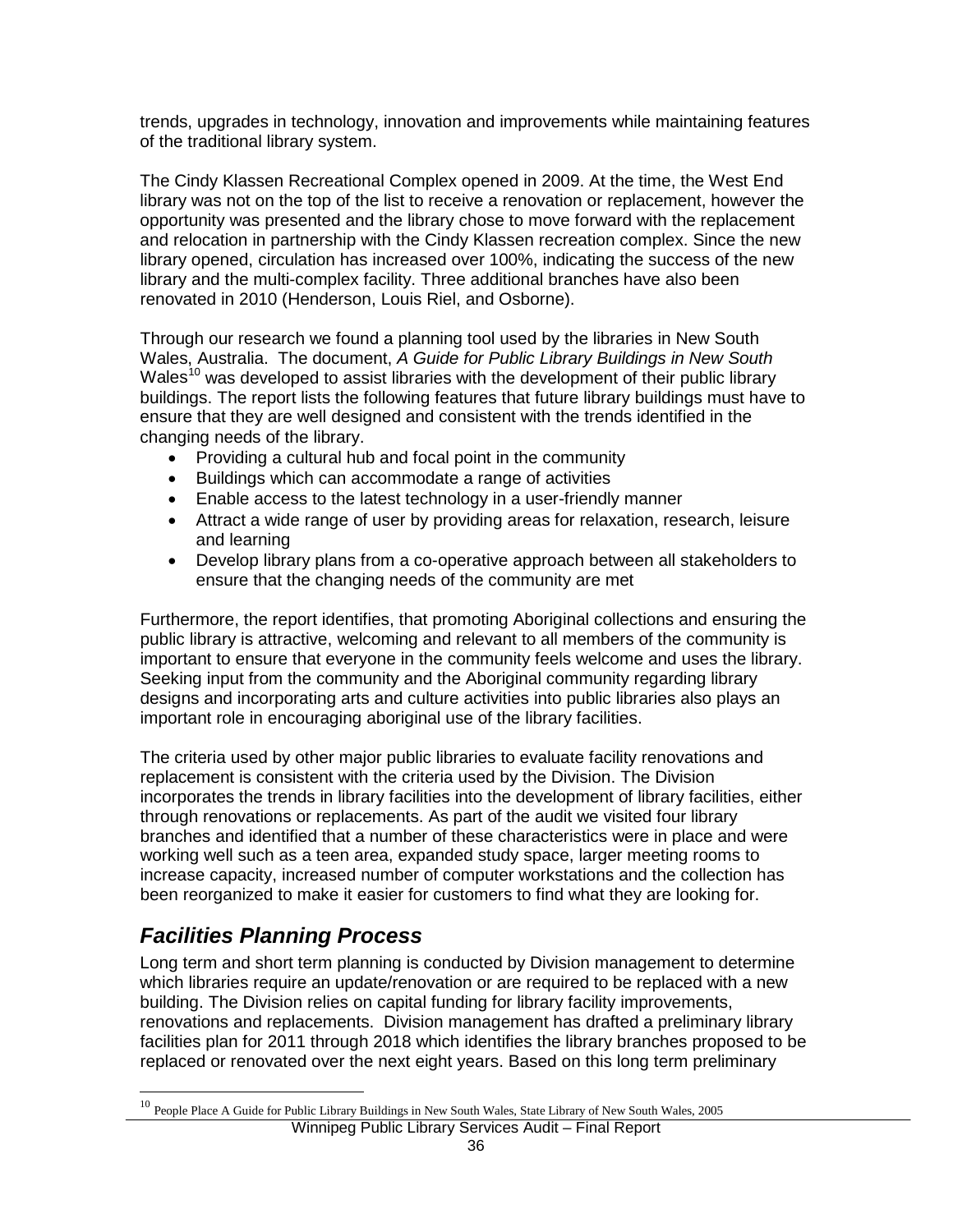plan, the Division requests funds be allocated in the capital budget program. The following table identifies the six funds that have been created in the capital budget to support library facilities planning and the funds approved in the 2010 capital budget (includes approved for 2010 and forecast for 2011-2015):

| Library Shelving and Furniture Replacement Program      | \$800,000    |
|---------------------------------------------------------|--------------|
| Library Replacement - Various                           | \$16,000,000 |
| Renovate and Refurbish Various Library Branches Program | \$2,600,000  |
| Library Technology Upgrade and Replacement              | \$1,200,000  |
| Library Signage, Safety and Accessibility               | \$800,000    |
| Mobile Library Service Vehicle                          | \$300,000    |

The vast majority of capital funds are allocated to branch replacement (74%) or branch renovation and refurbishment (12%). The facilities plan prepared by Division management is not made public due to the fact the plan could change if funding is not approved. As well the order in which the library facilities are upgraded or replaced could change in a case where there is an opportunity to develop a multi-complex facility with support from another level of government or the private sector. Through our research we observed that most major Canadian municipal library facility plans have not been made public, although some cities outside Canada do publish their plans.

The Planning Property and Development Department prepare a facilities condition index (FCI) as supporting information to the Division in making their capital budget facility decisions. Other sources of information the Division uses include a review of branch facility accessibility, parking, complaints from the public, the age of the facility and opportunities that are available to build a new complex in partnership with another city initiative or political initiative.

| The FCI is generally       |
|----------------------------|
| calculated as a ratio of   |
| requirements over          |
| replacement. A facility    |
| in "new" condition is      |
| when FCI equals 0.00.      |
| At the other end, when     |
| the cost of repair         |
| equals the cost to         |
| replace the asset, the     |
| FCI is at or close to 1.0. |
|                            |

| <b>Facility Condition Index (FCI) for Library Sites</b> |      |                            |     |      |
|---------------------------------------------------------|------|----------------------------|-----|------|
| Libray                                                  | FCI  | Libray                     | FCI |      |
| Westwood                                                | 0.01 | Herderson                  | N/A |      |
| St. John's                                              | 0.22 | Munroe                     | N/A |      |
| Transcona                                               | 0.20 | <b>Windsor Park</b>        |     | 0.42 |
| West Kildonan                                           | 0.14 | St. Vital                  |     | 0.49 |
| Sir William Stephenson                                  | 0.05 | CentreVille (St. Boniface) | N/A |      |
| West End                                                | 0.20 | Pembina Trail              |     | 0.06 |
| St. James-Assiniboia                                    | 0.15 | Louis Riel                 |     | 0.19 |
| Cornish                                                 | 0.21 | Millennium                 |     | 0.13 |
|                                                         | 0.15 | Fort Garry                 |     | 0.47 |
|                                                         | 0.18 | Osborne                    |     | 0.19 |
| Charleswood<br><b>River Heights</b>                     |      |                            |     |      |

Source: Property, Planning & Development, Municipal Accommodations Division

Currently the facilities in the poorest condition are the St. Vital, Fort Garry and Windsor Park branches where the cost to repair the facilities is closest to the cost of replacing the facilities.

Once the funding is approved for a library renovation or replacement, a second, more detailed plan specific to that branch, is prepared with involvement of library management and staff and other City Departments. The detailed plans are then shared with the community to review and updated to incorporate any feedback received.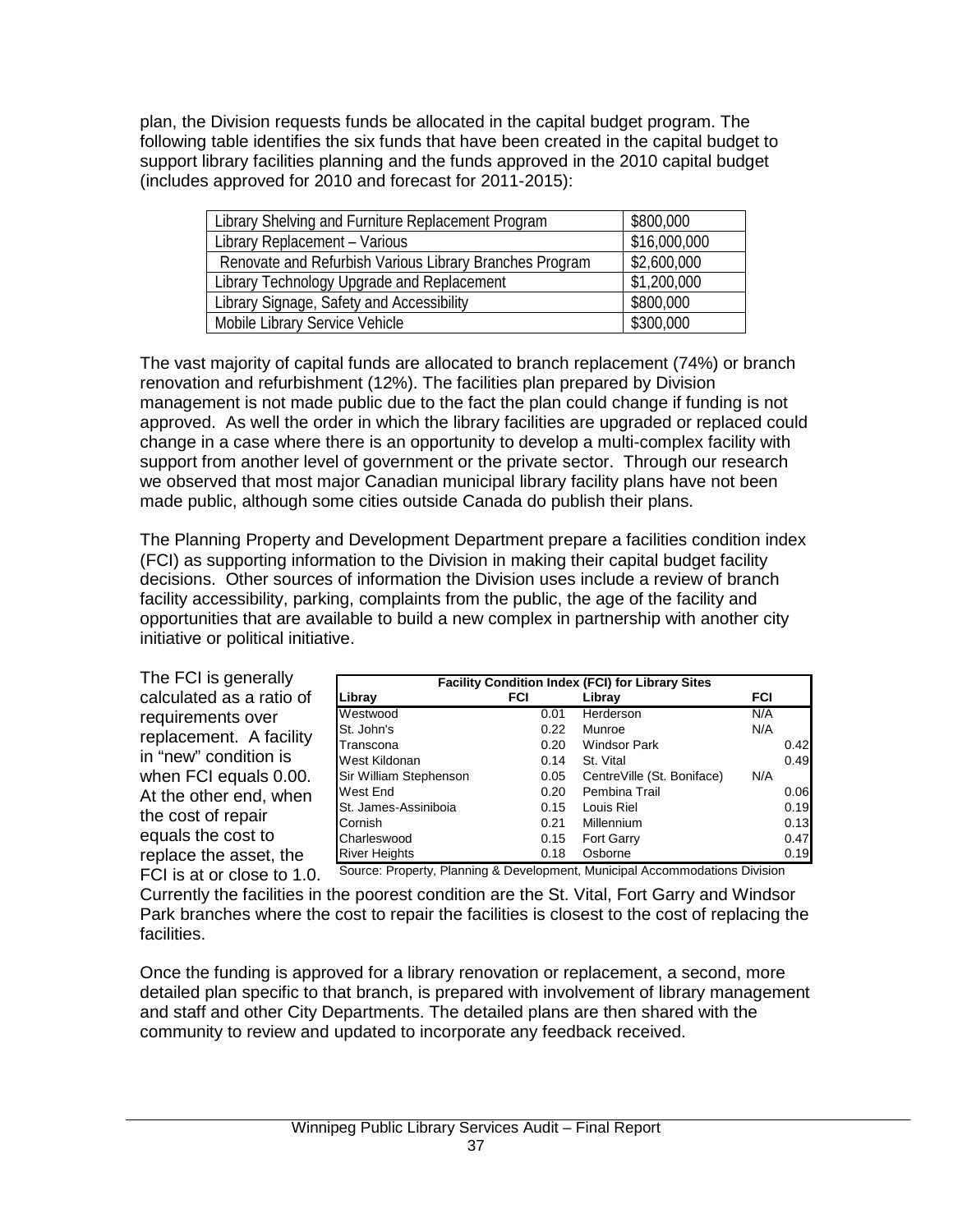### <span id="page-39-0"></span>*Facilities Planning Reviews*

The Division has made some significant improvements to library facilities over the last number of years, some as a result of Board fundraising, some taking advantage of opportunities with other groups, others through the City's capital budget program and some as a result of recommendations from reports.

In the summer of 2009, the Board requested a study to identify and assess the needs of the Aboriginal population related to library services. The final report *Needs Assessment and Report on Library Services with Aboriginal Populations Living in Winnipeg,* was prepared for the Winnipeg Public Library Board in April 2010. Recommendations were made in the report related to facilities and the Aboriginal community. Recently a task force was created to develop an action plan to implement the recommendations and currently the Division is working towards the implementation of the recommendations.

We reviewed an older report from 2004, the *Library Facilities Study Report* and we noted that while progress had been made on some key recommendations regarding facilities, others appeared to be lagging. The following is a list of some of the major recommendations from that report along with the current status of implementation.

| Recommendation                                                                                                                                                                                                   | <b>Current Status</b>                                                                                                                                                                                                                                                                                                                                                                                                                                                      |
|------------------------------------------------------------------------------------------------------------------------------------------------------------------------------------------------------------------|----------------------------------------------------------------------------------------------------------------------------------------------------------------------------------------------------------------------------------------------------------------------------------------------------------------------------------------------------------------------------------------------------------------------------------------------------------------------------|
| The Winnipeg Public Library (WPL)<br>should develop a detailed system-<br>wide facilities plan.                                                                                                                  | Although a high-level long term facilities plan has been created, a<br>comprehensive system-wide facilities plan has not been created. The<br>current plan does not include information on the inadequacy of the<br>existing facilities.                                                                                                                                                                                                                                   |
| The WPL needs a detailed and<br>comprehensive plan that will provide<br>a model for branch library<br>development that reflects today's<br>library service requirements.                                         | When library branches are replaced, the planning and development of<br>the new facility is conducted according to the guidelines and principles<br>presented in the Recreation, Leisure, and Library Facilities Policy.<br>The intent of the policy is to ensure that recreation, leisure, and library<br>facilities are re-developed in a way that is more responsive to local<br>needs, leading to a more contemporary and financially sustainable mix<br>of facilities. |
| When planning and designing new<br>branch facilities the WPL should use<br>a profile of a new branch facility as a<br>quide.                                                                                     | The Division utilizes the information contained in the report as a<br>guideline when planning and designing new branch facilities. Division<br>management will look at what worked well and what did not work well<br>in branches recently renovated or replaced, as well as monitor<br>developments and trends in library facilities through professional<br>journals and conferences.                                                                                    |
| Branch libraries reflect uniqueness<br>and should provide resources and<br>services aimed specifically at the<br>needs and interests of the distinct<br>neighbourhoods they serve.                               | Public input from the current users of the library is received regarding<br>the current state of a facility such as requests for more study space,<br>more lounge space etc. The Division has not developed a formalized<br>process to identify all the needs and interests of the neighbourhoods<br>being served. The majority of feedback regarding library facilities is<br>received through the current users of the library.                                          |
| The WPL should consider<br>conducting a detailed audit of the<br>branch libraries in order to determine<br>what needs to be changed so that all<br>branch libraries are housed in fully<br>accessible buildings. | A detailed audit of each branch has not been conducted. Currently<br>when it is decided that a branch needs to be renovated or replaced a<br>detailed review of the facility is conducted. Recently Division<br>management has begun visiting the branches to identify what needs to<br>be changed/updated/removed.                                                                                                                                                        |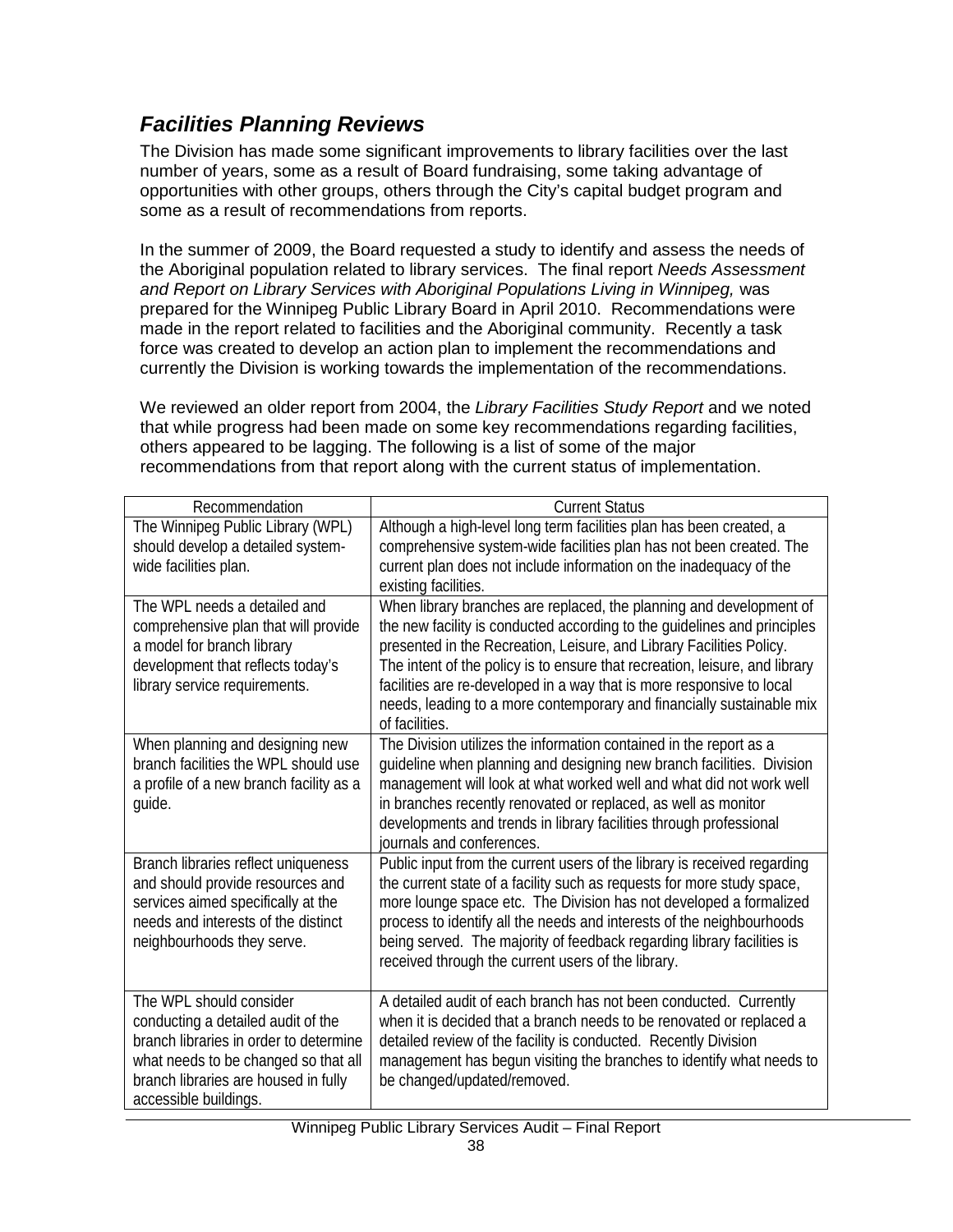To ensure that key recommendations are implemented, the Division must ensure that action plans are developed and prioritized in the short and long-term planning documents created for library facilities.

### **Recommendation 9**

The Library Services Division management should develop a formalized process to identify, track and report on the key recommendations made through facilities planning reports.

### **Management Response**

Management agrees with the recommendation. As the Audit report stated, in many cases, library facilities are inadequate and prevent the library system from meeting current library facility requirements and expectations; and funding support for facility maintenance is considerably less than that spent in other comparable library systems. Long term and short term planning has been conducted by Division management to determine which libraries require an update/renovation or are required to be replaced with a new building. Based on this long term preliminary plan, the Division relies on capital funding for library facility improvements, renovations and replacements and has strategically built funding requests in the capital budget through to 2018 in support of those facility needs. As a result, as the Audit report states, the Division has made some significant improvements to library facilities over the last number of years. The Library supports the continued review and improvement of its multi-branch library system. There is a significant need to continue to address the facility recommendations in the most recent consultants study on library facilities, Building on Synergies: Library Facility Study Report – 2004, including the need for a comprehensive system-wide facilities plan that incorporates the inadequacy of the existing facilities, and identifies the needs and interests of the neighbourhoods being served. A plan will be prepared by the fall of 2013.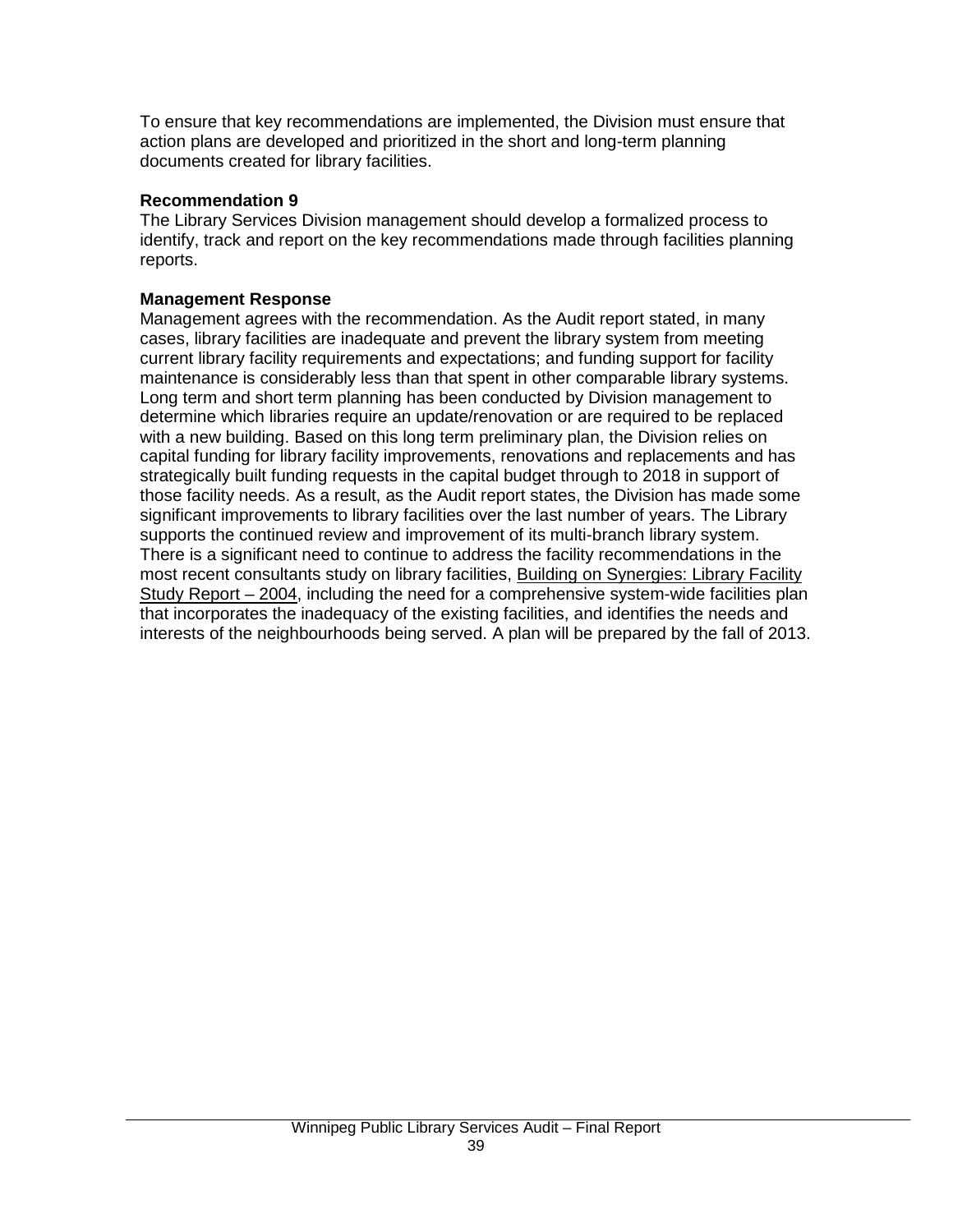### <span id="page-41-0"></span>**APPENDIX 1 - AUDIT PROCESS**

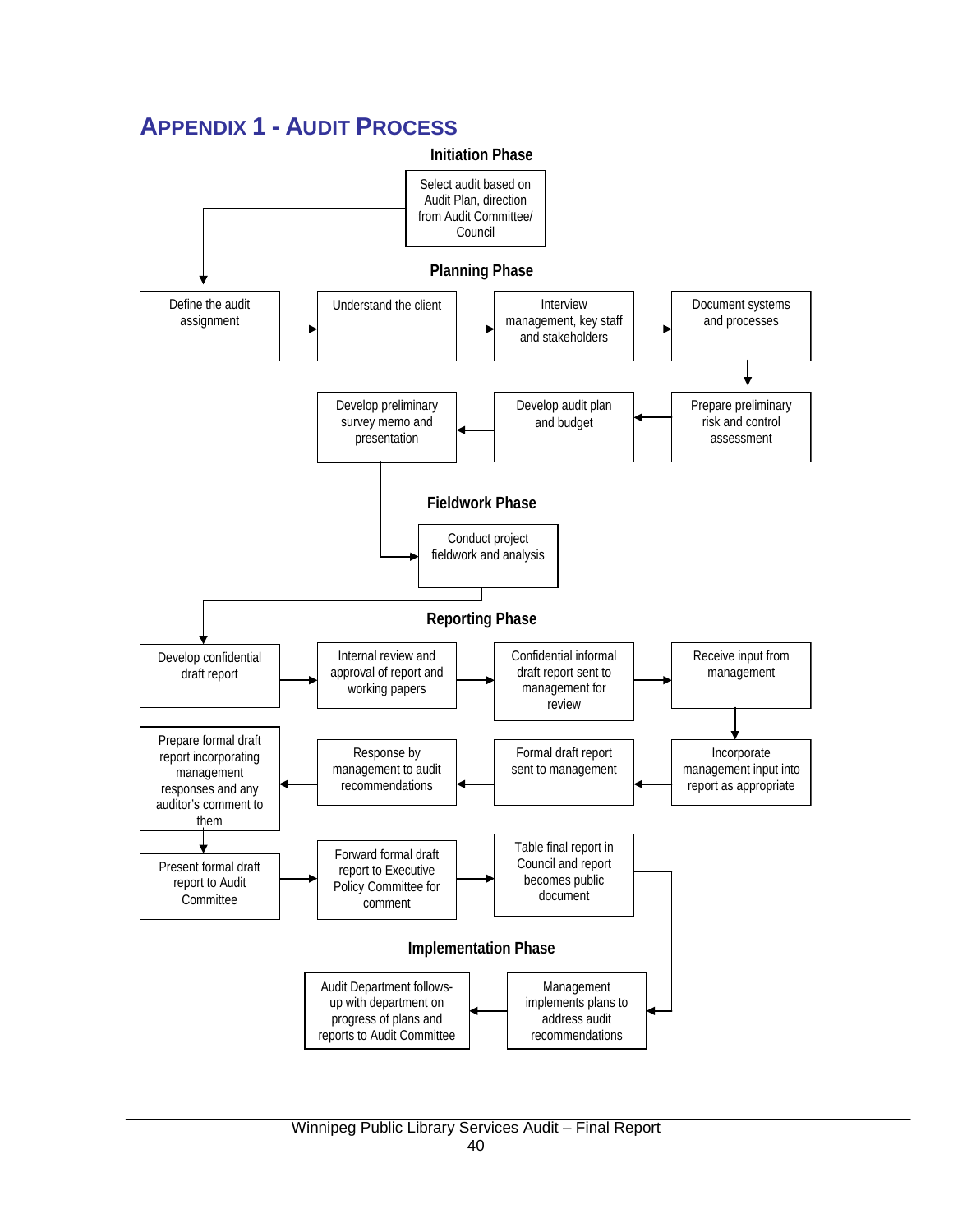<span id="page-42-0"></span>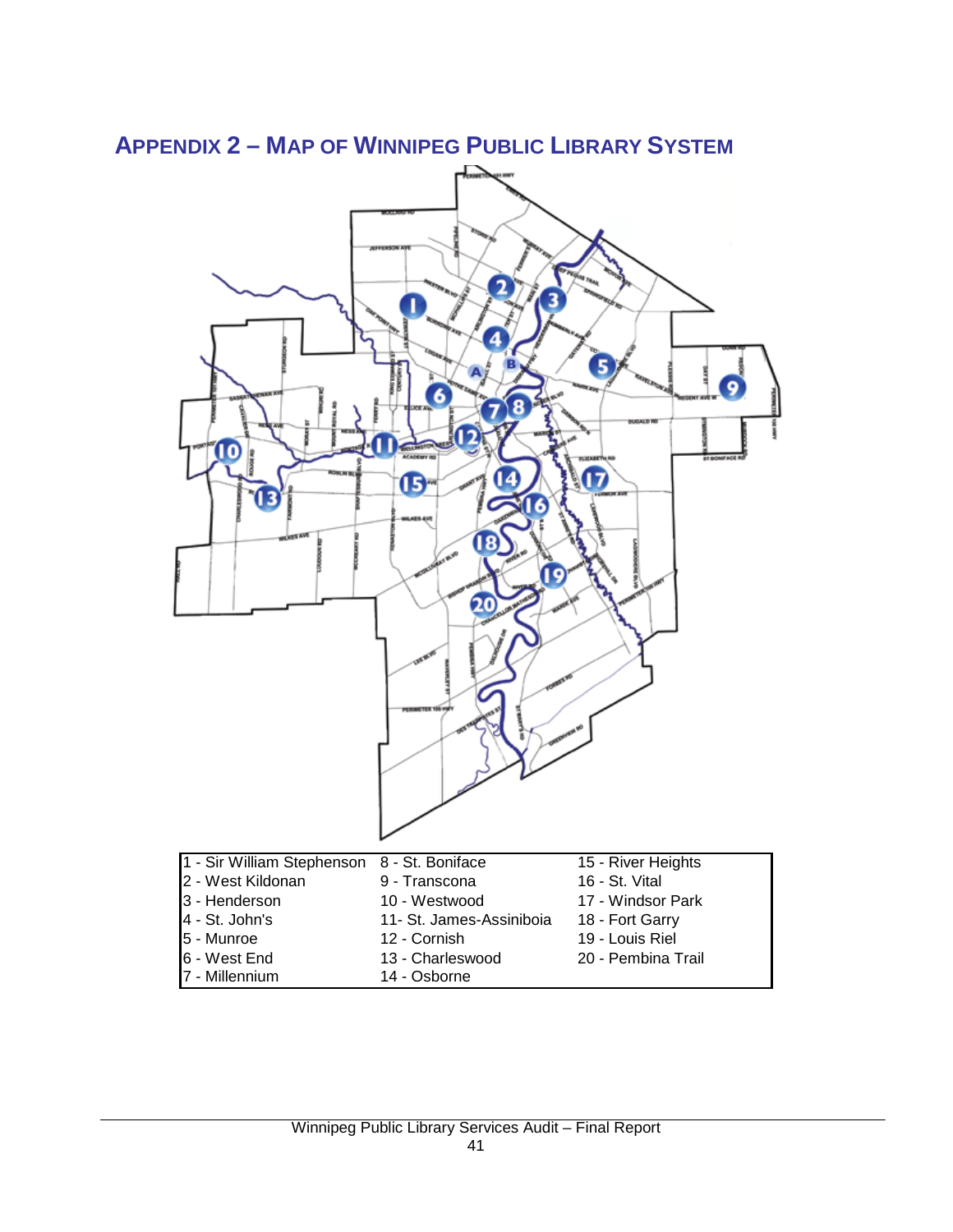# <span id="page-43-0"></span>**APPENDIX 3 – ORGANIZATIONAL CHART**

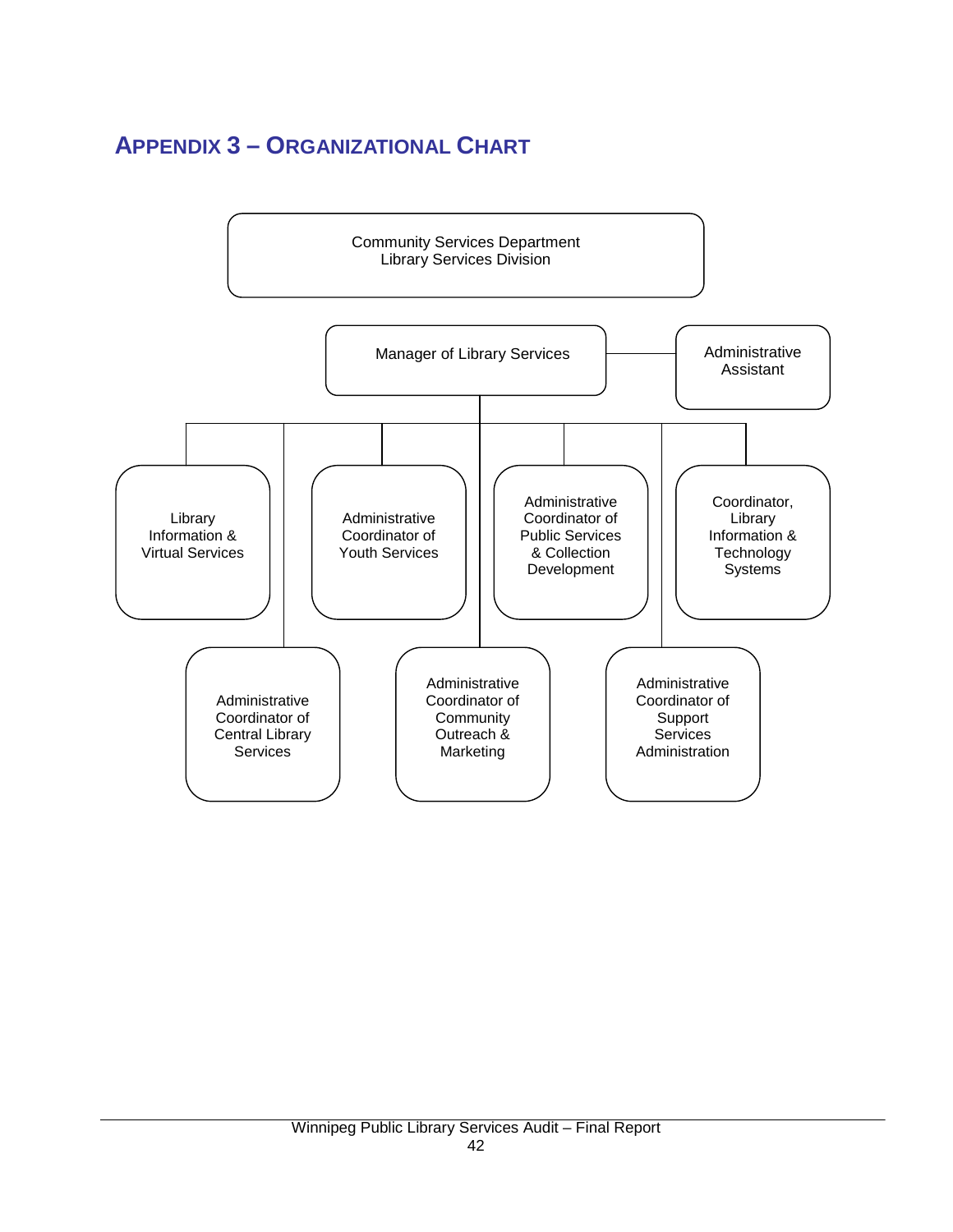# <span id="page-44-0"></span>**APPENDIX 4 – LIBRARY SERVICES GOALS AND STRATEGIES**

#### **1. To provide timely, relevant and varied collections of library materials that are responsive to the needs of all library users.**

- Recommend changes to materials selection processes based on the 2007 WPLB Material Study Report.
- Provide materials in both English and French and other languages and formats, to meet the needs of Winnipeg's diverse communities, with particular emphasis on the needs of aboriginal communities.
- Improve public input into the selection of materials by surveying the public on a regular basis.
- Use technology to make library materials more convenient and accessible for the public.
- Revise the processes for the disposal of surplus library and donated materials.
- Explore grant opportunities from private and public sector partners, and non-profit agencies to enhance the library's collections.
- Pursuing resource sharing/consortium buying opportunities with other library systems.

#### **2. To provide library users with access to new and enhanced services.**

- Explore partnerships to facilitate expansion of homework rooms in branches for students.
- Explore ways to extend the Library's Writer-in-Residence program to public libraries in the province.
- Developing library policies and uses for new social networking technologies (E.g. Facebook, Blogs, Librarything) to help promote library services and provide library users with the services they want.
- Develop a volunteer-based cyber guides program for Millennium Library where volunteers would assist the public with computer assistance.
- Introduce colour photocopier and printer services to more locations in the system.
- Explore the development of mobile collections, services and programs through the Outreach Services unit to take library service to high needs communities.
- Review the library's rules and guidelines and the impact on socially excluded communities.
- Expand the capacity of homebound service for those unable to access the library in person.

#### **3. To provide timely assistance to the public in their search for materials and information.**

- Ensure staff is well trained in assisting the public with their information and reader's advisory needs.
- Promote e-reference services for convenient access from home/work. Enhance public access to print and electronic information within the library and from home/work through the library's automated catalogue and web-based services.
- Expand computer based training programs for the public.
- Make changes to the library's interlibrary loan service to ensure access in the most timely and costeffective manner possible.
- Continue to replace print-based reference materials with on-line resources.
- Examine the library's vertical file services and making changes as required.
- Pursue partnerships and grants for digitization and on-line access to historical and special collections.

#### **4. To provide the public with high quality programs in all branches with an emphasis on literacy, culture and lifelong learning.**

- Develop a strategic vision for library programs that supports the library's principles of life-long learning and access to information.
- Provide quality programs that are relevant, convenient and connect with the library's collections and enhance the quality of life of Winnipeg's citizens.
- Use technology to enhance programming through on-line registration and computer based training.
- Ensure that library staff receives the necessary training to deliver quality programs to the public.
- Utilize partnerships to expand and enhance the programs being offered to the public.
- Track program attendance and evaluation forms to ensure that programs are being well attended.
- Advertise library programs to ensure that target audiences are reached.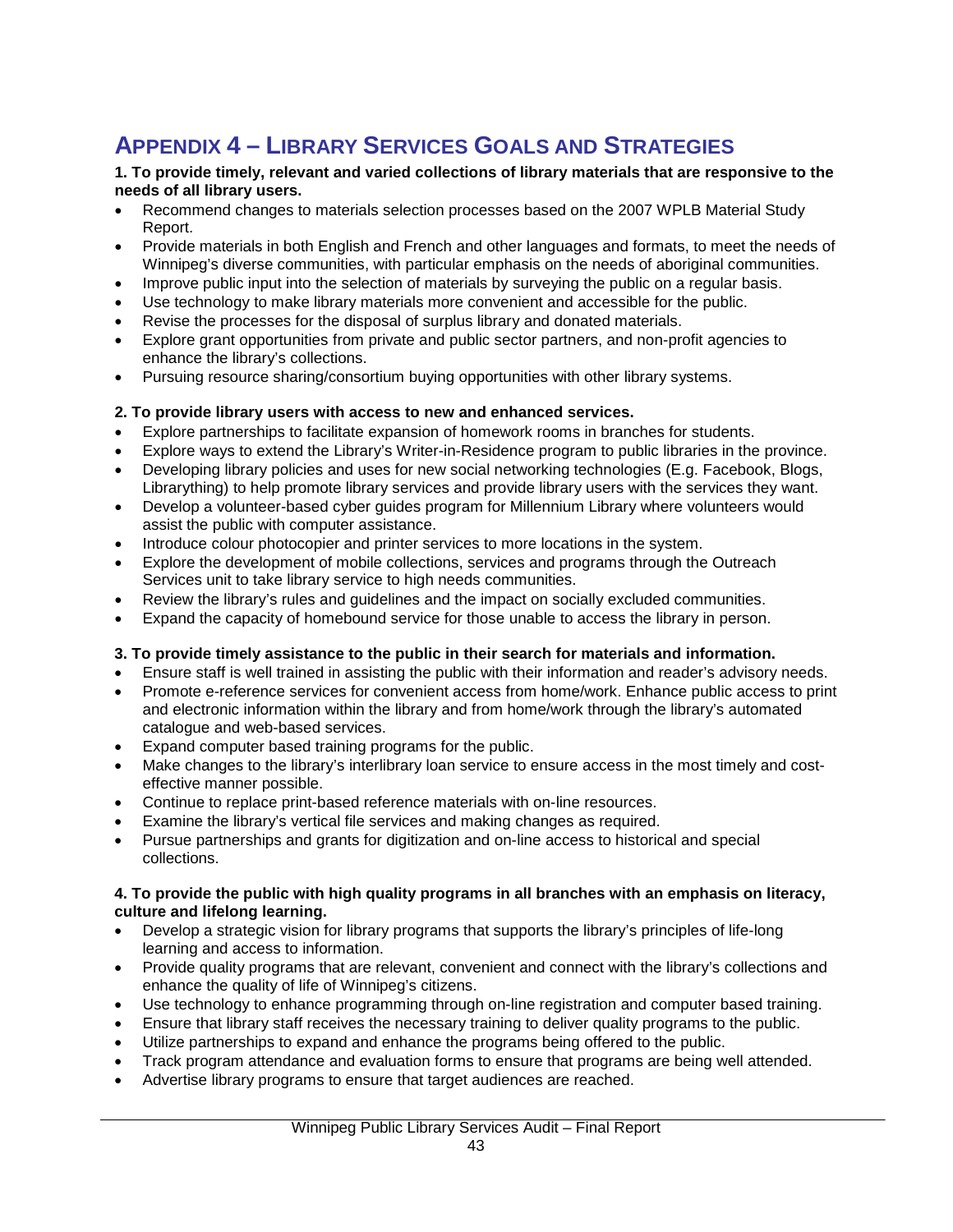#### **5. Provide the public with library facilities that are safe, convenient and accessible community places.**

- Work with other city departments to ensure that library buildings are well maintained within the budget available.
- Ensure that library hours of operation are responsive to community needs.
- Expand the library's "virtual library" presence through its website.
- Ensure that new cleaning & snow removal contracts for libraries address library needs.
- Conduct regular facility audits, including public feedback, on the state of library facilities.
- Budget for capital funding to address facilities, shelving and furniture replacement needs.
- Ensure that the City's principles of Universal Design are incorporated into all library building projects.
- Incorporate "green" building design and environmental stewardship within the financial resources available.

#### **6. Market and promote the collections, programs and services of the library system to ensure maximum public benefit.**

- Expand the library's marketing and promotion through community events, fairs, etc.
- Market library programs and services through the library's website and the use of social networking sites such as YouTube and Flickr.
- Update and create new library promotional materials.
- Create plain language and multilingual promotional materials for targeted groups.
- Increase funding for marketing and promoting library services.
- Establish an on-line mechanism to continually seek feedback from the public on customer service.
- Provide library orientations, tours and presentations to groups coming to the library, and by using Outreach Services and specialized staff to bring library orientations out to groups in their communities.
- Market and promote library collections through attractive displays in libraries.

#### **7. Provide qualified, well-trained staff that reflects the diversity of the community.**

- Provide staff training, with an emphasis on customer service, health and safety and automation.
- Encourage staff to apply for, and attend library conferences, and other work-related workshops.
- Make changes to the library staffing structure, and the process for filling vacancies to ensure that the needs of the public are being met by the most qualified, well trained staff.
- Continue to expand the opportunities for the use of volunteers in libraries to enhance existing services or develop new areas of service delivery.
- Work with community partners to provide work experiences and practicum experiences.
- Update the division's orientation program for new library staff.
- Establish a performance appraisal system for all library positions.
- Review job descriptions and update accordingly, including adding competencies.

#### **8. Provide collections, services and programs that are responsive to the needs of Winnipeg's diverse communities.**

- Provide outreach services to communities currently being underserved and in high needs areas.
- Establish advisory committees to better meet the needs of Winnipeg's diverse communities.
- Work with the Aboriginal community and Winnipeg's multicultural communities to enhance services, collections and programs.
- Develop collections and programs in partnership with literacy practitioners and organizations to address EAL needs.
- Develop library promotional materials in key languages.
- Place collections of materials in various languages in branches based on community demographics.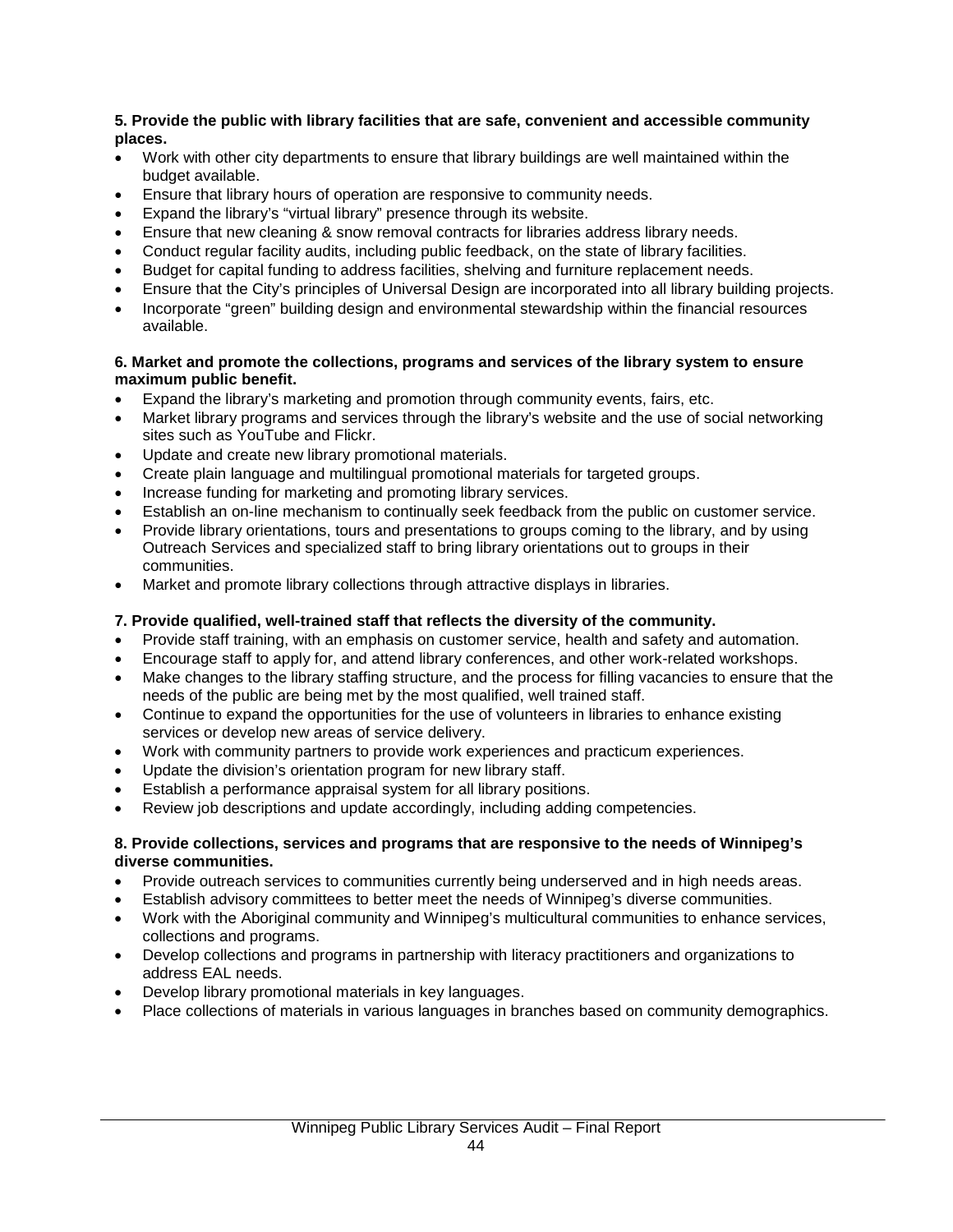# <span id="page-46-0"></span>**APPENDIX 5 – SUMMARY OF RECOMMENDATIONS**

#### **Recommendation 1**

We recommend that the Community Services Department prepare a report for the consideration of City Council reviewing the current role and structure of the Board to determine whether a Governing Board would be more effective to oversee the operations of the library.

#### **Recommendation 2**

The Library Services Division develop a business plan that identifies a set of goals and related strategies to be accomplished within a defined timeframe and supported by performance measures to enable evaluation of achievement. The goals should be prioritized and the needs in each community along with the overall purpose of the library should be considered when developing the business plan.

#### **Recommendation 3**

The Library Services Division management should engage citizens of Winnipeg who are not currently using library services to gain an understanding of their needs and to determine where and how the Division and the library can better serve the community.

#### **Recommendation 4**

Library Services Division management should develop performance measures and targets that can be used to evaluate success at achieving the desired outcome from the strategies and goals.

#### **Recommendation 5**

Library Services Division management should develop a process to ensure that the Community Profile templates are completed in full by all Branches and updated at regular intervals. In addition, the inclusion of additional information available from the neighborhood profile initiative should be incorporated. Together this information should be integrated into planning activities for collections, programming and facilities.

#### **Recommendation 6**

The Adult and Children and Youth Program Committees should develop a set of specific, measurable and prioritized objectives supported with a balanced set of performance measures to guide the development of new programs as well as the schedule of programs offered in the various branches. The objectives which each programming committee wishes to achieve should take into account the needs and requirements of the communities served by the various branches. The programming objectives should link to the Division's strategic goals.

#### **Recommendation 7**

Short-term targets for collection development should be developed which reflect the Division's goals and vision for the collection. The materials budget should be allocated to reflect the priorities and areas of focus identified.

#### **Recommendation 8**

The Library Services Division and Corporate Finance should review the accounting treatment for capitalization of library collections to ensure it is consistent with generally accepted accounting principles.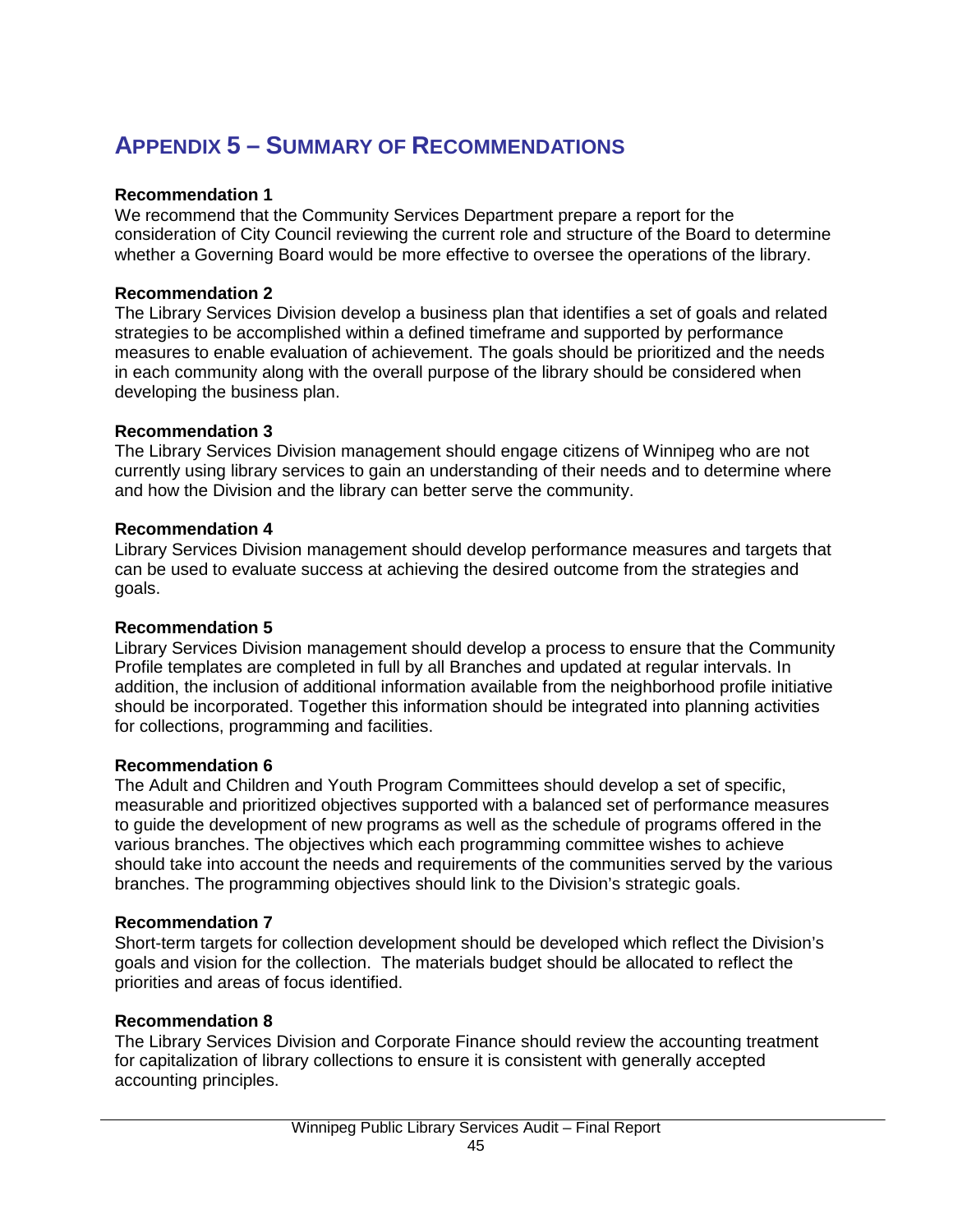### **Recommendation 9**

The Library Services Division management should develop a formalized process to identify, track and report on the key recommendations made through facilities planning reports.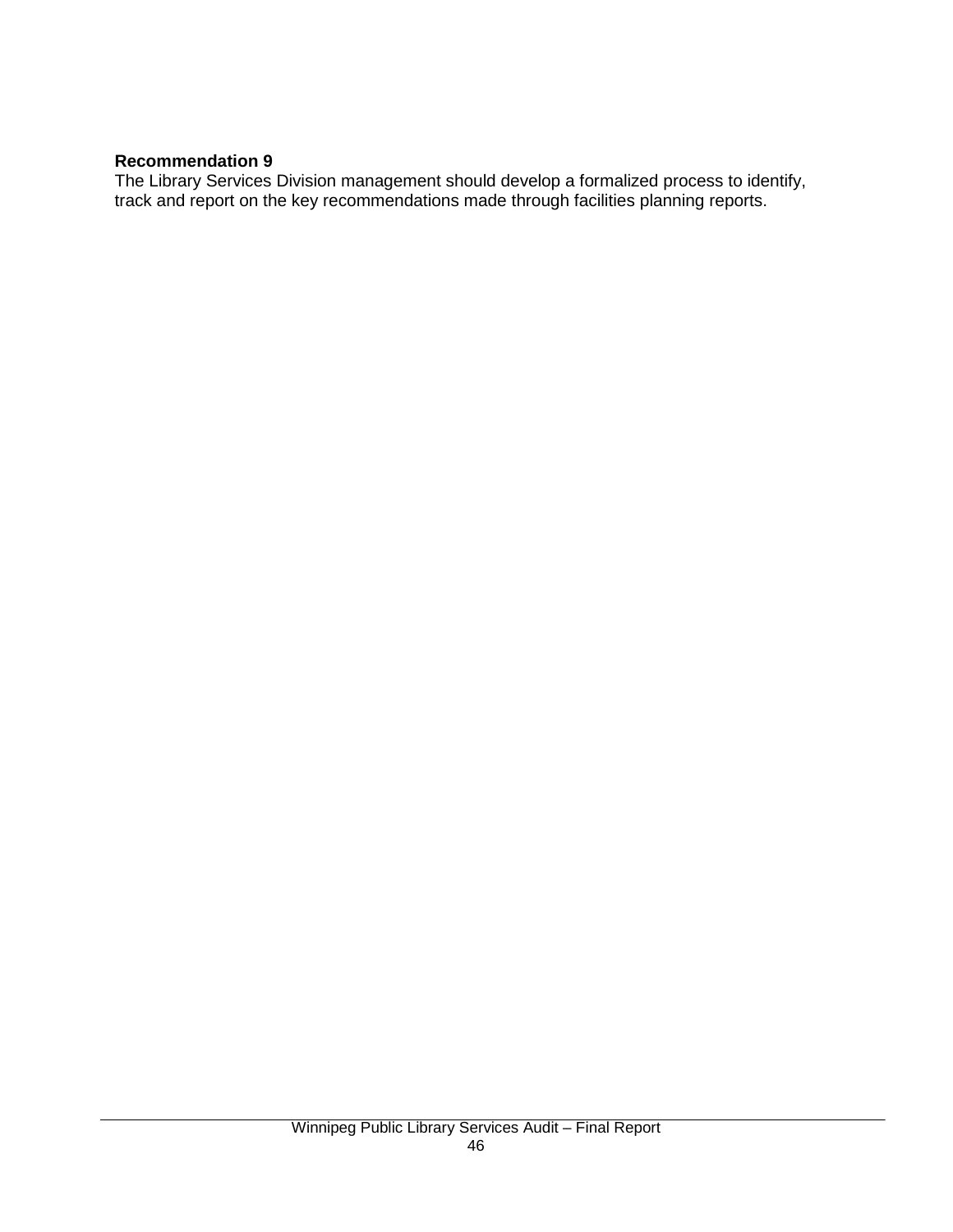### <span id="page-48-0"></span>**APPENDIX 6 – LIBRARIES AND LITERACY**

With the growing number of demands on library services, it becomes increasingly important to narrow down the focus and purpose of the library. Literacy is an important role of the library and the library can play a critical function in developing the literacy skills of Winnipeg citizens by ensuring resources are allocated to where there is the most need. Reading and literacy have been found to play an important part in the development of children's and adult's future developments such as choosing to stay in school and complete further education.

A Canadian report entitled "Reading the Future – A Portrait of Literacy in Canada" discussed the findings of the 2003 International Adult Literacy Survey (IALS). The report stressed the importance of literacy and its effect on society by highlighting how society rewards individuals who are proficient in terms of employment opportunities and job success or active social, cultural and citizenship participation in society and penalizes those who are not. Literacy has also been identified as a building block which enables the creation of a labour force capable of competing in a changing world. In addition, an analysis of the survey results suggest that school leavers' low literacy levels may have contributed to their decision to leave school before graduation; therefore literacy may be a determinant of educational attainment as well as a consequence of it.

Furthermore, in a global report on education in sixty-five of the leading economies, it was found that Manitoba performed below the Canadian national average for both the combined reading and reading sub-scales. As well, Manitoba had a significant decrease in reading scores between 2000 and 2009. In 2009, approximately 71% of students at age 15 were at a level 3 or below, compared to the Canadian average of approximately 60% at a level 3 or below<sup>[1](#page-37-1)</sup>.



Distribution of students by proficiency level on the combined reading scale

| Literacy Level                                                                                                                                                                                                                                           |
|----------------------------------------------------------------------------------------------------------------------------------------------------------------------------------------------------------------------------------------------------------|
| Level 1 – Very poor literacy skills. An individual at this level may, for example, by unable to<br>determine from a package label the correct amount of medicine to give a child.                                                                        |
| Level 2 - A capacity to deal only with simple, clear material involving uncomplicated tasks. People<br>at this level may develop everyday coping skills, but their poor literacy makes it hard to conquer<br>challenges such as learning new job skills. |
| Level 3 – Adequate to cope with the demands of everyday life and work in an advanced society. It<br>roughly denotes the skill level required for successful high-school completion and college entry.                                                    |
| Level 4 and 5 – Strong skills. An individual in these levels can process information of a complex and<br>demanding nature.                                                                                                                               |
| Source: Canadian Council on Learning, http://www.ccl.cca.ca                                                                                                                                                                                              |

<sup>1</sup> Measuring up: Canadian Results of the OECD PISA Study, The Performance of Canada's youth in Reading,

Mathematics and Science, 2009 First Results for Canadian Aged 15, December 2010

Winnipeg Public Library Services Audit – Final Report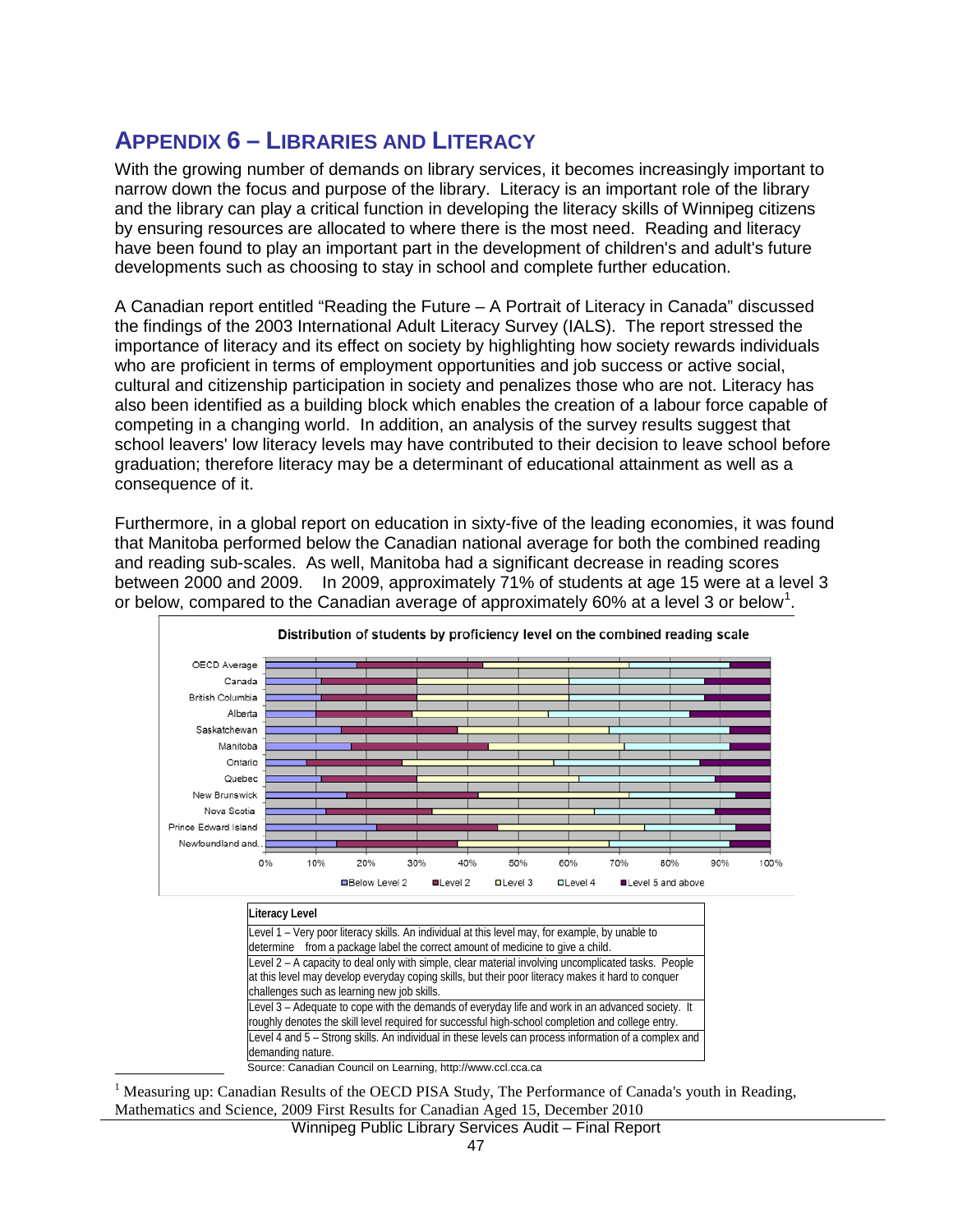Over this 2000 to 2009 time period, Manitoba saw a far greater decline in reading proficiency than the Canadian average.

In 2006, the Canadian Council on Learning created a literacy map identifying the areas within the city with their respective estimated literacy levels. It was estimated that greater than 50% of the population in the northwest quadrant of Winnipeg were at a prose literacy level of 2 or below.



Source: Measuring up: Canadian Results of the OECD PISA Study, The Performance of Canada's Youth in Reading, Mathematics and Science, 2009 First Results for Canadian Aged 15



In a report published in 2006, "Libraries and Literacy - A Decade in Review" the most common barriers identified that limit the libraries ability to promote adult literacy were: no national literacy infrastructure, lack of effective partnerships and communication between libraries and literacy organizations and a lack of funding. Additional barriers identified included the perception on the part of the library that literacy is not their responsibility, as well as the perceptions on the part of adult learners that libraries cannot help them. Over the past ten years, libraries have been gaining recognition as important players in adult literacy and as welcome partners in collaborative efforts to advance adult literacy. In today's environment, public libraries play an important role in educating, promoting and developing literacy from early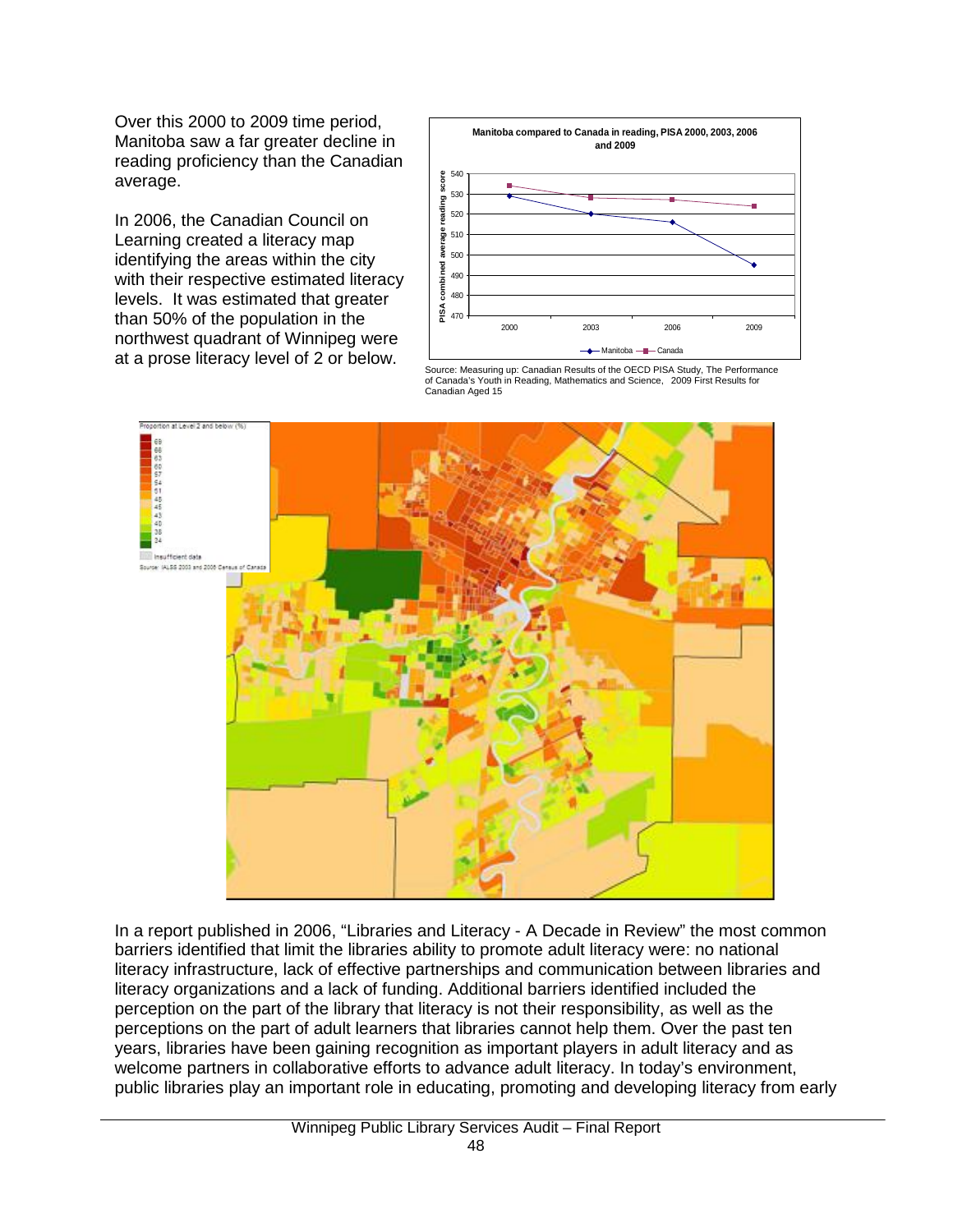childhood to adults and new Canadians. Promoting literacy should be considered a primary purpose of the library.

We reviewed the collection circulation and programming data from 2009 and identified that the Library Services Division has placed a focus on literacy and developing and offering programming at the library branches in these areas. In 2009 the West Kildonan branch offered the highest number of children programs with 60% of the programs offered targeting babies, toddlers, preschool children and families. The programs expose children to books and reading through reading-related activities and as a result advance their literacy skills. The West End Library offered the highest number of adult programs; the majority of programs have been identified to target newcomers, English as a Second Language, and literacy/tutoring. The Millennium library offers the largest number of programs throughout system and in 2009 offered 228 adult programs and 354 children programs; of the adult programs offered, 18% were identified by the library as targeted to newcomers, EAL, and literacy/tutoring. As the population of new immigrants in Winnipeg has increased, the Division has been working at increasing the number and variety of programs offered which develop English reading and writing skills.



Library programs have been developed to specifically target literacy for new immigrants, adult literacy and literacy for families. The programs offered targeting these groups are:

- West End Library Learning (WELL) Program The program is offered from the West End library and is designed to help learners upgrade their skills to be able to further their learning – Adult Learning Centres, GED (General Education Development), and other.
- Finding Your Voice Creative Writing Group for New Canadians This is a 6 week creative writing program for New Canadians that builds intercultural communication and writing skills.
- Family Literacy Fun Days Families are invited to participate in games and creative activities which promote playful use of reading, writing, and language skills. This program is offered through all the library branches.

As well the collection has been expanded and includes a variety of books in a number of languages for people learning English.

Outreach Services are provided by the library where the library experience and resources are brought out to people in the community. Presentations are made that promote the library's resources and services to newcomers, Aboriginal people, literacy groups and learners, and seniors. Books are brought into the communities which can be checked out through a mobile library service.